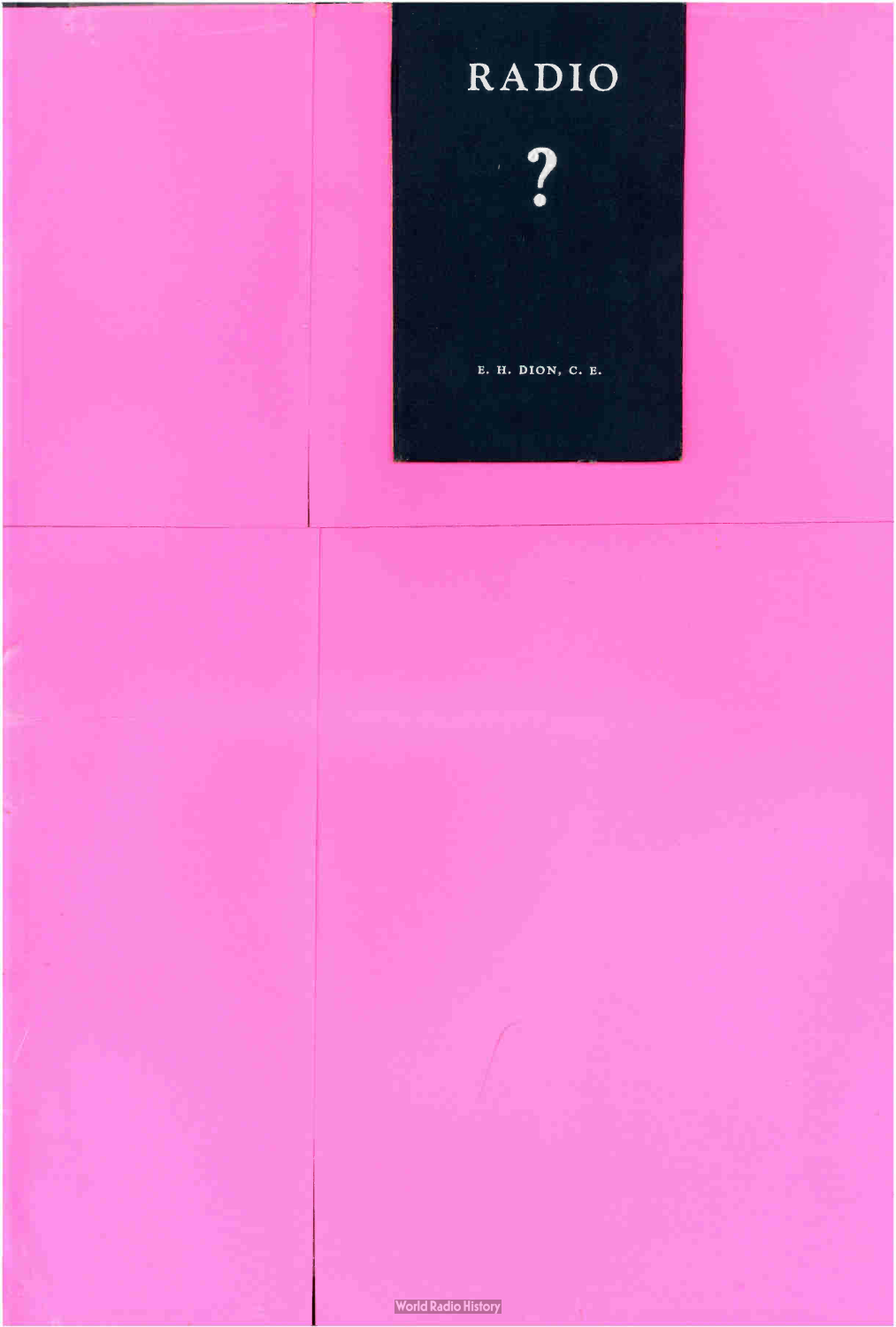

î

**World Radio History**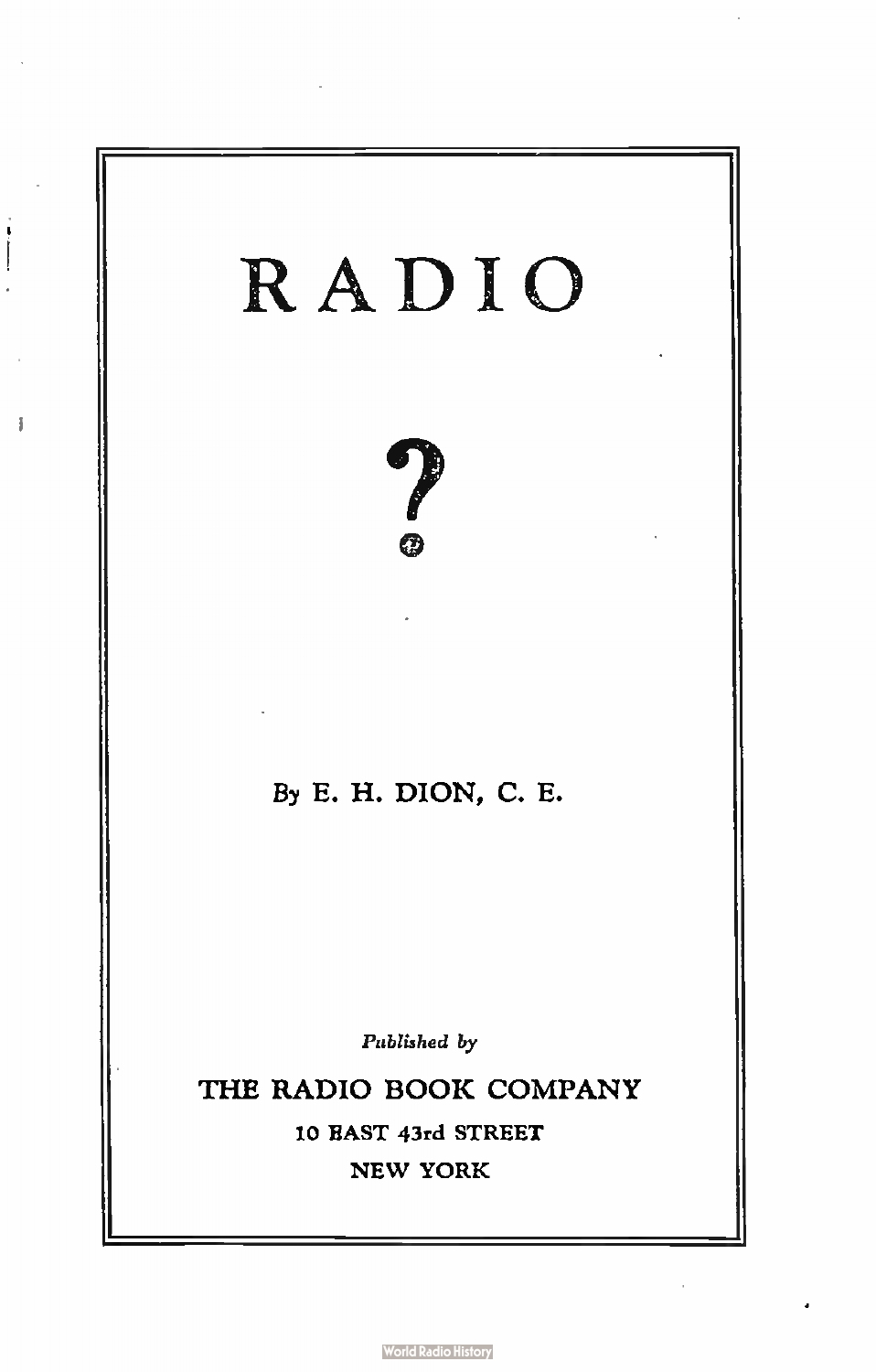Copyright 1922  $_{\text{by}}$ THE RADIO BOOK COMPANY

J.

**State** 

1

!

**World Radio History**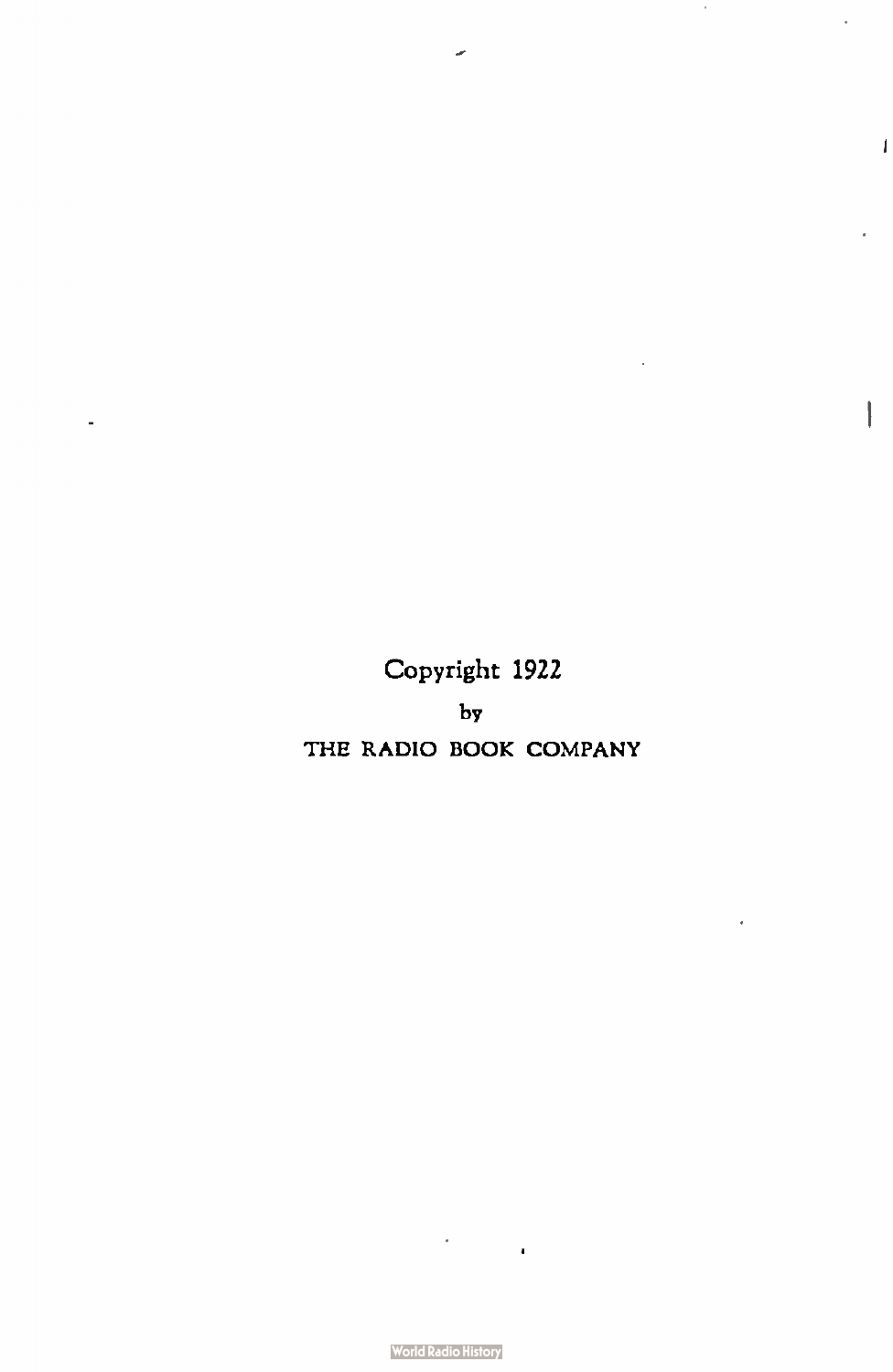#### PREFACE

 $\bigcap \frac{1}{k}$ HE main idea in publishing this book, is to convey to the reader a speaking knowledge of this highly technical subject.

All technical terms have been avoided and simplified as far as possible. Information on the subject has been gathered from the latest sources.

The chief thought has been to give descriptions and definitions in ordinary English, so as to enable the reader to acquire an intelligent, conversational knowledge of radio, also an understanding of the use and operation of the parts of the system.

If this object is accomplished, our labor shall not have been considered in vain.

Sincere thanks are extended to the New York Globe and to Harper & Brothers, for their kind permission to use extracts from their publications.

E. H. DION.

April, 1922.

ł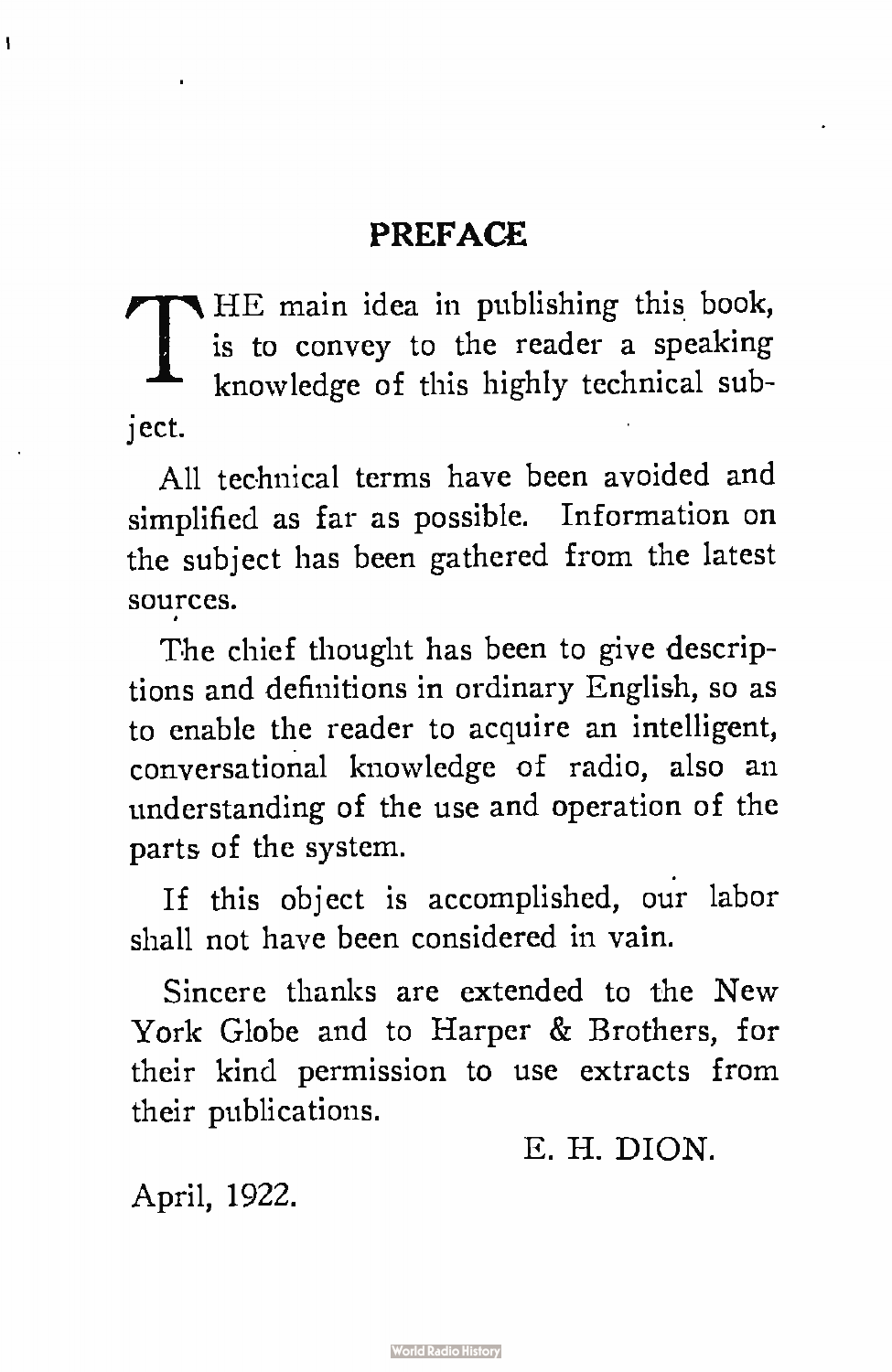## **CONTENTS**

Chapter

| EARLY METHODS OF COMMUNICATION    |                                 |  |  |  |  |  |  |  | I            |  |
|-----------------------------------|---------------------------------|--|--|--|--|--|--|--|--------------|--|
| PROGRESS MADE IN METHODS OF COM-  |                                 |  |  |  |  |  |  |  |              |  |
|                                   | $MUNICATION$ - - - - - -        |  |  |  |  |  |  |  | П            |  |
|                                   | WIRELESS - - - - - - - -        |  |  |  |  |  |  |  | Ш            |  |
|                                   | $MARCONI$ - - - - - - -         |  |  |  |  |  |  |  | IV           |  |
| PROGRESS OF WIRELESS - - - -      |                                 |  |  |  |  |  |  |  | $\mathbf{V}$ |  |
| WIRELESS TELEPHONE - - - -        |                                 |  |  |  |  |  |  |  | VI           |  |
| THE POSSIBILITIES OF THE WIRELESS |                                 |  |  |  |  |  |  |  |              |  |
|                                   | TELEPHONE $    -$               |  |  |  |  |  |  |  | <b>VII</b>   |  |
| ELECTRO-MAGNETIC WAVES - - -      |                                 |  |  |  |  |  |  |  | <b>VIII</b>  |  |
|                                   | AERIALS - - - - - - -           |  |  |  |  |  |  |  | IX           |  |
|                                   | TUNING $     -$                 |  |  |  |  |  |  |  | $\mathbf{X}$ |  |
| TRANSMITTING - - - - - - - XI     |                                 |  |  |  |  |  |  |  |              |  |
|                                   | RECEIVING - - - - - - - -       |  |  |  |  |  |  |  | XII          |  |
|                                   | Broadcasting - - - - - - - XIII |  |  |  |  |  |  |  |              |  |

j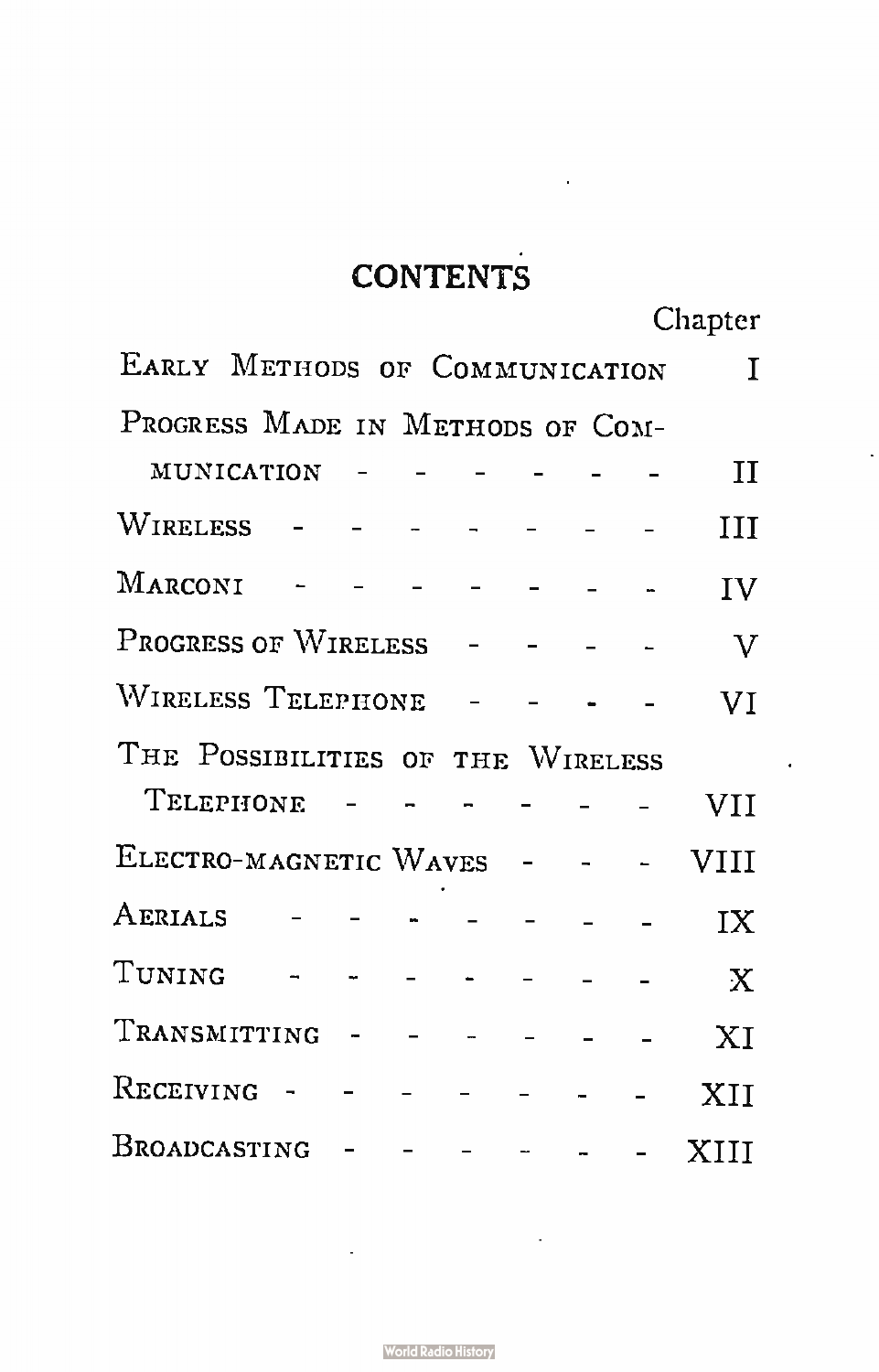#### CHAPTER 1.

#### Early Methods of Communication.

HE advent of wireless telegraphy marks a new era that has advanced most rapidly. It brings the world into a family circle in which the nations can freely converse. It reduces distance to a negligible factor. Inaccessibility is a word not known to a wireless wave. It has been the means of spreading civilization. It has made the sea practically as safe as the land.

Before beginning the study of a subject of such interest and magnitude, it may be well to lay out a background and introduce some incidents of past history.

Ever since mankind has settled in groups, ranging in size from a village to a nation, the necessity of rapidly sending and receiving news has been realized. Centuries have passed and it was left to the present age for the great discoveries resulting in the telephone, telegraph and radio, or wireless telephone and wireless telegraph.

Information for this chapter was obtained by the author from "Masters of Space" by Walter Kellogg Towers, New York, Harper & Brothers, 1917.

5

-World Radio History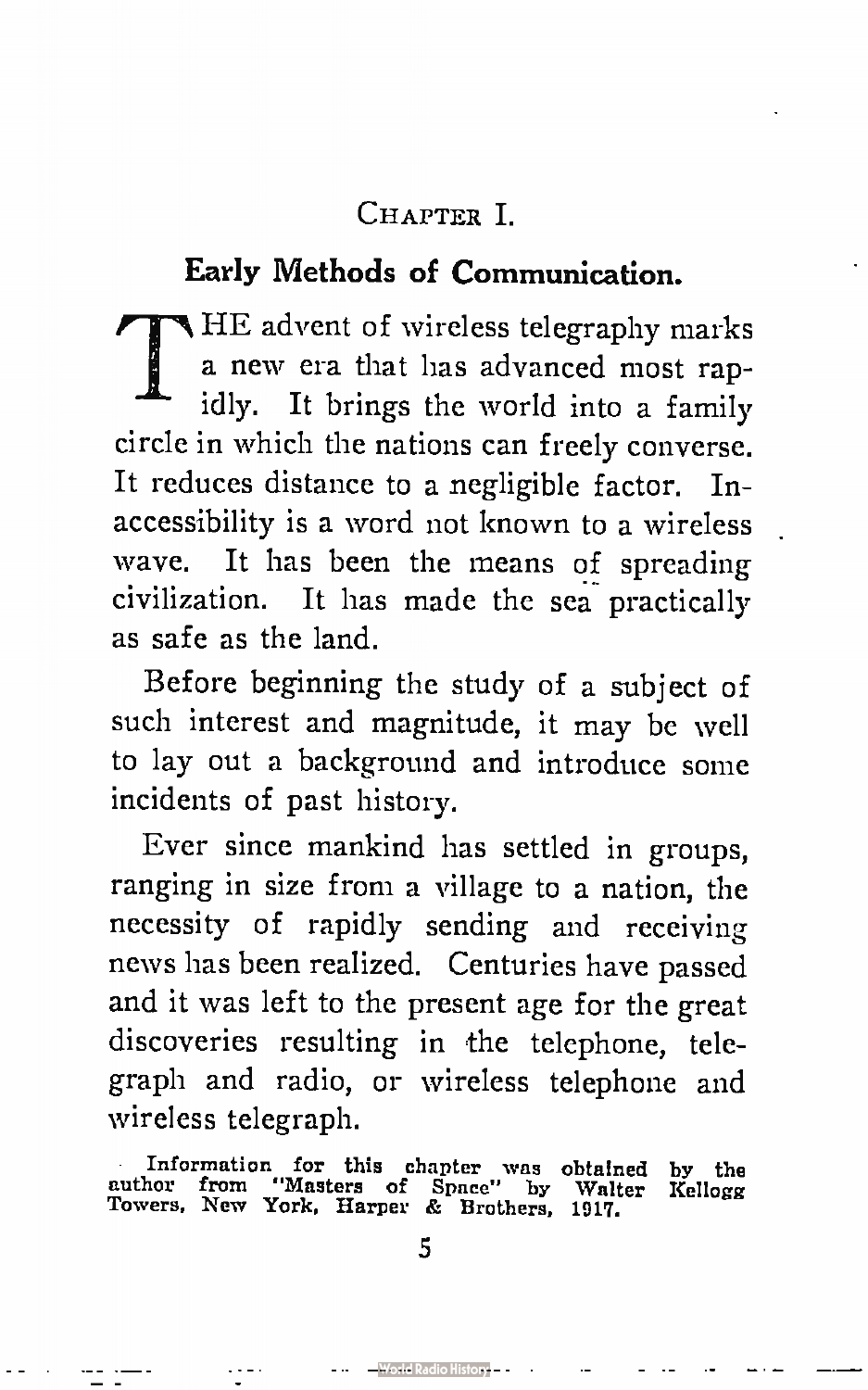Fire, smoke and flags were used by the Egyptians and the Assyrians previous to the Trojan War. The towers along the Chinese Wall were more than watch-towers, they were signal- towers. A flag or a light exhibited from tower to tower would quickly convey a certain message agreed upon in advance.

King Agamemnon, as he besieged Troy, had to depend upon couriers to communicate with his native kingdom in Greece. One device the king hit upon was to have beacon fires laid on the tops of Mount Ida, Mount Athos, Mount Cithaeron and on intervening eminences. Beside them he placed watchers, who were always to have their faces toward Troy. When Troy fell, a nearby fire was kindled and beacon after beacon sprang into flame on the route toward Greece. Thus was the message of the fall of Troy quickly borne to the waiting Queen Clytemnestra by this preconceived arrangement.

Perhaps the earliest example of marine signaling of which we know is recorded of the Argonautic Expedition. Theseus devised the use of colored sails to convey messages from ship to ship of the fleet and caused the death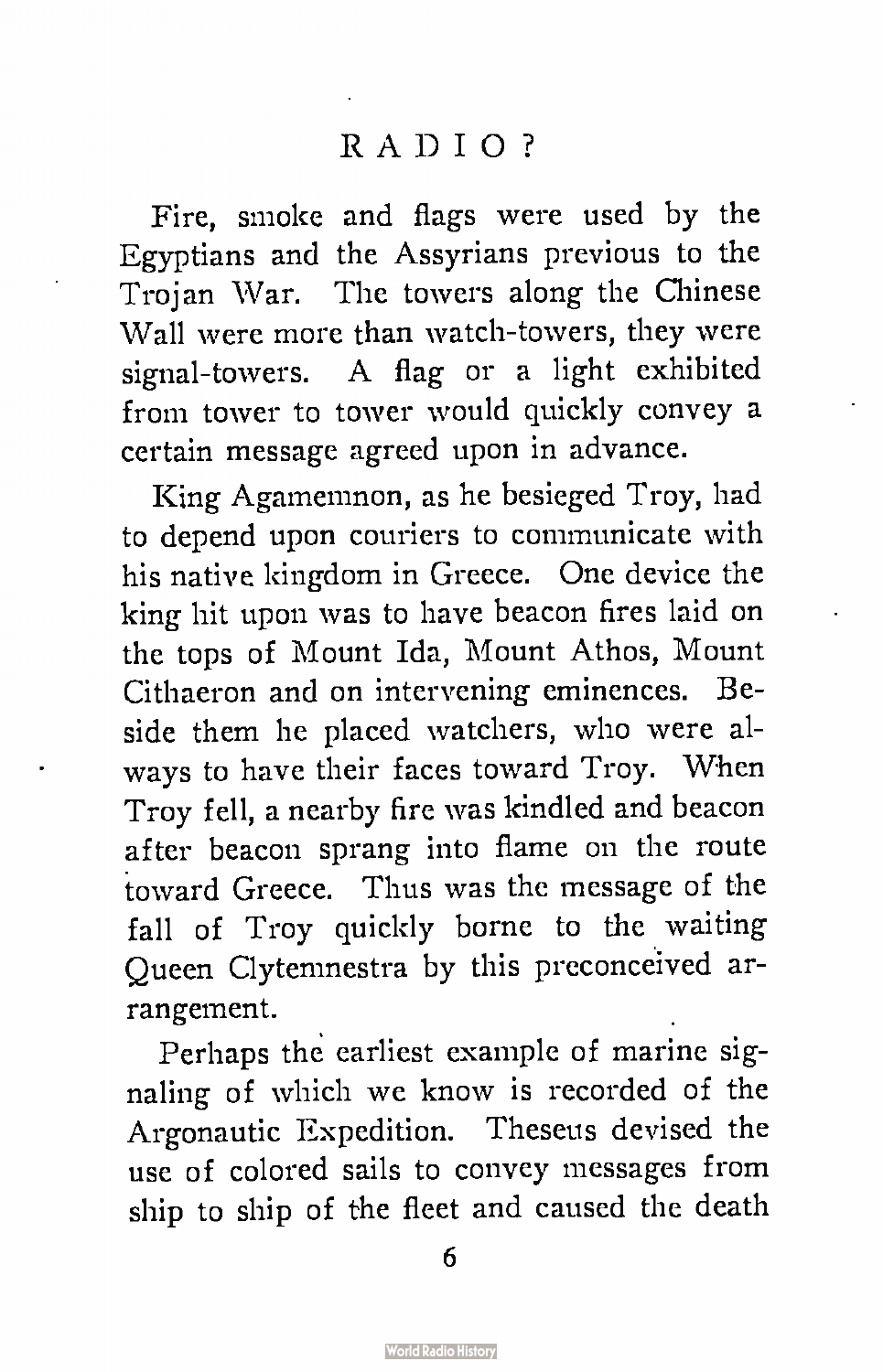Ĭ.

of his father by his failure to handle the signals correctly. Theseus sailed into conflict with the enemy with black sails set, a signal of battle and of death. After emerging victoriously, he forgot to lower the black flag and set the red one of victory. His father, the aged Aegeus, seeing the black flag, believed it reported his son's death and flinging himself into the sea, was drowned.

In time, as their domains extended, it occurred to the monarchs to establish relays of couriers to bear messages. Such systems were established by the Greeks, the Romans and the Aztecs. Each courier would run the length of his own route and would then shout or pass the message to the next runner, who would speed it away in turn. Such was the method employed by our own pony-express riders.

An ancient Persian king thought of having the messages shouted from sentinel to sentinel, instead of being carried more slowly by relays of couriers, so he established sentinels at regular intervals within hearing of one another and messages were shouted from one to the other. The ancient Gauls also employed this method of communication. Caesar records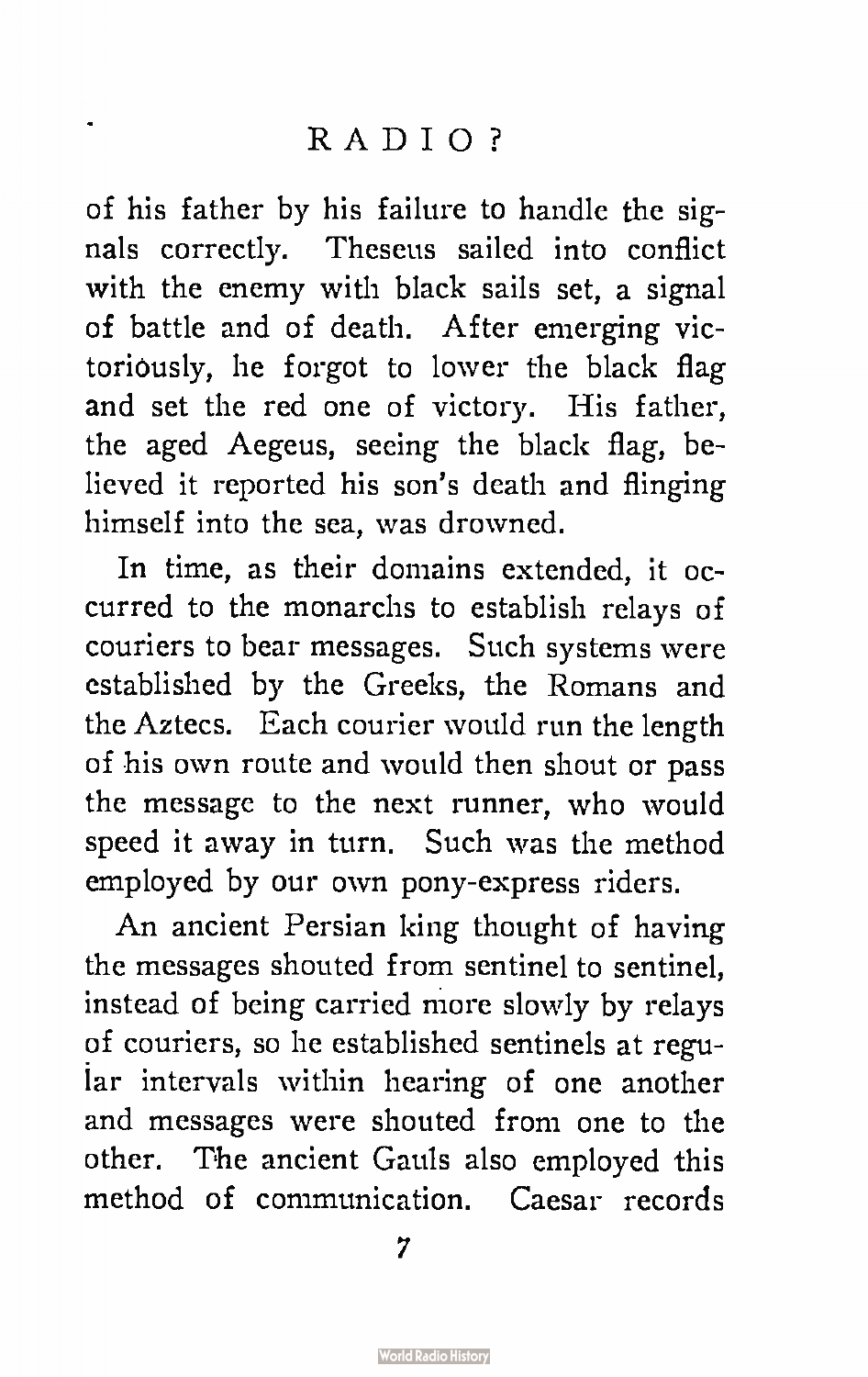that the news of the massacre of the Romans at Orleans was sent to Auvergne, a distance of nearly one hundred and fifty miles, by the same evening.

Though signaling by flashes of light occurred to the ancients, we have no knowledge that they devised a way of using the light-flashes for any but the simplest prearranged messages. We know the Persians applied them to signaling in time of war. It is reported that flashes from the shields were used to convey news at the battle of Marathon. These seem to have been the forerunners of the modern heliograph, which by the use of the dot and dash system of the Morse code can be used to transmit any message whatever. The ancients had evolved systems by which any word could be spelled, but they did not seem to be able to apply them practically to their primitive heliographs.

An application of sound signaling was worked out for Alexander the Great, which was considered one of the scientific wonders of antiquity. This was called a stentorophonic tube and seems to have been a sort of gigantic megaphone, or speaking trumpet. It is recorded that it sent the voice for a dozen miles. A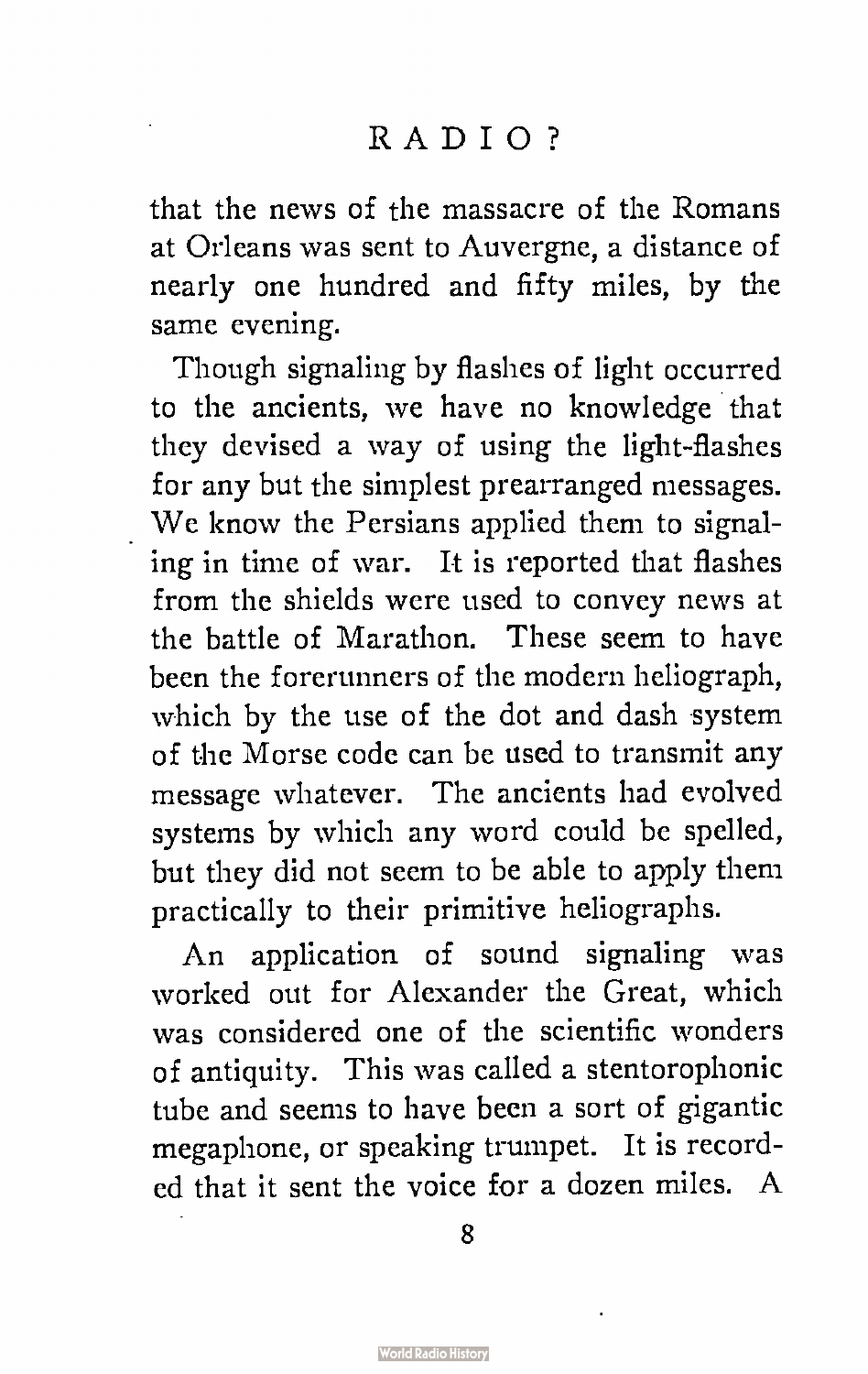drawing of this strange instrument is preserved in the Vatican.

An ancient system of camp signals from columns is especially interesting as showing a development away from the prearranged signals of limited application. For these camp signals the alphabet was divided into five or six parts and a like number of columns erected at each signal station. Each column represented one group of letters. Suppose we used our own alphabet, eliminating two letters, with six columns we would then have four letters for each column. The first column would be used to signal A, B, C and D. One light or one flag shown from column one would represent A, two lights or flags B and so on. Thus any word could be spelled out and any message sent. This system was slow and cumbersome, but without doubt, it was a step in the right direction.

The American Indians developed methods of transmitting news which compare very favorably with the means employed by the ancients. Smoke rings and puffs for the daytime and fire arrows at night, were used by them for the sending of messages. The Indian obtained his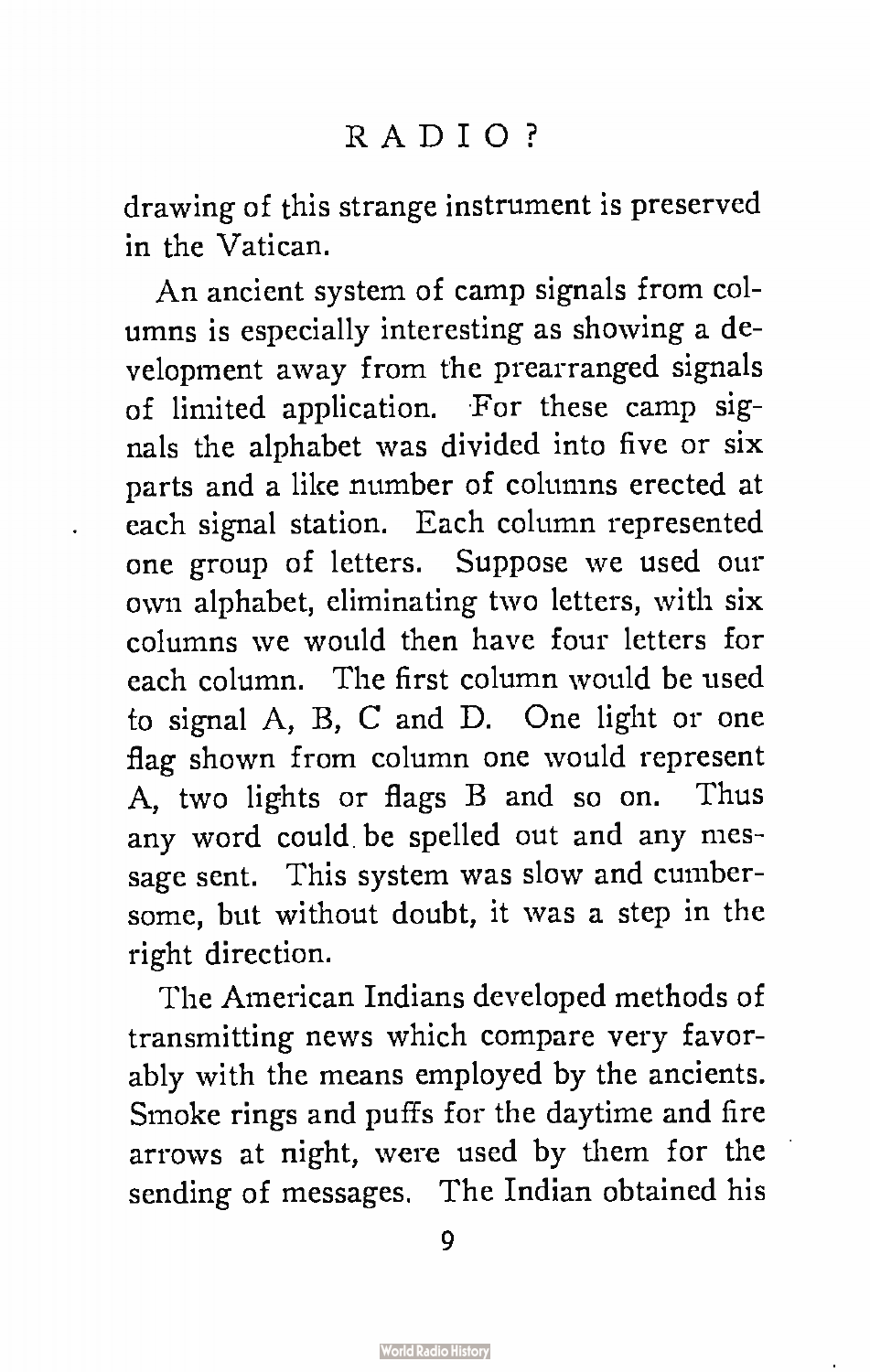smoke puffs by placing a blanket or robe over the fire, withdrawing it for an instant and then replacing it quickly. In this way puffs of smoke may be sent aloft as frequently as desired. Fire arrows were made by dipping the head in some highly inflammable substance and then set on fire at the instant before it was discharged from the bow. Both smoke and fire arrows were used in connection with prearranged signals.

Very slight progress was made in message sending in medieval times and it was the middle of the seventeenth century before even signal systems were attained which were in any sense an improvement. For many centuries the people existed, devising nothing better than the primitive methods just outlined.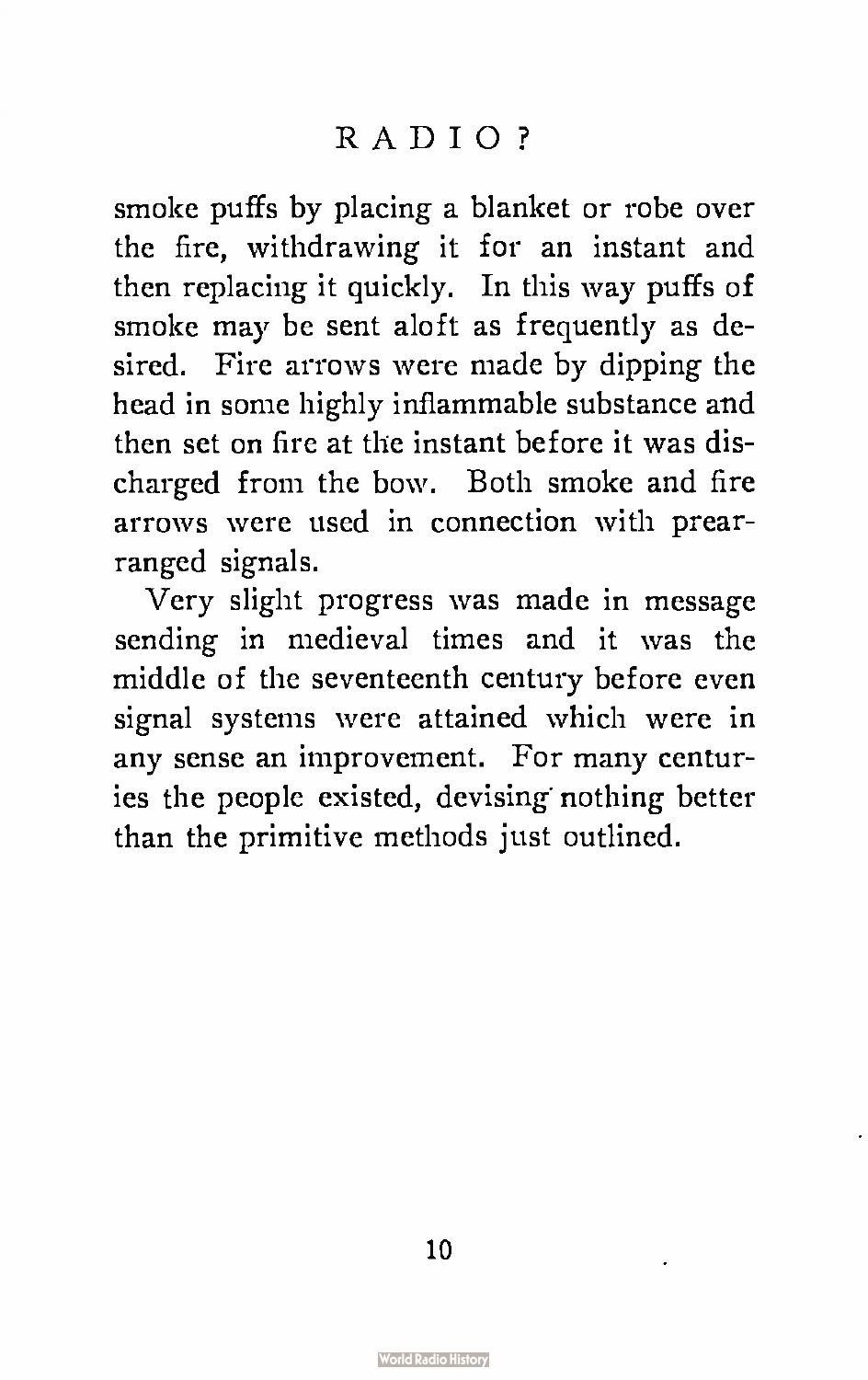#### CHAPTER II.

#### Progress Made in Methods of Communication.

The ability of amber, when rubbed, to attract straws was known to the early peoples.. How early this property was found, or how, we do not know. The name electricity is derived from elektron, the Greek name for amber. Little results toward improving the means of communication were obtained, until man discovered the application of electricity to this need.

Benjamin Franklin sent aloft his historic kite and found that electricity came down the silken cord. Franklin and others sent the electric charge along a wire, but it did not occur to them to endeavor to apply this to sending messages.

In the early days of the nineteenth century, the battery had come into being and thus a new source of electric current was available to the experimenters. The strange property of magnetism had been known since long before the Christian era and a connection of some kind between magnetism and electricity

11

 $\overline{\phantom{a}}$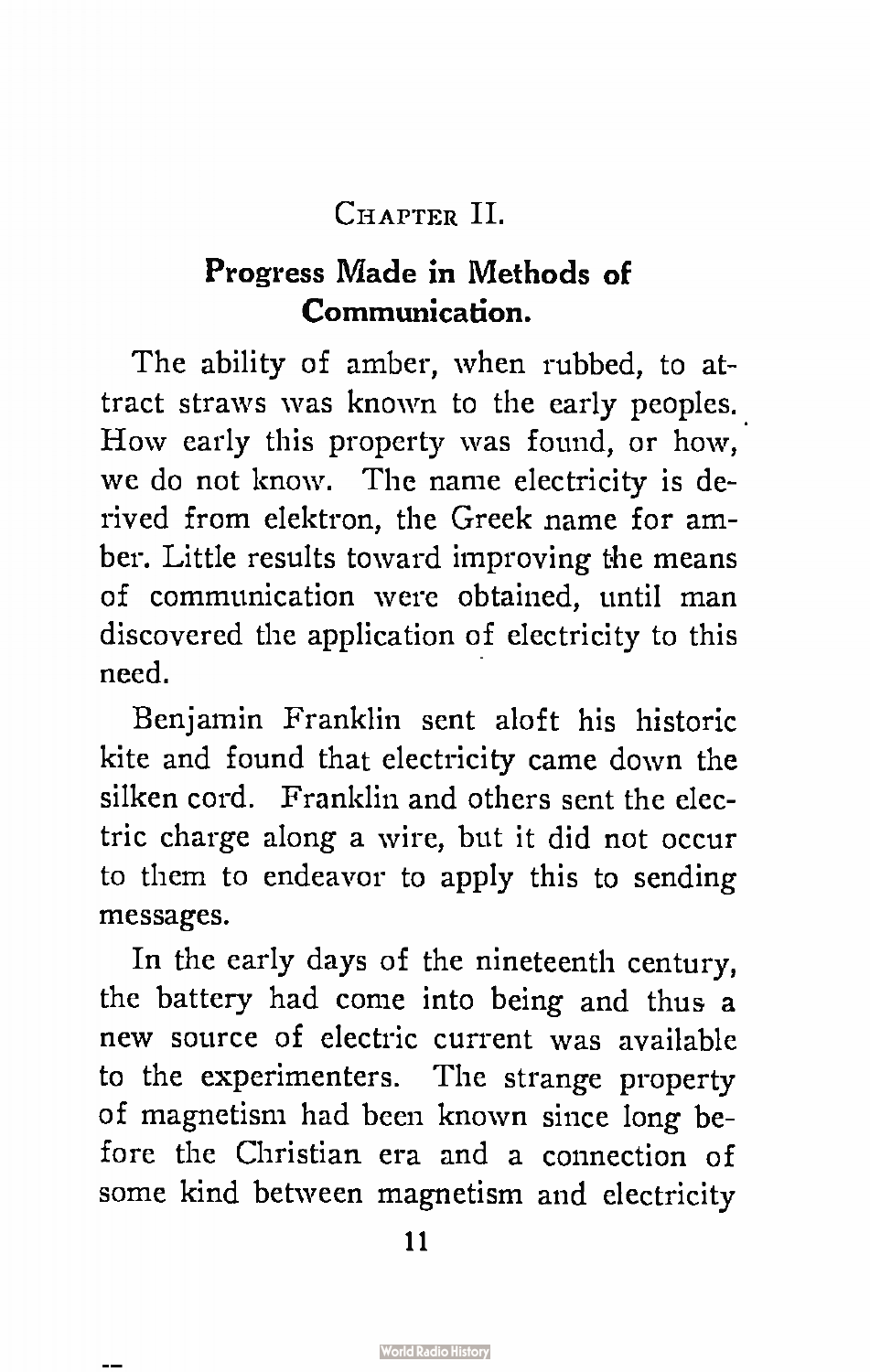had long been suspected. Lightning had been known to magnetize knives and other steel objects, but almost all attempts to imitate these effects by powerful charges of electricity, or by sending currents of electricity through steel bars, had failed.

In 1819, Oersted, of Copenhagen, showed that a magnet tends to set itself at right angles to a wire carrying an electric current. Thus was electro -magnetism discovered. Ampère, experimenting further, discovered that when the electric current is sent through coils of wire the magnetism is increased.

The possibility of using the deflection of a magnetic needle by an electric current passing through a wire as a means of conveying intelligence was quickly grasped by those who were striving for a telegraph. This was later developed by others and it was still early in the nineteenth century when a model telegraph was exhibited in London.

It remained for an American, Samuel Morse, who was possessed with the practical genius and the business ability, to devise and introduce a thoroughly workable system of rapid and certain communication. The first success-

 $\ddotsc$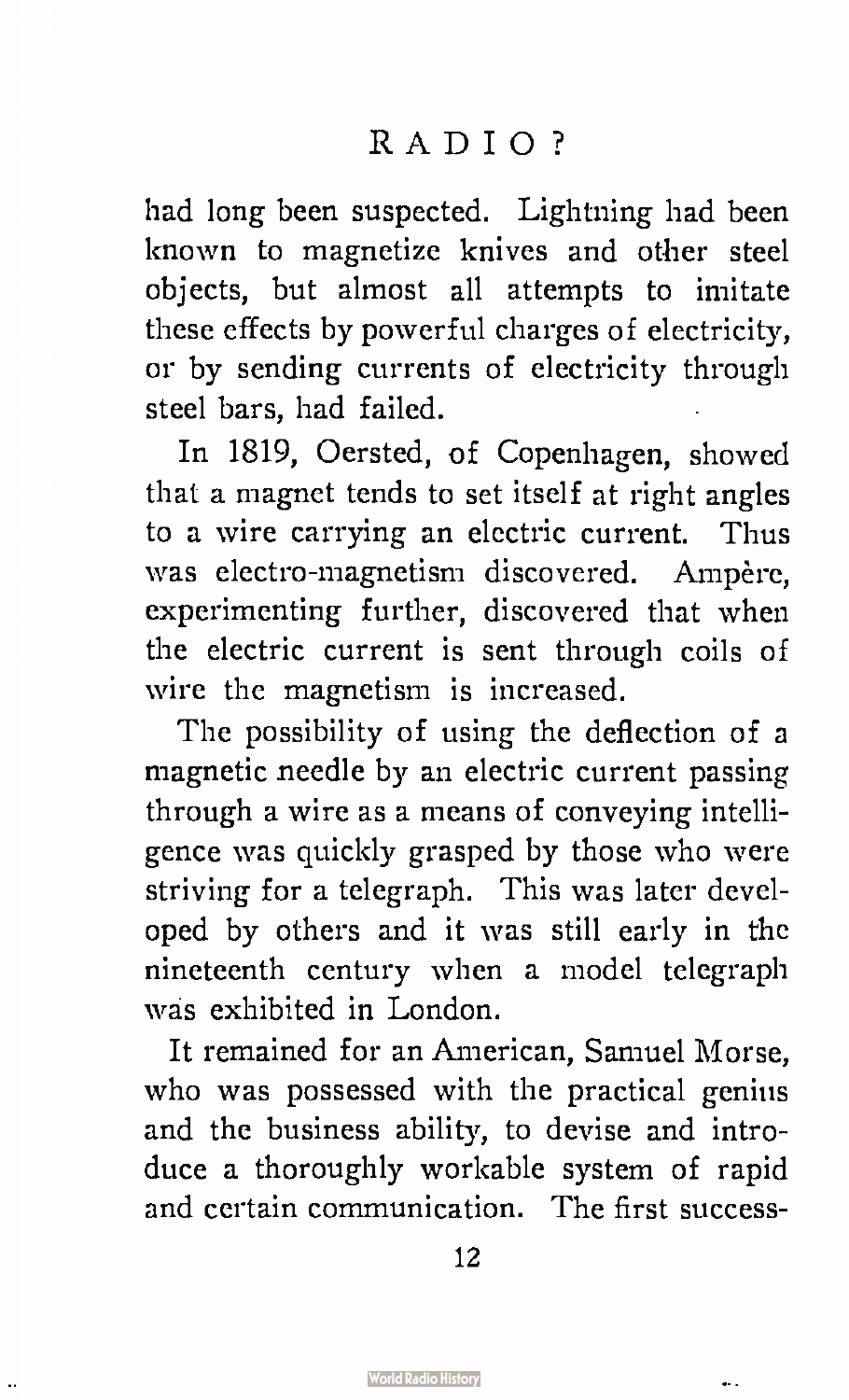ful test of his telegraph was made in January, • 1838. Communication under water was also thought of by him. He laid an experimental cable, consisting of a wire wrapped in hemp soaked in tar and then covered with rubber, in New York Harbor between Castle Garden and Governor's Island, in the fall of 1842. The progress made upon the telegraph since then, is common history and known to all.

The reproduction of sound, upon which is based the modern telephone, also depended upon the progress made in the application of electricity. German scientists had caused tuning-forks to vibrate by means of electromagnets and had combined the tones of several tuning- forks in an effort to reproduce the sound of the human voice. That an electromagnet could vibrate a tuning-fork was the fascinating thought that started Alexander Graham Bell on his search for the telephone, about 1868, when twenty-one years of age. After many experiments he finally, in 1875, transmitted sounds over a wire. In 1876 he completed a telephone which carried and delivered an intelligible message. Today, as a means of communication, it is indispensable.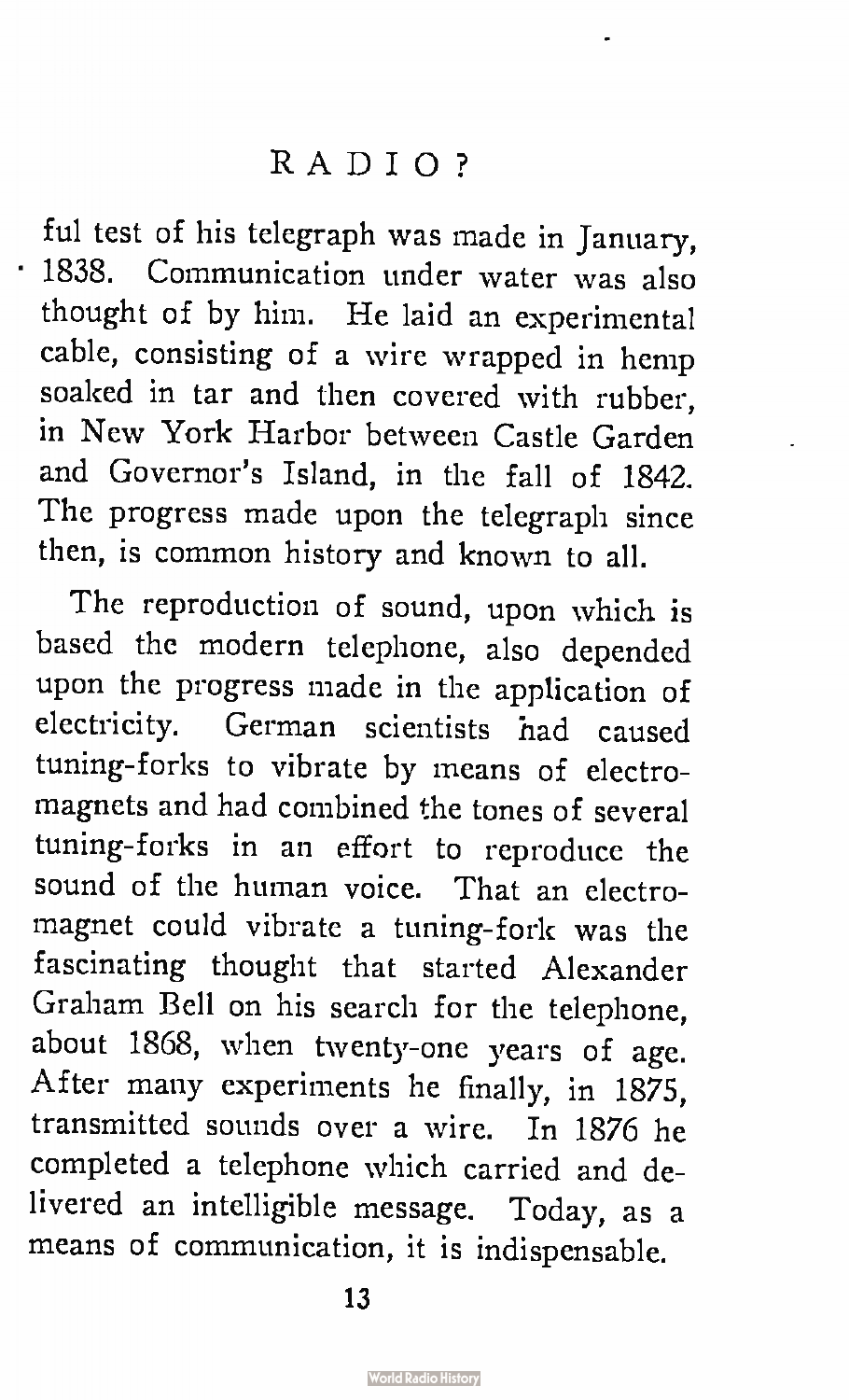#### CHAPTER III.

 $\ddot{\cdot}$ 

#### Wireless.

Great as are the possibilities of the telegraph and telephone, still these instruments are limited to the wires over which they must operate. Before the telegraph and telephone had been achieved, men of science were already searching for an even better way.

The first suggestion that electric currents carrying messages might some day travel without wires seems to have come from K. A. Steinheil of Munich. In 1838 he discovered that if the two ends of a single wire carrying the electric current be connected with the ground a complete circuit is formed, the earth acting as the return. Thus he was able to dispense with one wire.

Prof. John Trowbridge made the first extensive investigation of this subject and furnished valuable information for those following. He demonstrated that when an electric current is sent into the earth it spreads from that point in waves in all directions, just as when a stone is dropped into a body of water the ripples widen out from that point, becoming fainter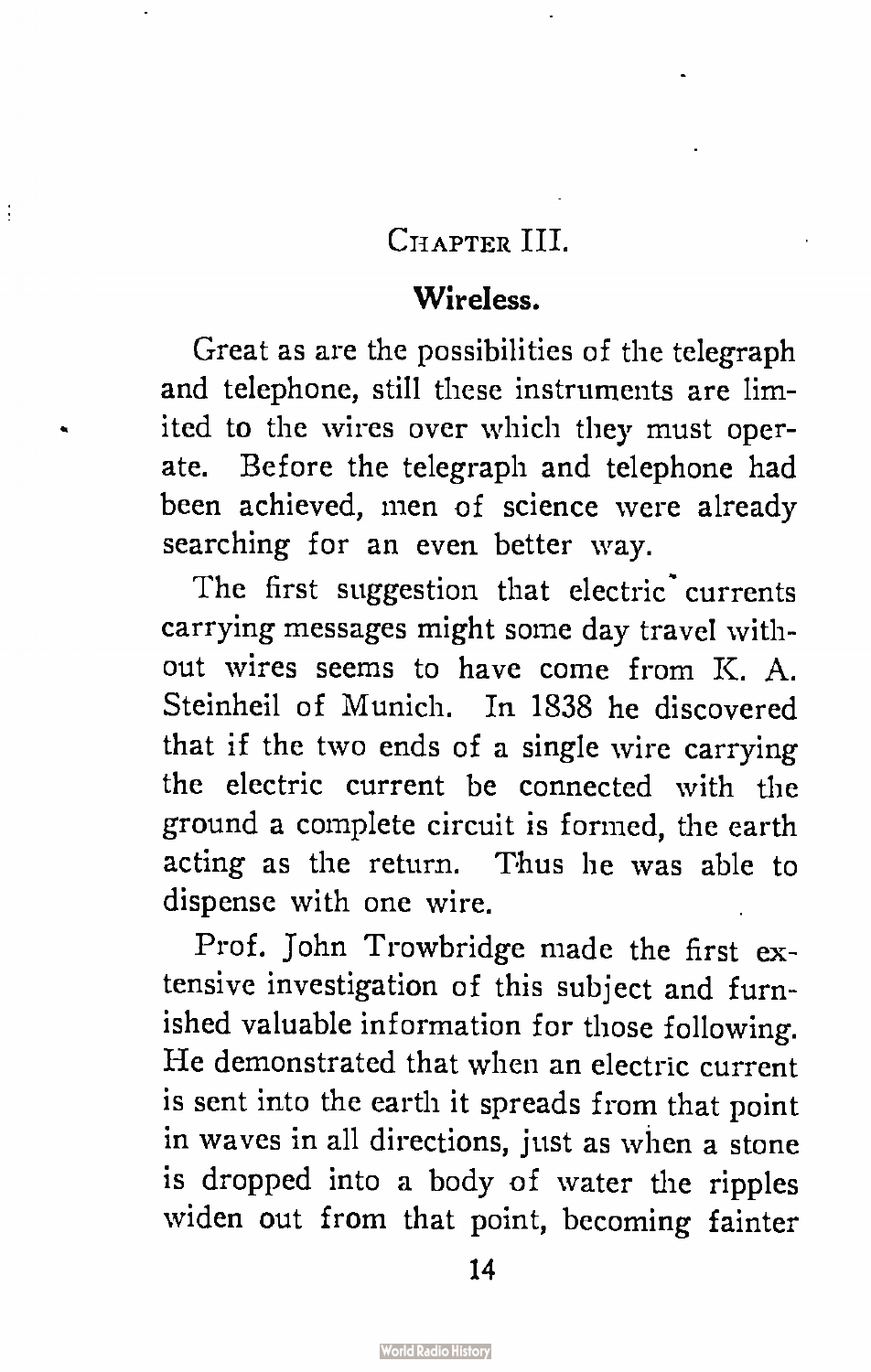and fainter until they reach the shore. He further discovered that these currents could be detected by grounding the terminals of a telephone circuit. The earth as a conductor made telegraphy possible through it.

Thomas A. Edison first established communication with moving trains. A plate of tin-foil was placed on the engine or cars, opposite the telegraph wires, and currents induced across the gap, no matter what the speed of the train. The currents, traveling along the wires to the station, established communication. Many other experiments were carried on by Europeans, the most important being made by a German scientist, Heinrich Hertz.

Hertz found how to send out electrical waves that would travel to a considerable distance. He was working with two flat coils of wire, one of which had a small gap in it. When passing the discharge from a condenser into this coil, he discovered that the spark caused when the current jumped the gap, set up electrical vibrations that excited powerful currents in the other coil. These currents were noticeable, though the coils were a very considerable distance apart.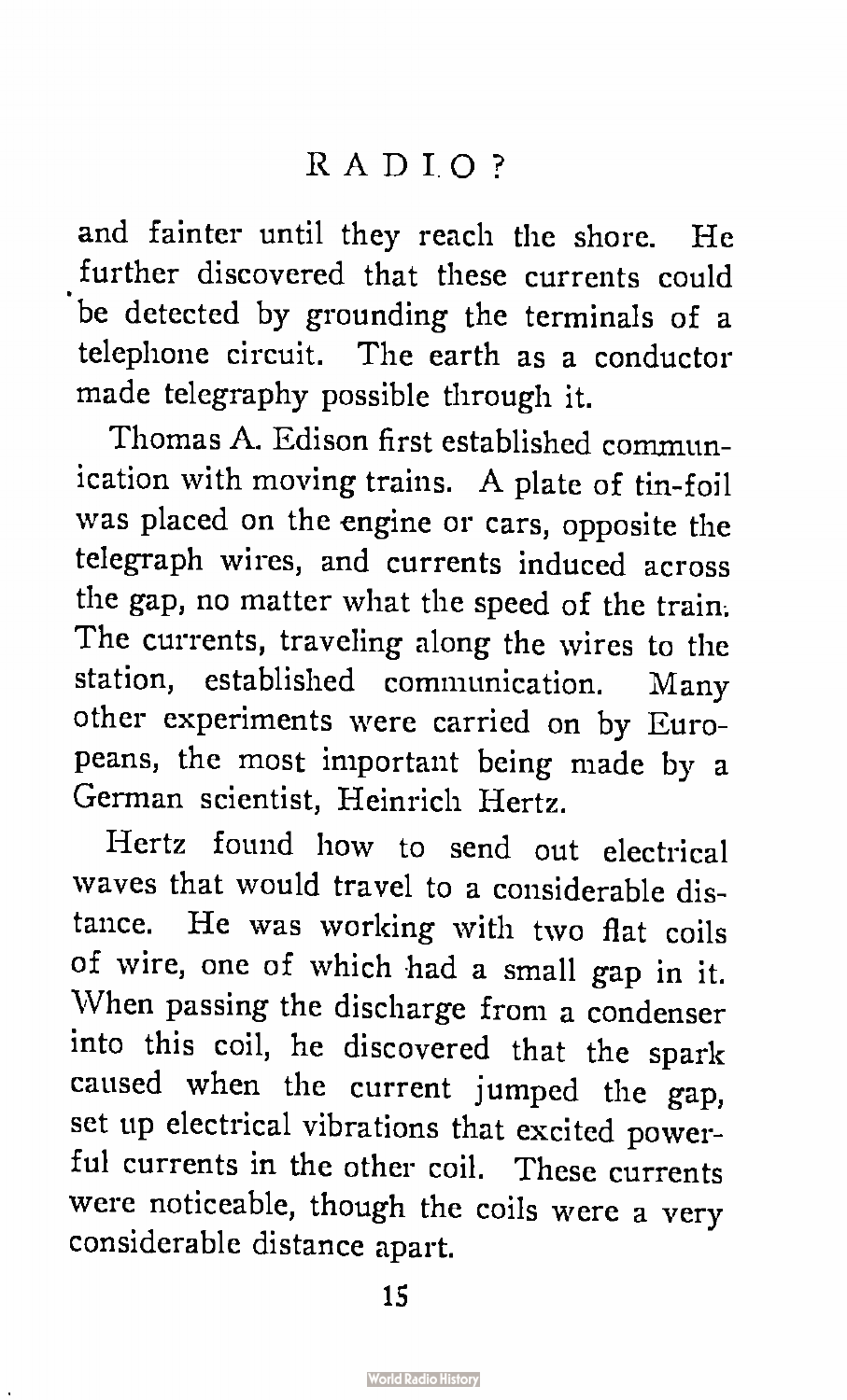What carried these waves? The answer as evolved by Hertz and approved by other scientists, is that they travel through the ether, a strange substance which pervades all space and matter; a thin medium, whose highly elastic constitution enables it to convey to us the vibrations of light though it is millions of times less dense than air.

Although ether is invisible, odorless and practically without weight, it is not the fantastic creation of scientists and philosophers, but is an essential to our existence, just as the food we eat. The universe is a vast pool of ether. There is no void. It is diffused even among the molecules of which solid bodies are composed.

Ninety million miles away from our earth is the sun. This seething mass of flame and heat supplies the energy stored up in coal, plants, trees and mountain torrents. It gives us light, which is known to be vibrations of an extremely rapid period, called electro-magnetic waves, traveling at the rate of 186,000 miles per second. Ether is the medium through which this heat and light reaches us, over this inconceivable distance. Incidentally,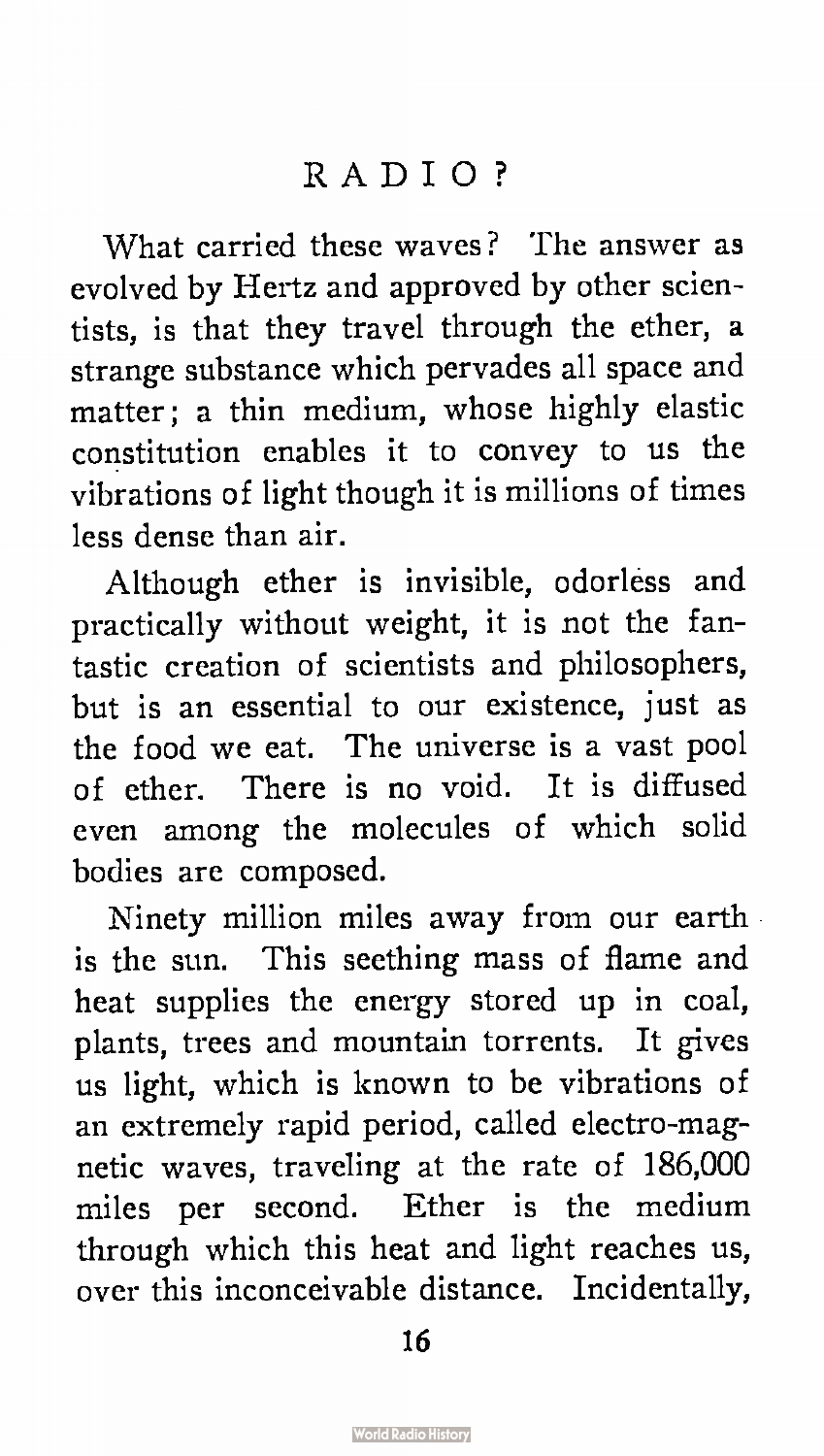it is also the seat of all electrical and magnetic forces.

Hertz discovered that light and his electrical wayes traveled at the same speed and so deduced that light consists of electrical vibrations in the ether. We know that light will pass through a vacuum, and these electric waves would do likewise. It was evident that they did not pass through the air. Sound, on the other hand, cannot travel through a vacuum. The transmission of sound is, in fact, accomplished by a wave-like disturbance of air, or water, or other material medium.

With the knowledge that this all-pervading ether would carry electric waves at the speed of light, that the waves could be set up by the discharge of a spark across a spark-gap in a coil and that they could be received in another coil in resonance with the first, it yet remained for someone to combine these discoveries in practical form, to apply them to the task of carrying messages and to make the improvements necessary to make them available for use at considerable distances. The problem was solved by a youth, Guglielmo Marconi, an Italian.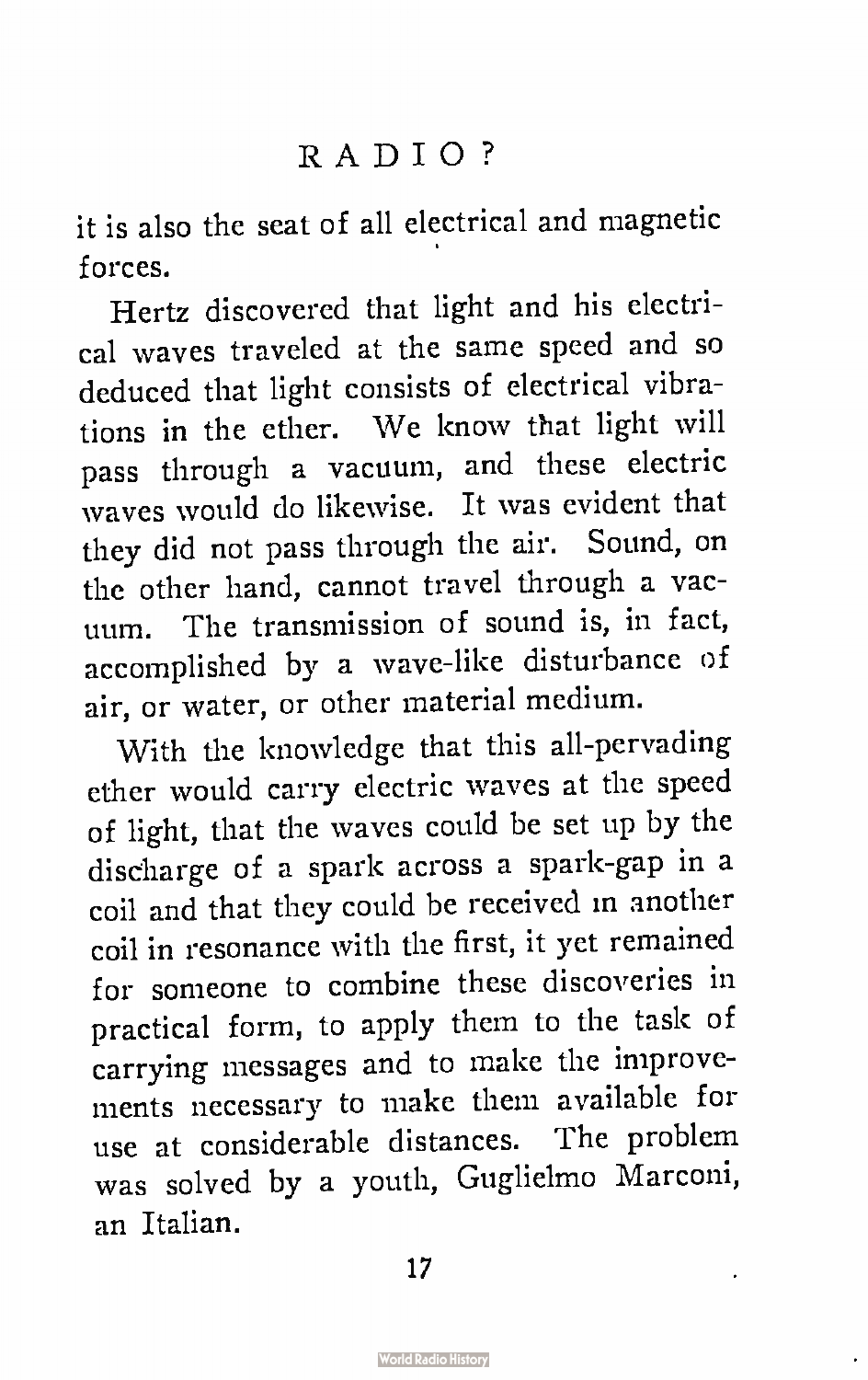#### CHAPTER IV.

#### Marconi.

Guglielmo Marconi was born at Villa Griffone near Bologna, Italy, on April 25, 1874. His father was an Italian and his mother an Irishwoman. He studied in the schools of Bologna and of Florence. He learned to speak English from his mother and attended English schools at Rugby and at Bedford, for short periods.

One of his Italian teachers was Professor Righi, who had made a study of Hertzian waves. From him he learned of the work which had been accomplished and of the then available apparatus. He was a student and a deep thinker and any scientific book or paper which came before him was eagerly devoured.

The boy saw the wonderful possibilities of the Hertzian waves, applied to telegraphy. He dreamed of how these waves might carry messages from city to city, from ship to shore and from continent to continent. It seemed to him that many others had the same vision and must be struggling toward its realization. For a year he dreamed, studied more about

World Radio Kistory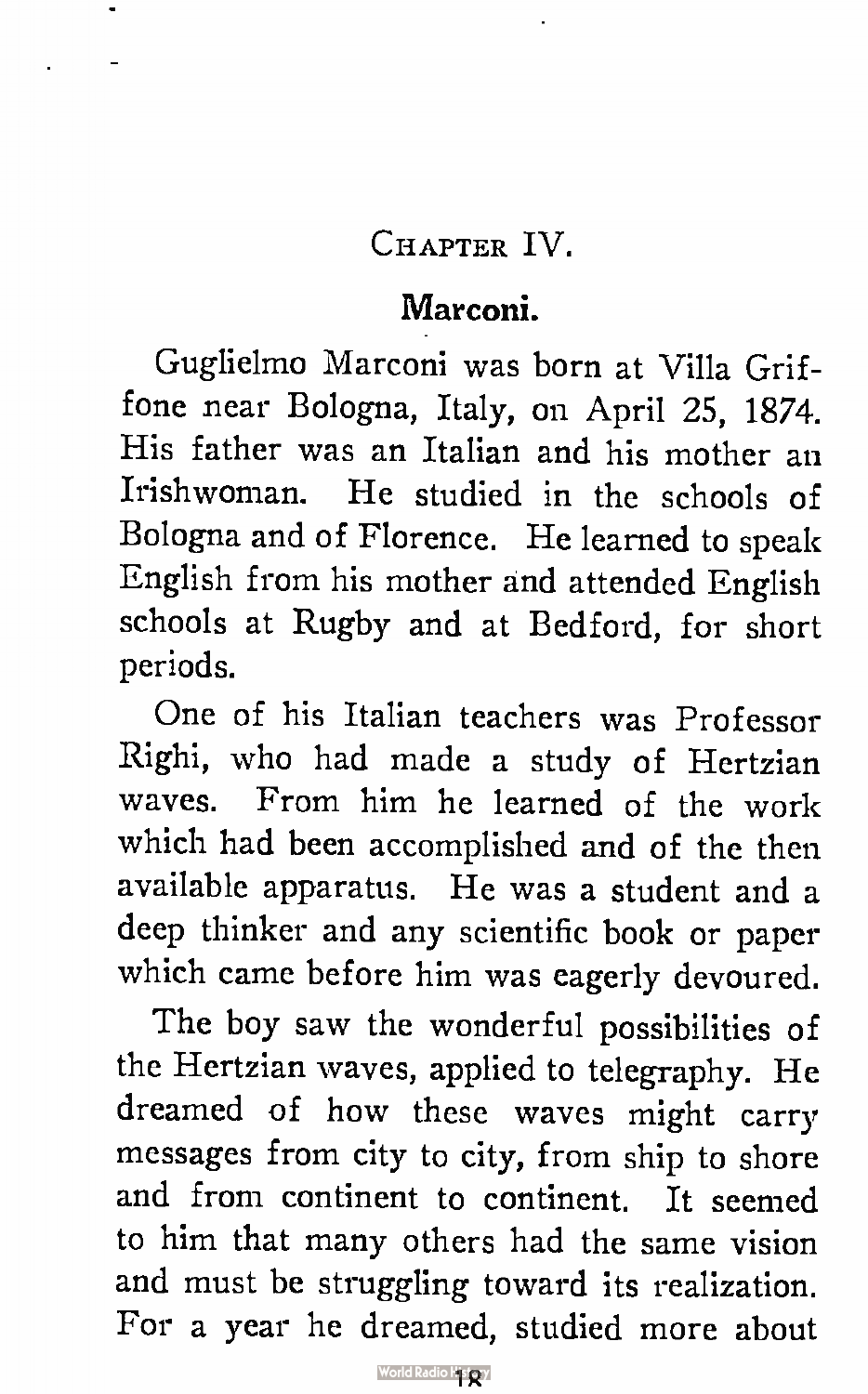these wonderful  $\mathbf{\hat{w}}$ aves and each week expected the announcement that wireless telegraphy had been accomplished. The news never came.

Marconi then decided to attack the problem. He began his experiments on his father's farm, by setting up poles at the opposite sides of the garden and on them mounted the simple sending and receiving instruments, then known. He used plates of tin for his aerials, set up a simple spark-gap, as had Hertz and used a little more elaborate receiving device. A Morse telegraph-key was placed in circuit with the spark-gap. By holding the key down for a short period a short spark passed between the spark-gap and a dot was thus transmitted. Likewise by holding the key down for a longer period, a larger spark resulted and a dash was sent forth. After much work, he finally was able to send a message across the garden, which was not unusual, as others had already accomplished this much, but to him this was but a beginning.

Marconi soon found that the receiver was the weak point of his apparatus. To make wireless telegraphy effective over any consid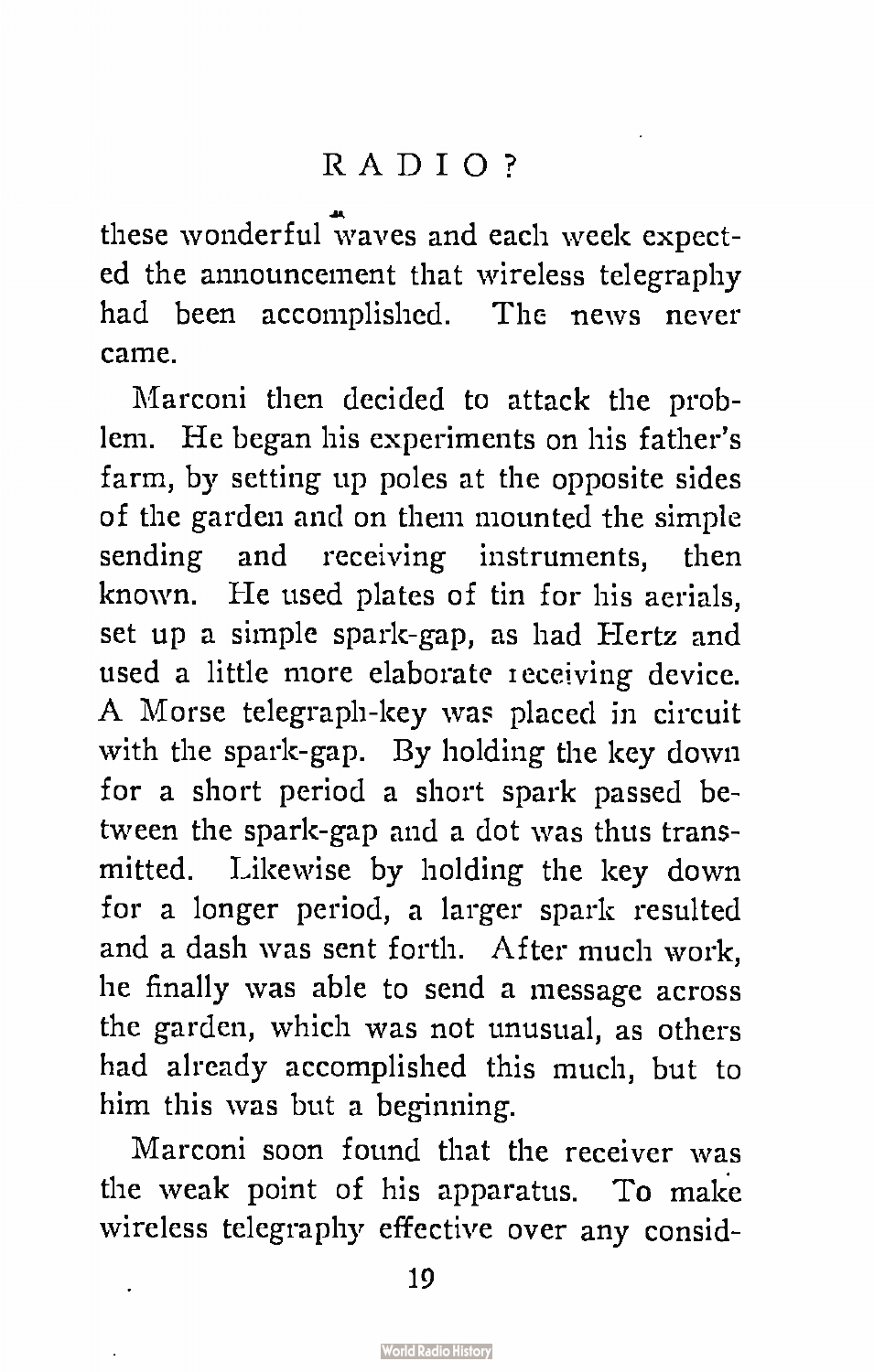erable distance, a highly efficient and sensitive receiving device is necessary. Some special means of detecting the feeble currents was necessary, for the waves spread in all directions from the sending station and become weaker and weaker as the distance increases.

The coherer was the solution. This consisted of a tube partly filled with metallic filings, inserted in circuit. The resistance of the filings is very great and little current flows, until an electric wave impinges upon the tube, when at once the filings conduct. A loose heap of filings scarcely conducts at all, owing to the want of cohesion, or to the existence of films of air or dust. But it instantly becomes a good conductor if an electric spark is allowed to occur anywhere within a few yards of it. The resisting films of air are broken down by minute internal discharges in the mass. A very slight agitation by tapping at once makes the filings non-conductive.

With this coherer as the basis, Marconi made improvements which resulted in a glass tube, filled with powdered nickel, mixed with a small proportion of silver filings. Silver plugs were placed at each end and platinum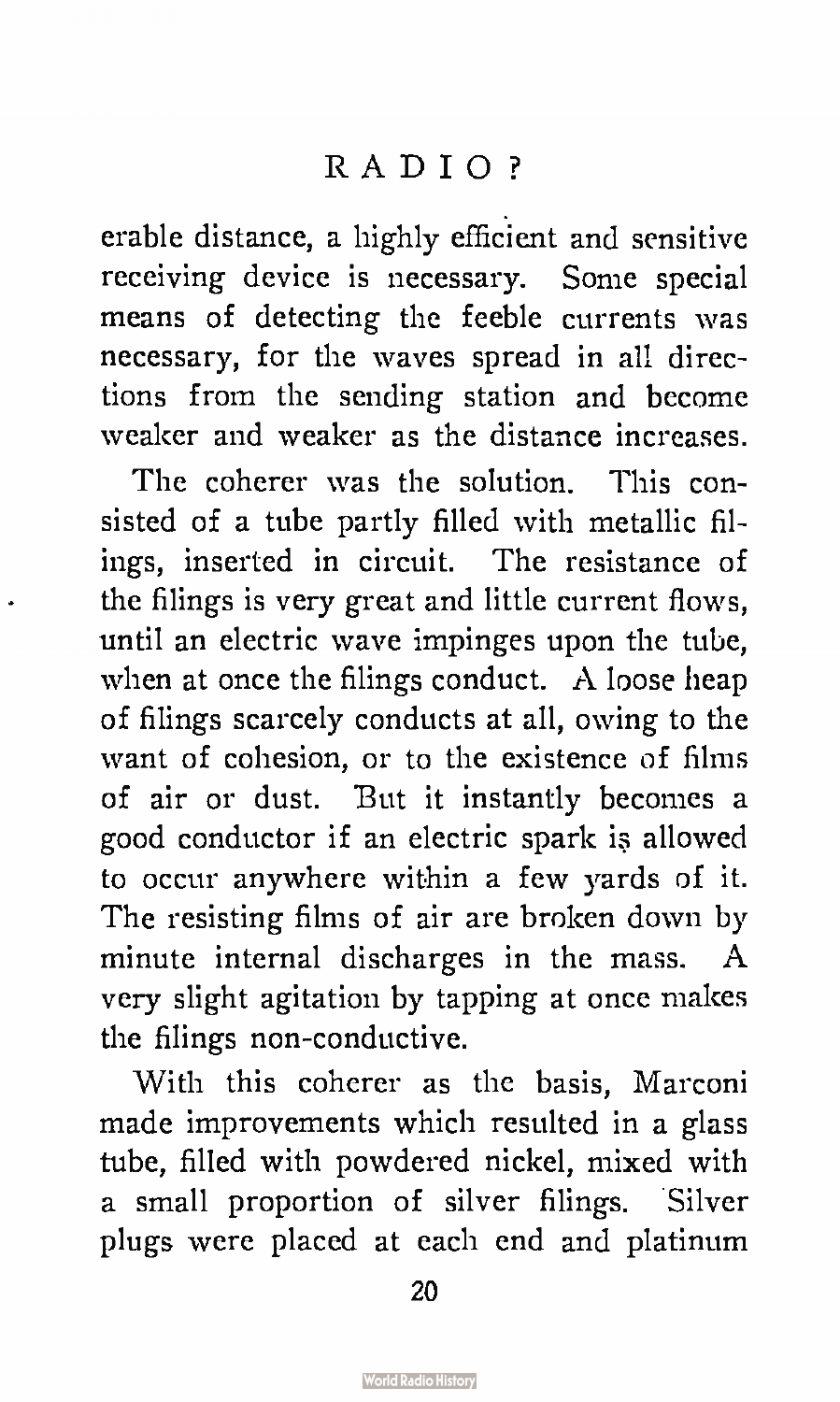wires were connected to these plugs and brought out at the opposite ends of the tube.

Under the influence of the electric waves set up from the spark-gap these tiny particles so arranged themselves, that they would readily carry a current between the plugs. By placing these plugs with their platinum terminals in circuit with a local battery the current from this local battery was given a passage through the coherer by the action of the electrical waves coming through the ether.

While these waves themselves were too feeble to operate a receiving mechanism, they were strong enough to arrange the particles of the sensitive metal in the tube in order, so that the current from the local battery could pass through them. This current operated a telegraph relay which in turn operated a Morse receiving instrument. An electrical tapper was also arranged in this circuit, so that it would strike the tube a light blow after each long or short wave representing a dash or a dot, had been received. The particles were thus disarranged, ready to array themselves when the next wave came through the ether and so form the bridge over which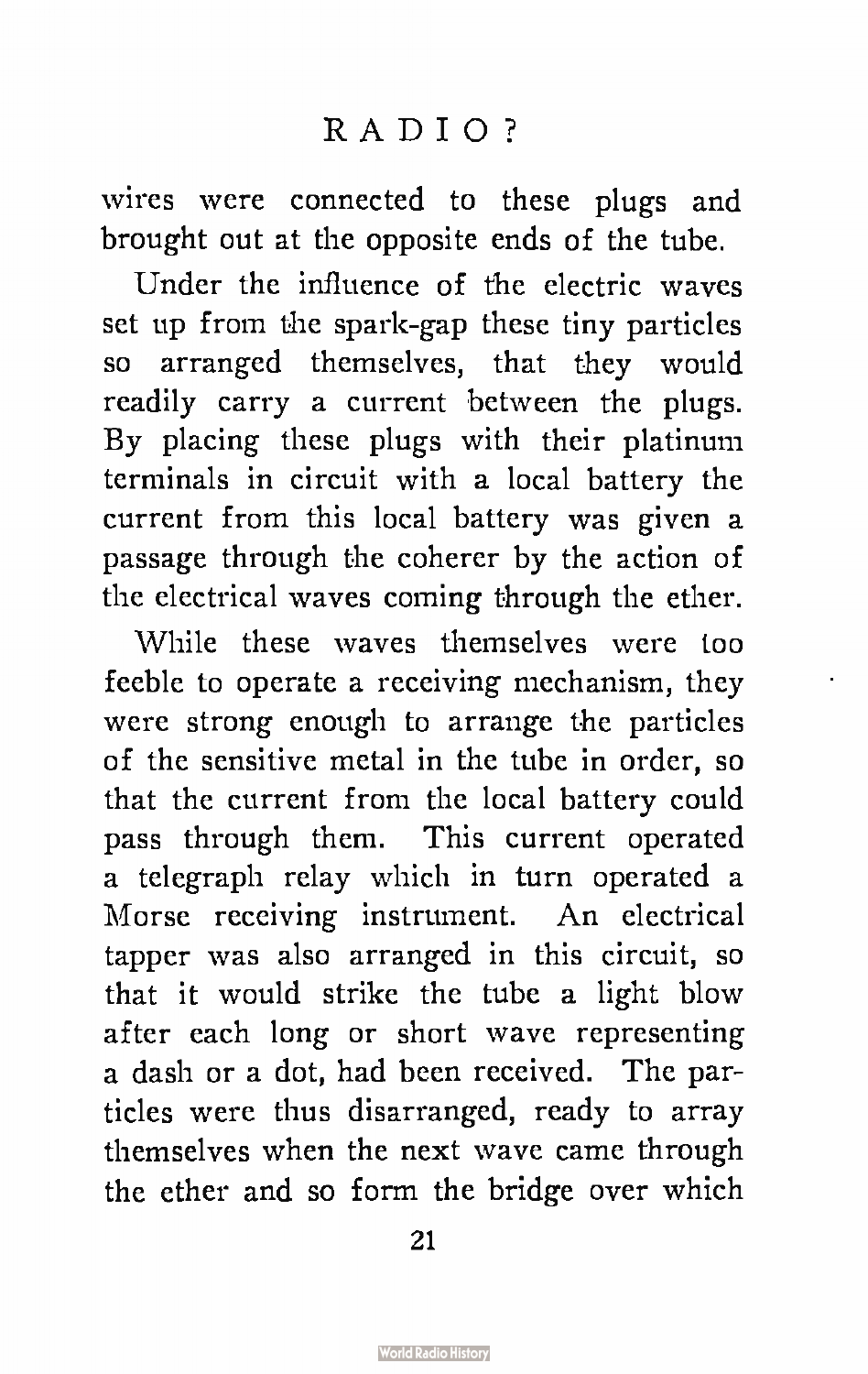the stronger local circuit could convey the signal.

Marconi further discovered that the most effective arrangement was to run a wire from one terminal of the coherer into the ground and from the other to an elevated metal plate or wire. He later discovered that this method of wiring also applied to his sending apparatus. The waves coming through the ether were received by the elevated wire and were conducted down to the coherer. Experimenting with his apparatus on the posts in the garden, he discovered that an increase in height of the wire greatly increased the receiving distance.

By 1896, Marconi had brought this apparatus to a state of perfection where he could transmit messages to a distance of several miles. This youth of twenty-two had mastered the problem he had dreamed of.

He applied for a patent on his system in England in June, 1896. The young inventor continued studying, experimenting and devising improvements until finally in March, 1899, he sent messages across the English Channel, without difficulty.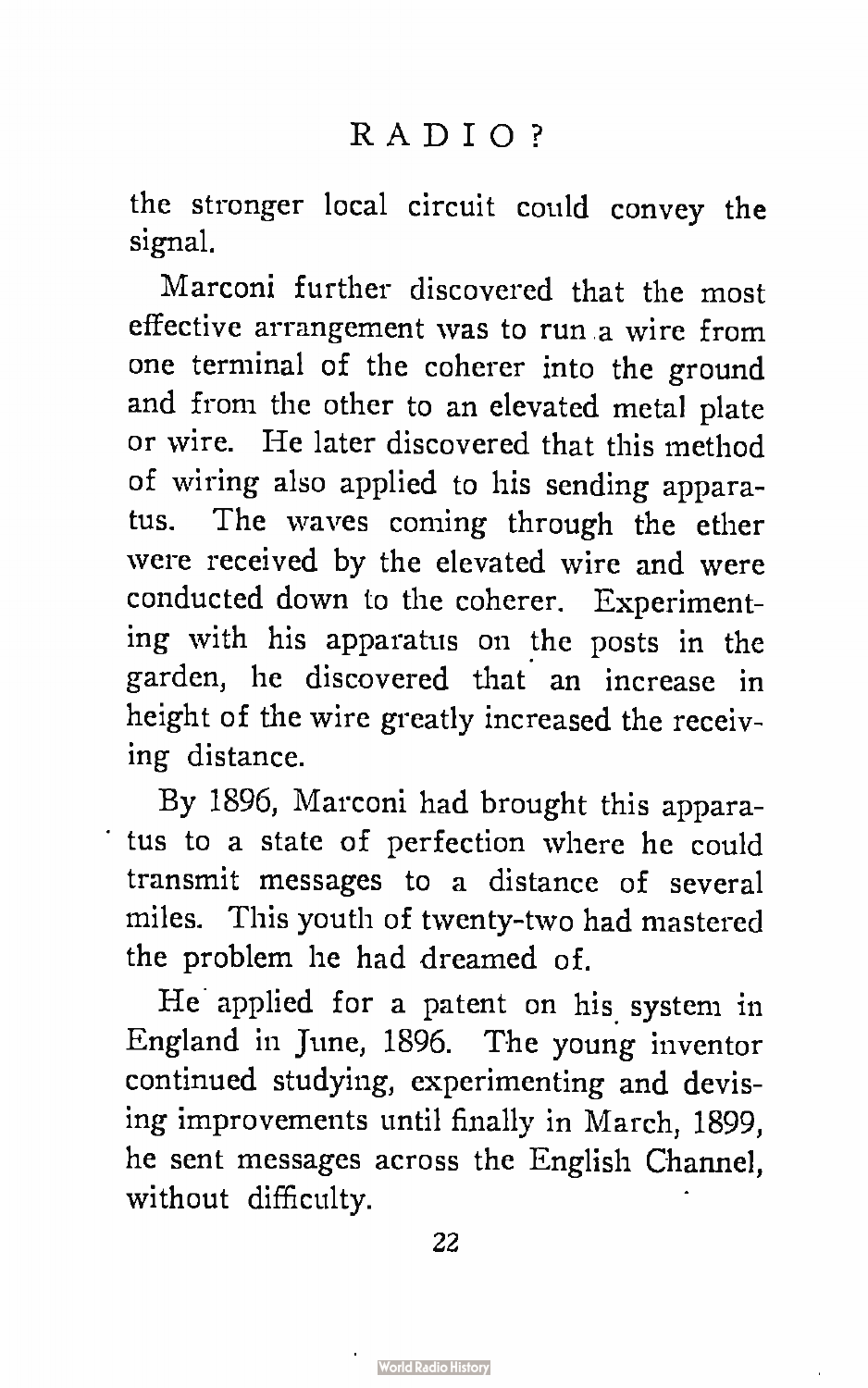#### • CHAPTER V.

#### Progress of Wireless.

The British Admiralty quickly recognized the value of wireless telegraphy to war vessels, so the battleships were equipped with wireless apparatus and a thorough test was made. A sham battle was held in which all of the orders were sent by wireless and communication was constantly maintained. Marconi's invention had again proved itself.

Its use for ships and lighthouses sprang in favor and wireless stations were established all around the British coasts. It early demonstrated its great value as a means of saving life at sea. Ships which were equipped, were warned of impending storms and could summon aid if sinking, or disabled.

Late in 1901, the first attempt was made by Marconi to communicate across the Atlantic. On the Coast of Cornwall, England, he built the Poldhu station, which was powerful enough to send a message to America. He replaced his single wire for an aerial by many tall poles and strung a number of wires from pole to pole. The weak batteries which had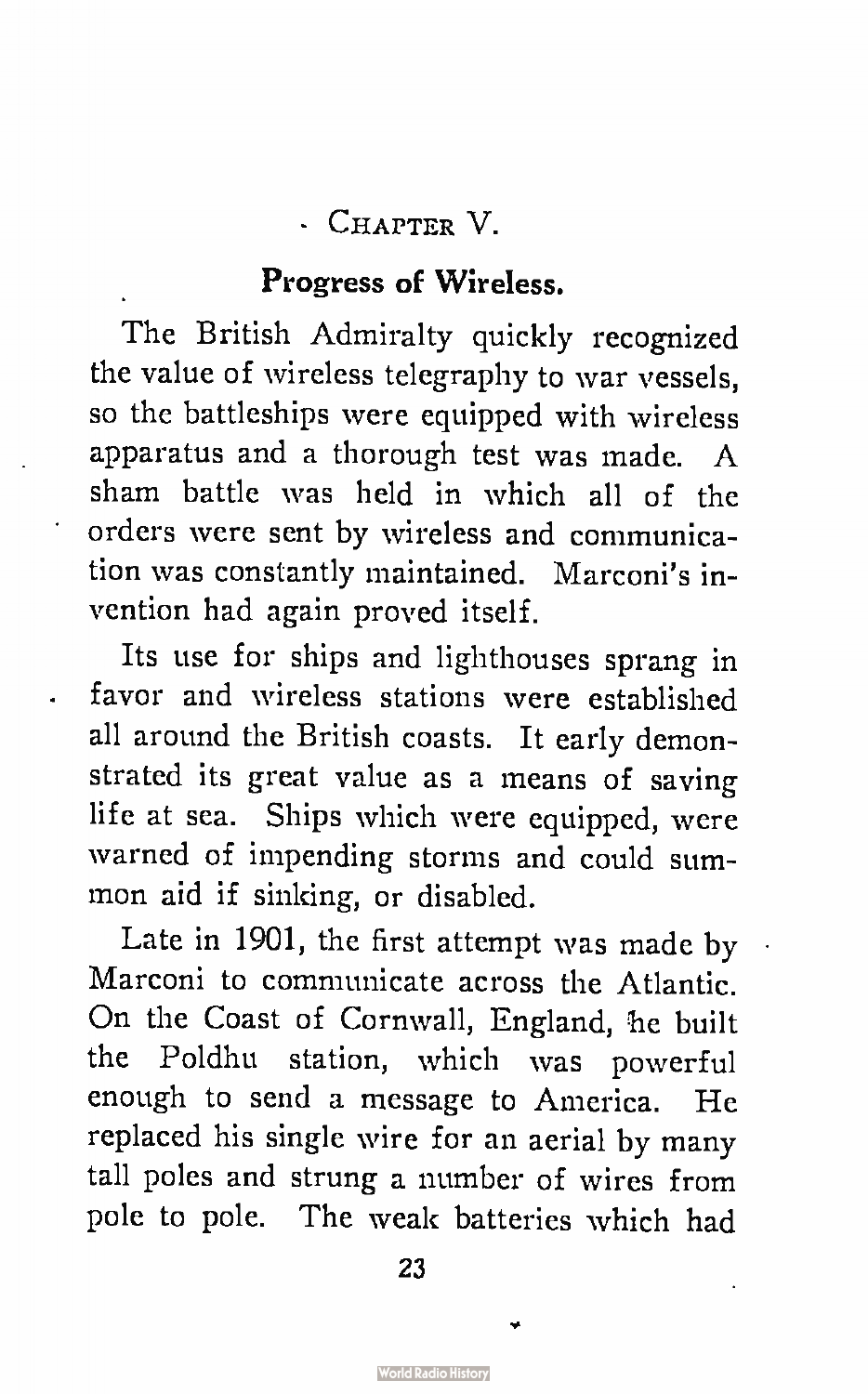furnished the currents, were replaced with great power driven dynamos and converters were used instead of the induction coil. Signal Hill, near St. Johns, Newfoundland, was selected as the place for the American station and for this test the wires were sent aloft by means of kites. At the prearranged time the operator at Poldhu sent simply the letter "S" which was received successfully by Marconi. Later a large station was built at Cape Breton, Nova Scotia, and regular communication was established.

The wireless was soon established on a commercial basis. The first Marconi company was organized as early as 1897 under the name of the Wireless Telegraph and Signal Company, Limited. This was later displaced by the Marconi Telegraph Company, which operates a regular system of stations on a commercial basis, carrying messages in competition with the cable and telegraph companies.

With the telegraph and telephone so well established and serving the needs of land communication, it was natural that wireless made but slow progress, as a commercial proposition. However, at sea, it had no competition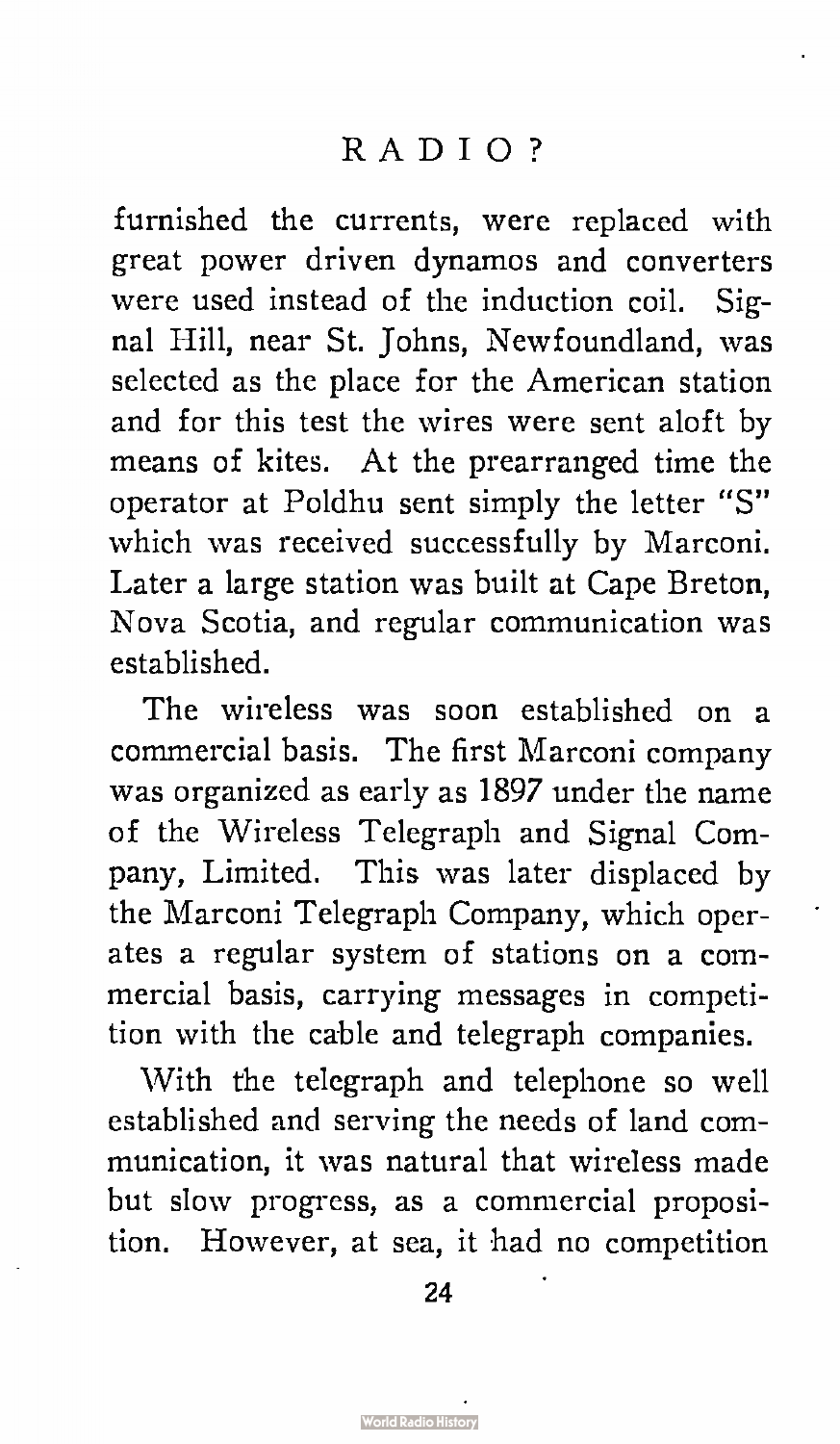and now almost all vessels are equipped. The United States Government by its laws now requires that passenger ships shall be equipped with wireless apparatus in charge of a competent operator.

Marconi has not been allowed to hold the wireless field alone. Others have devised wireless systems along more original lines, particularly two American experimenters, Dr. De-Forest and Professor Fessenden.

Some of the railroads in the United States have equipped their trains as well as their stations. The speed of the fastest train does not affect the sending or receiving of messages. It has been found that even when passing through tunnels, messages passed without hindrance.

The world war gave wireless telegraphy great impetus. Although the German cables were cut early in the war, communication was easily kept up by the Allies by means of the wireless. Its use in the Navy was invaluable. Portable sets have been mounted and used successfully on aircraft and wireless control of boats and torpedoes do not startle anyone.

25

Werke Radio Histor

Village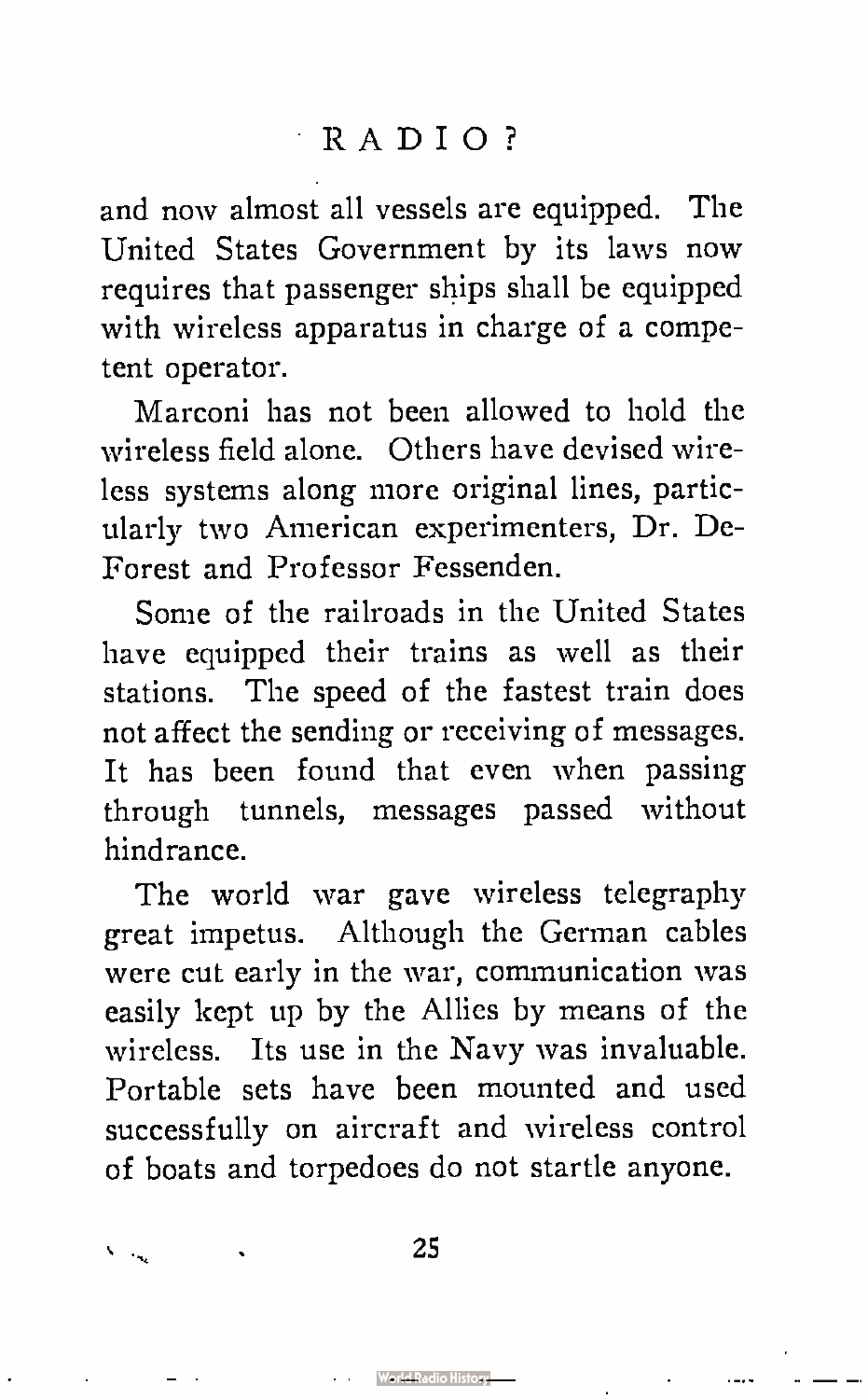#### CHAPTER VI.

## Wireless Telephone.

No sooner had Marconi placed the wireless telegraph at the service of the world than men of science of all nations began the search for the wireless telephone. But the vibrations necessary to reproduce the sound of the human voice are so infinitely more complex than those which suffice to carry signals representing the dots and dashes of the telegraph code, that the problem long defied solution.

The experimenters realized that future success lay in making the. ether carry telephonic currents. They succeeded by using the same aerial, or antennae as used in wireless telegraphy and a microphone. The microphone, as its name indicates, serves to magnify minute sounds, such as the ticking of a watch, or the footfalls of an insect, and render them audible. In modern telephony, microphones in general use.<br>in general use

The sending apparatus was so arranged that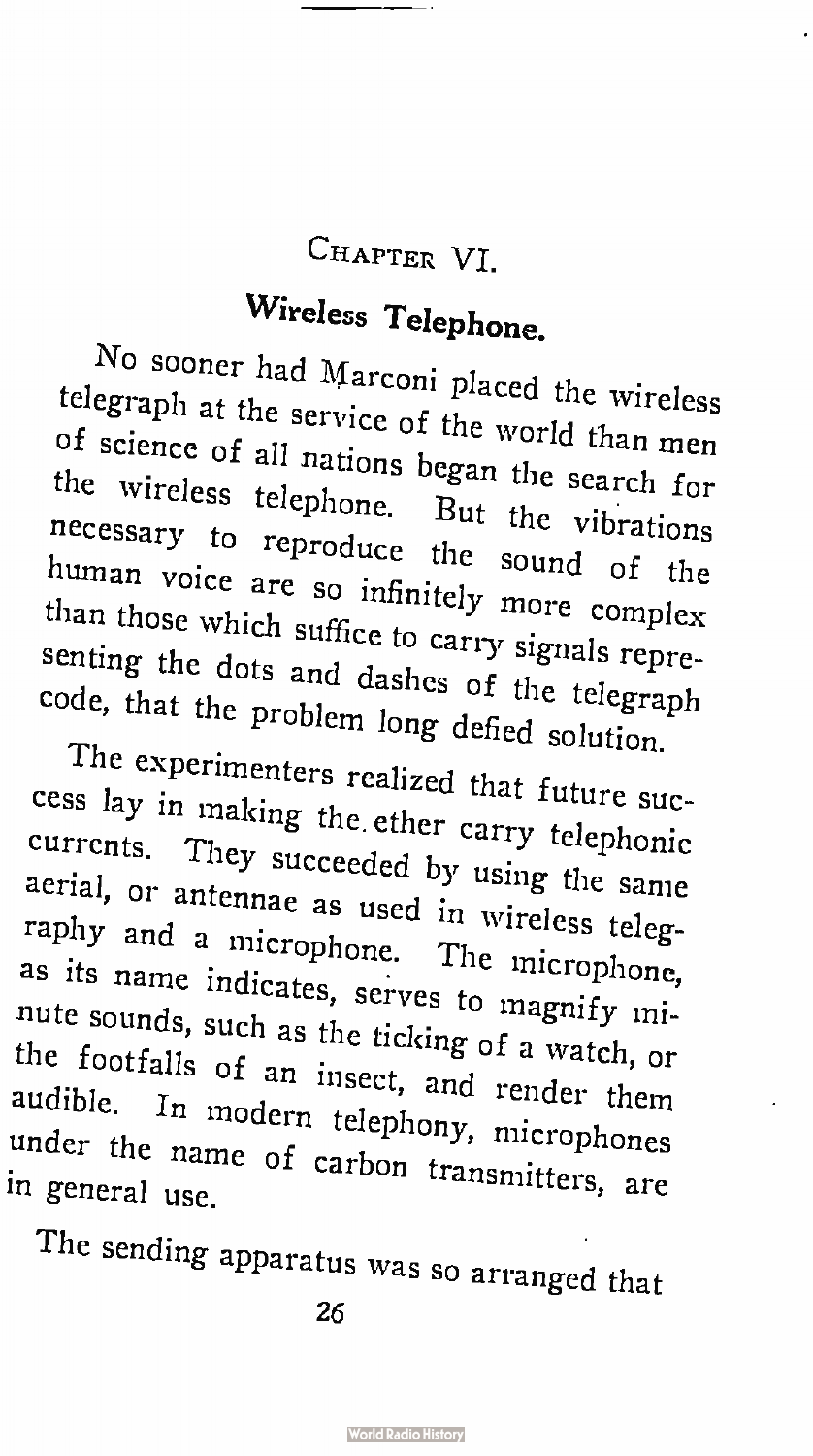continuous oscillations are set up in the ether, either by a high frequency machine or from an electric arc. This unbroken wave train does not affect the telephone and is not audible in a telephone receiver inserted in the radio receiving circuit. But when a microphone transmitter is inserted in the sending circuit, instead of the key used for telegraphy, the waves of the voice thrown against the transmitter in speaking, break up the waves so that the telephone receiver in the receiving circuit will reproduce sound. This is the wireless telephone.

The engineers of the Bell organization, headed by John J. Carty, developed the wireless telephone to such an extent, that in October, 1915, spoken words at Arlington, Virginia, were heard at the Eiffel Tower, Paris.

To the devices of Carty and his associates was added the extremely delicate detector. This was the invention of Dr. Lee DeForest, an American inventor. His contribution was a lamp instrument, called an amplifier. This is to the wireless telephone what the coherer is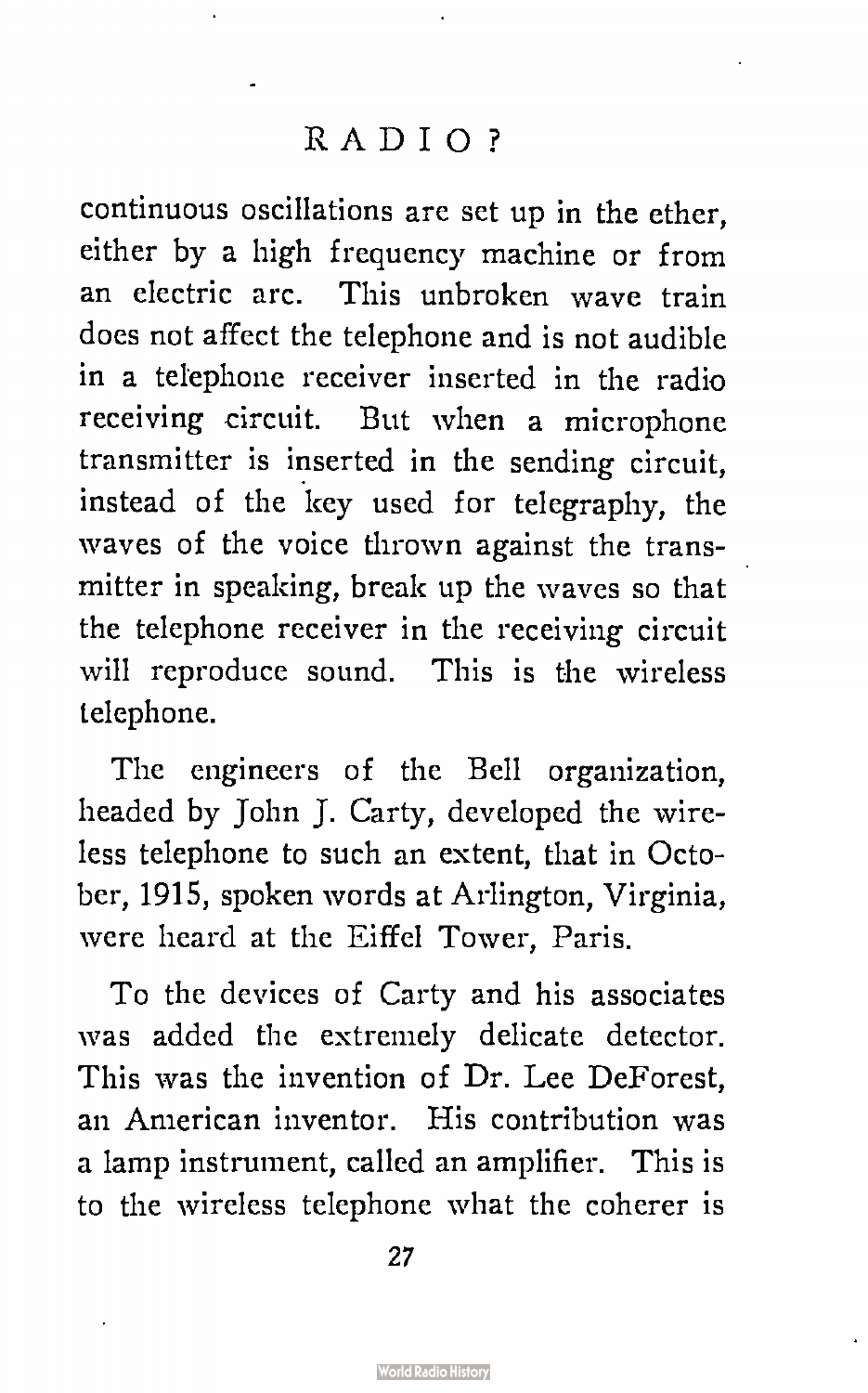to the wireless telegraph. It is so delicate that the faintest currents coming through the ether will stimulate it and serve to set in motion local sources of electrical energy so that the waves received are magnified to a point where they will produce sound.

Wireless telephony, despite the wonders it has accomplished is still in its infancy. With more perfect apparatus and the knowledge that comes with experience we may expect that speech will girdle the earth.

It is natural that one should wonder whether the wireless telephone is destined to displace our present apparatus. John J. Carty, a vice-president of the American Telephone and Telegraph Company and one greatly responsible for the wireless telephone's development, believes that radio telephony will supplement but will not supplant the wires as a general means of inter-communication and the present telephone system of the United States will always be the backbone of voice to voice communication.

The field for radio is limited to broadcasting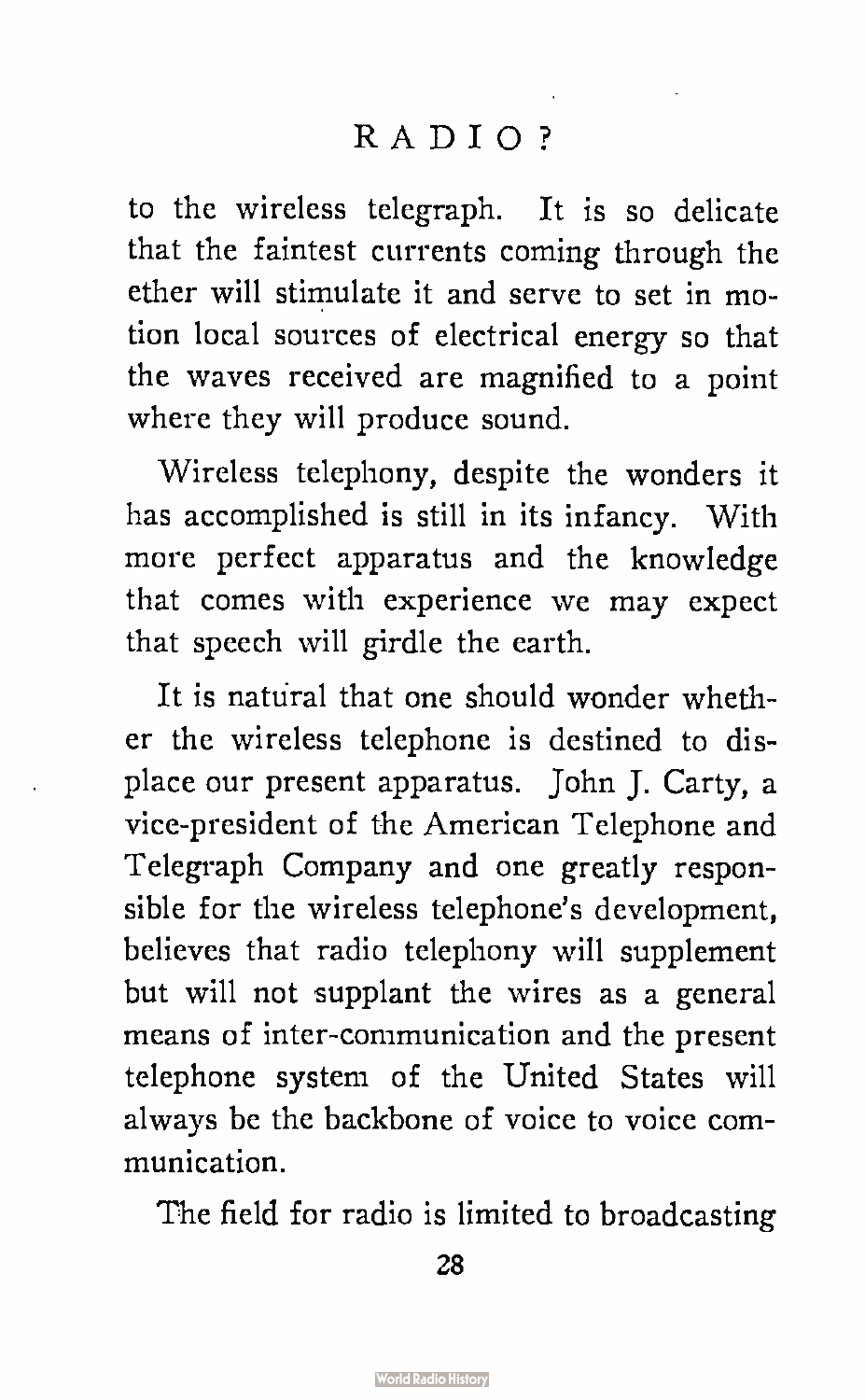communications with ships at sea, communication between airships and numerous other special services, both military and civil. There are too many limitations, such as the small number of channels for communication, the lack of secrecy, and the presence of atmospheric disturbances for it ever to be used wholly for voice to voice communication, but it has a remarkable usefulness in its own peculiar field.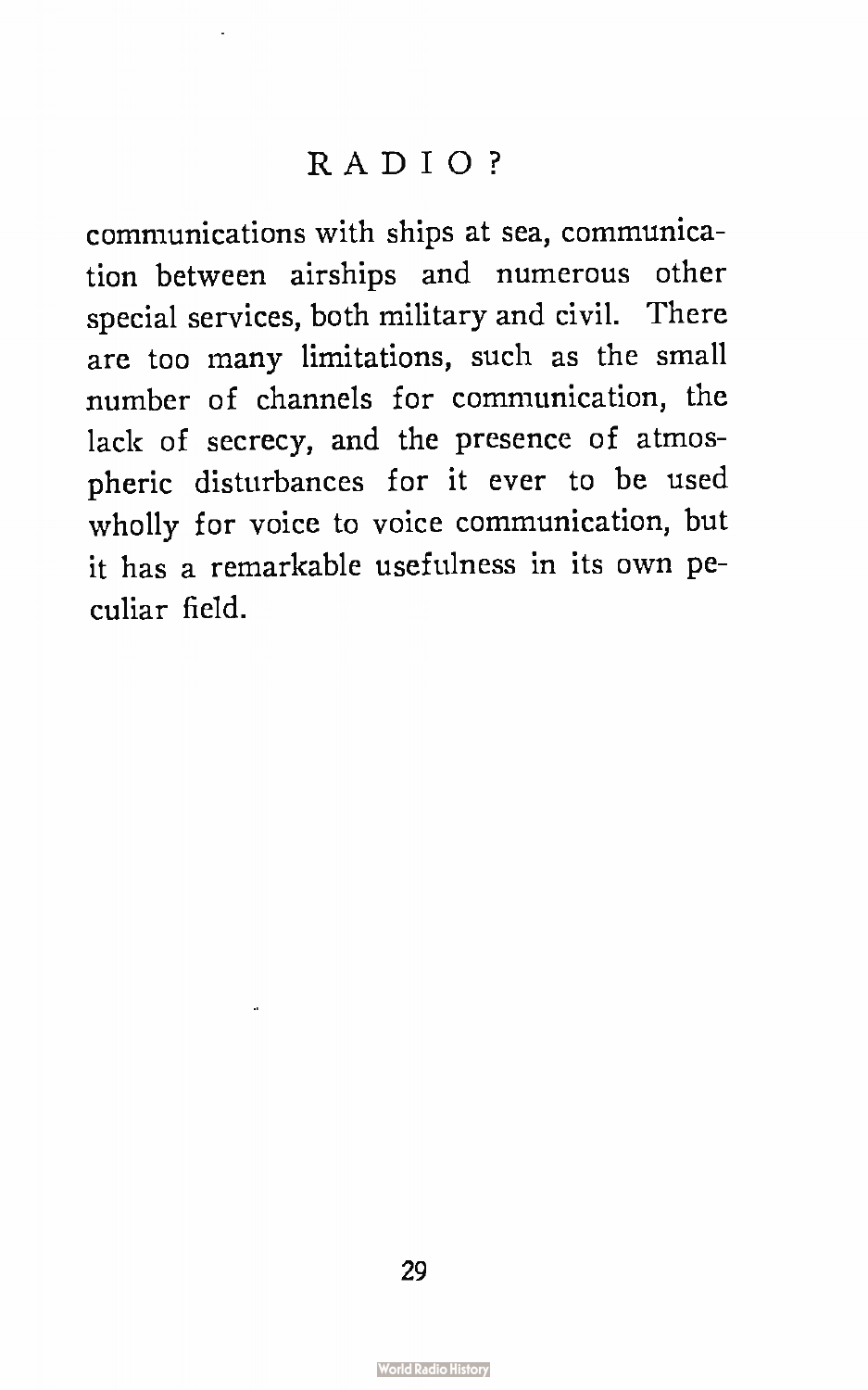#### CHAPTER VII.

### The Possibilities of the Wireless Telephone.

Radio telegraphy is more than twenty years old, but radio telephony, in its present form, is a very recent product of inventive genius.

The radiophone is a new publicity agent which literally has everybody "by the ears." It immediately takes its place with the telegraph, telephone, post office, press, pulpit, school and theatre as a means pf reaching the public, and its possibilities are obviously so great that it cannot be regarded as a plaything or a passing fad.

The great publicity field for radio is the broadcasting of information or entertainment designed to reach large numbers.

National news could be broadcasted from the few powerful stations and local news from the numerous local stations. The President of the United States might address the entire population from a high-powered central station; the Governor of the State of New York might address the people of the state through a local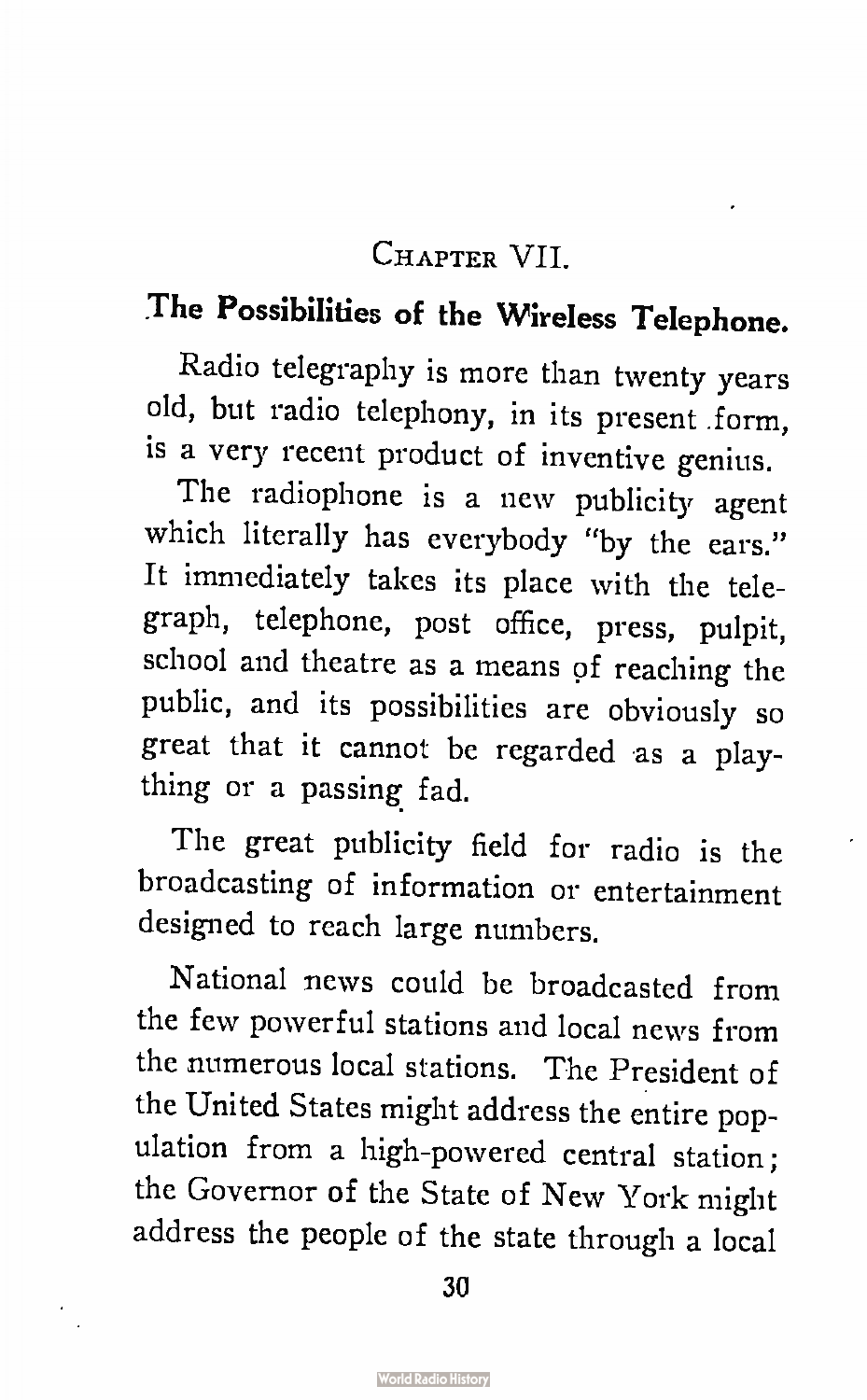station. The message in either case would reach instantly localities not reached by telephone, telegraph, post office or newspaper.

The distribution of music and other forms of entertainment, and the broadcasting of educational and religious programmes will undoubtedly develop along similar lines.

Will the wireless telephone solve the farm labor problem and check the drift to the cities? Is the day coming when the farmer, his sons and daughters and "hired hands" will feel compensated for absence from the bright lights and diversions of urban life through the ability to turn a switch and instantly be in contact with musical comedy, opera or various forms of spoken entertainment?

The day is not far distant when every country home will have its aerial, and members of every household will have the whole day of lonely toil brightened by anticipation of enjoying in the evening the same things for which they formerly envied their city cousins.

Not alone in the way of amusement will the receiving set be useful to the farmer, however. The weather reports will be of inesti-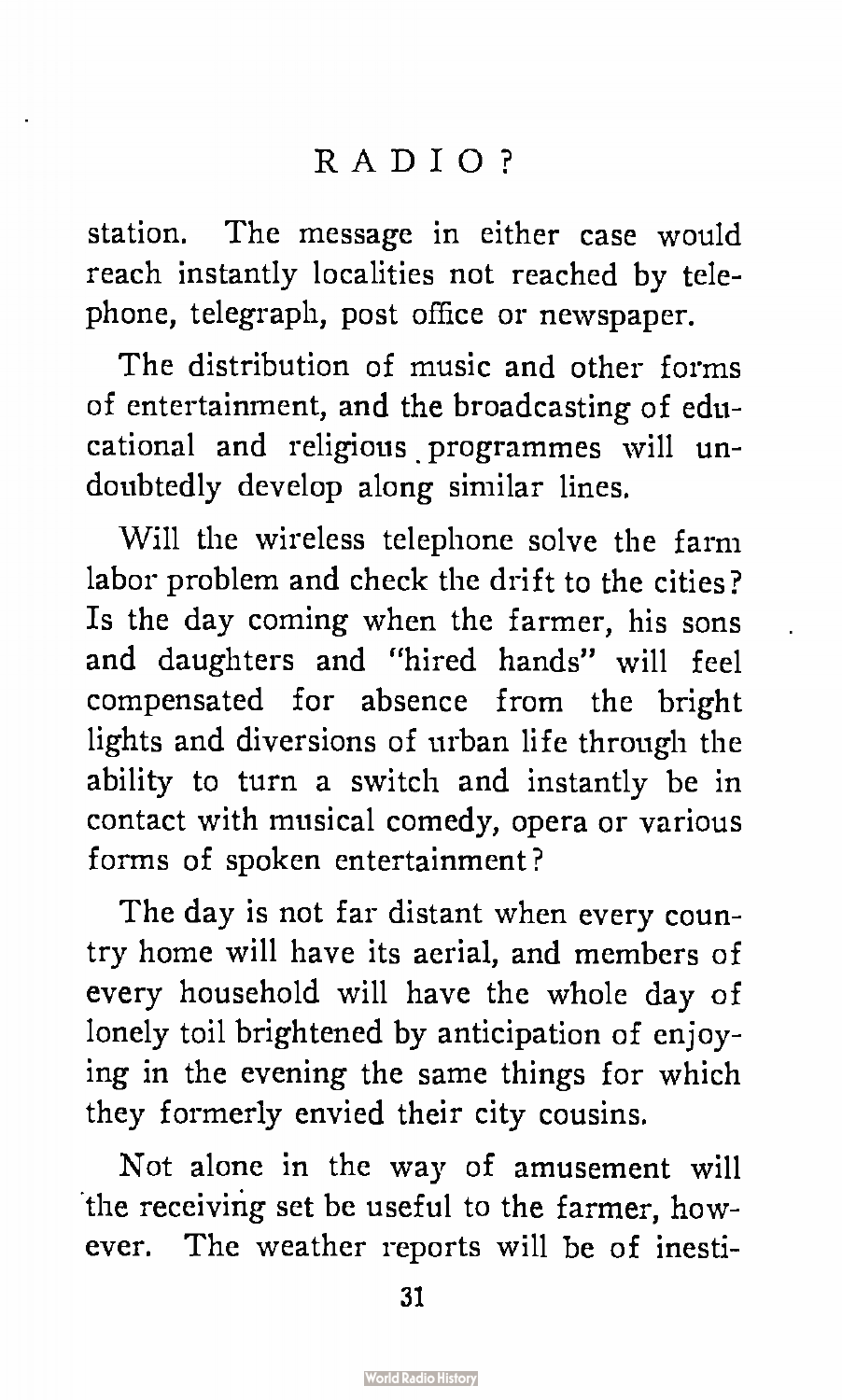mable value to him in planning his work Whether to cut his hay or grain now and tak a chance of having its quality impaired b: heavy rainfall before it can be hauled to th barn is a question which may mean hundred of dollars to him, and one which the wireles report will help solve.

The installation of radiophone receiving am sending sets as a house-to-house proposition i as yet a dream that is far in the future. Whil there are many transmitting stations that ar using the radiophone, if this type of communi cation were generally adopted it would resul in terrific interference with the apparatus a used at present. However, there are many in stances where the amateur transmitting set ha been installed for inter-communication pur poses and some of them are working success fully.

Several sets are now in operation on som of the larger yachts that are used by the own ers to communicate with their homes, an' there are several other cases where large firm use the radiophone to successfully carry o: communication between the office and the fac tory. This may be easily worked out and i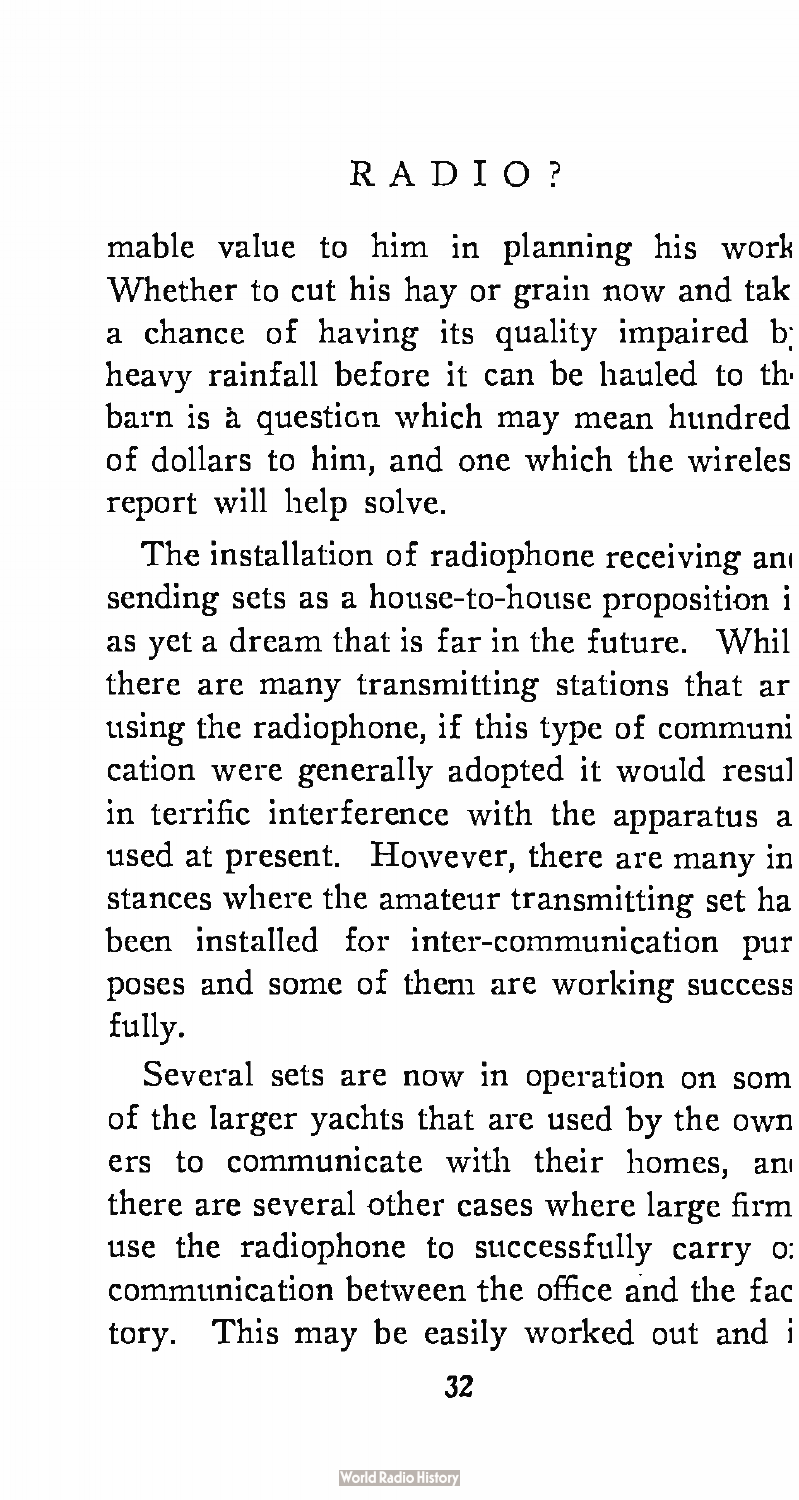will be found very satisfactory as long as it is not generally adopted by the public.

It is a fact that, although the use of the radio telephone for broadcasting will probably continue as a permanent feature of national life, its future development will be directed along altogether different lines. Science has always tended to serve the interests of the government, both on its civil and military sides, and of business; it is in these directions that one must look for the new uses to which radio telephony will be put in the future.

It is well to remember here the distinction between the two dissimilar functions of wireless communication—its utility in reaching a definite place and in covering a more or less definite area. It is in the latter field that the greater and more recent exploitation has taken place. The line of development in this field is fairly obvious and certain, resting merely on technical perfection of the sending and receiving apparatus.

The greatly undeveloped field of radiotelephony—namely, place-to-place communication —will serve, however, more distinctly commercial purposes. The world of affairs is little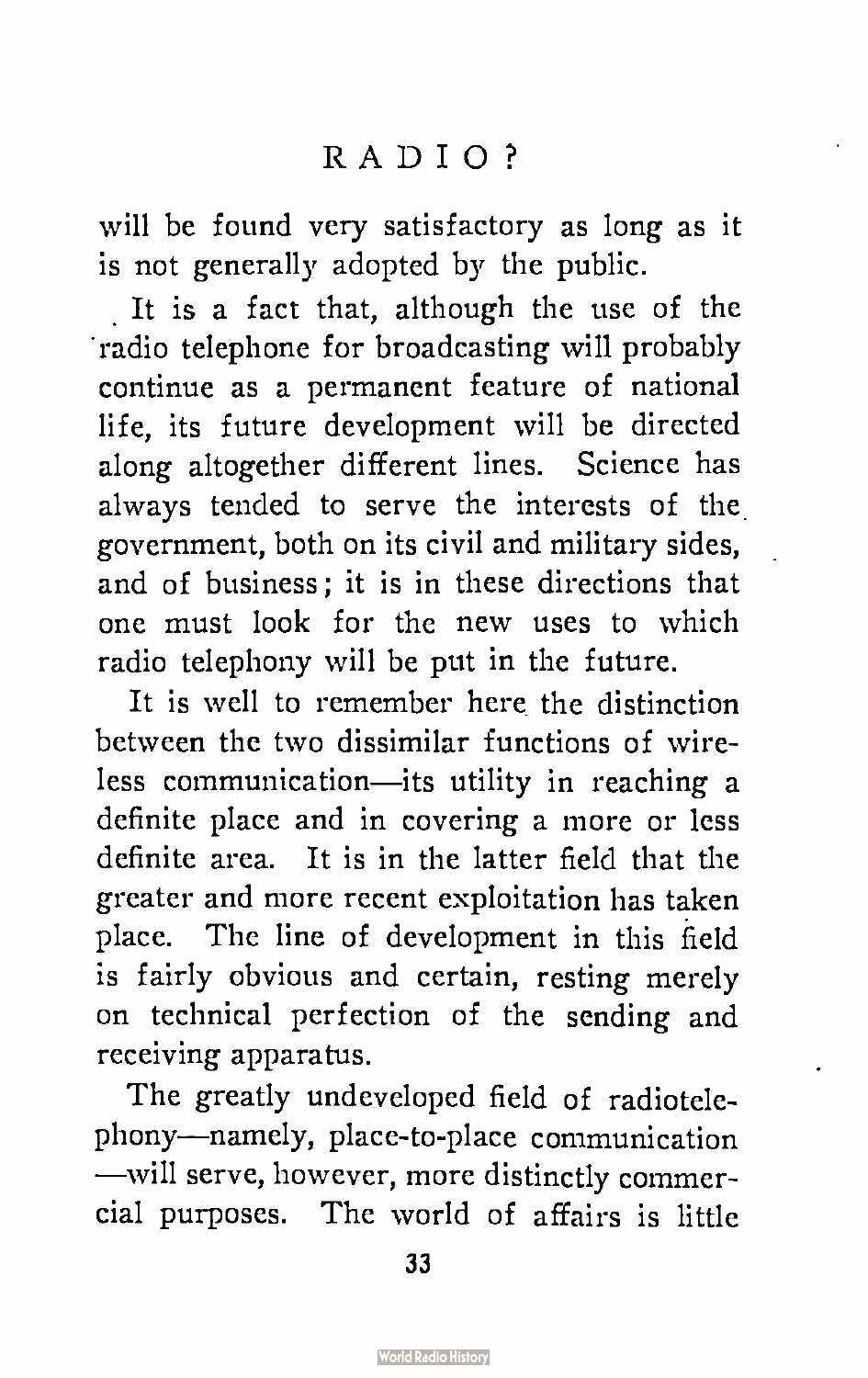interested in covering an area and intensely concerned with reaching a place.

Of course the wireless telegraph is able at the present moment to accomplish that end; but exactly as the wire telephone proved far more efficient and useful for many purposes than the wire telegraph, so the radiophone will assume exactly the same position with regard to its elder brother; that may be taken for granted. In the same manner that wireless telegraphy accomplished feats deemed impossible to the cable, for instance, such as the placing of a message in Berlin in less than five minutes from its dispatch from Long Island, so the radiotelephone will make it practical for a New York business man to consummate all the details of a transaction with his colleague in London in a manner impossible to the Marconigram. Combining the speed of the latter with the personal quality of the wire telephone, the new medium seems destined to be the basic agent of long distance business communication.

In the same manner, of course, it is evident that the radiophone must become an indispensable agent of contact between the branches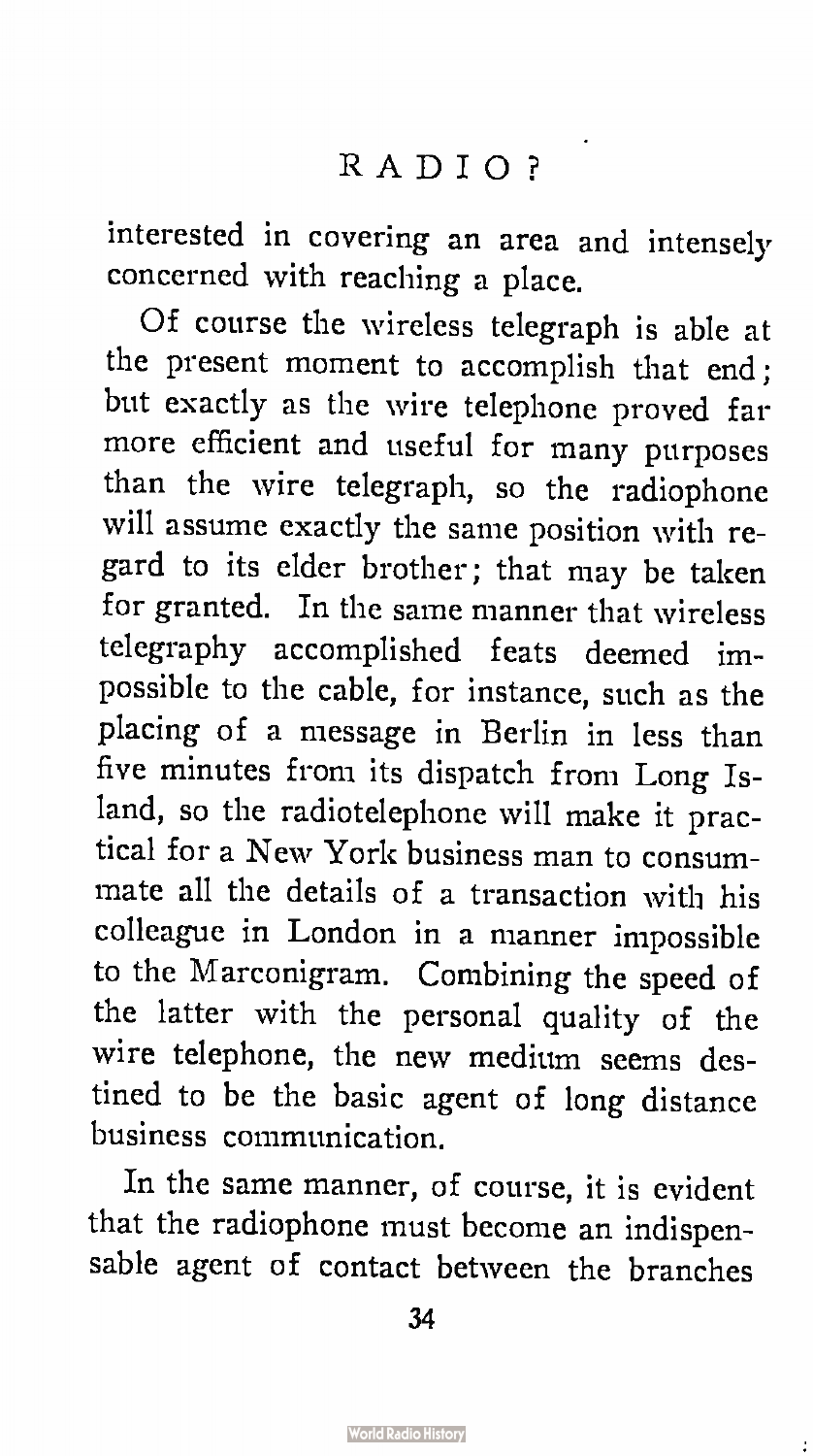of the government. Diplomatic business can be despatched with far greater speed and efficiency when the department head in Washington can come into immediate and personal touch with the representative abroad; military and naval movements can be carried out with greater facility for similar reasons. In the case of the navy, of course, the wireless is .the only possible means of communication, and it is inevitable, of course, that the voice should for many purposes assert its superiority to the code.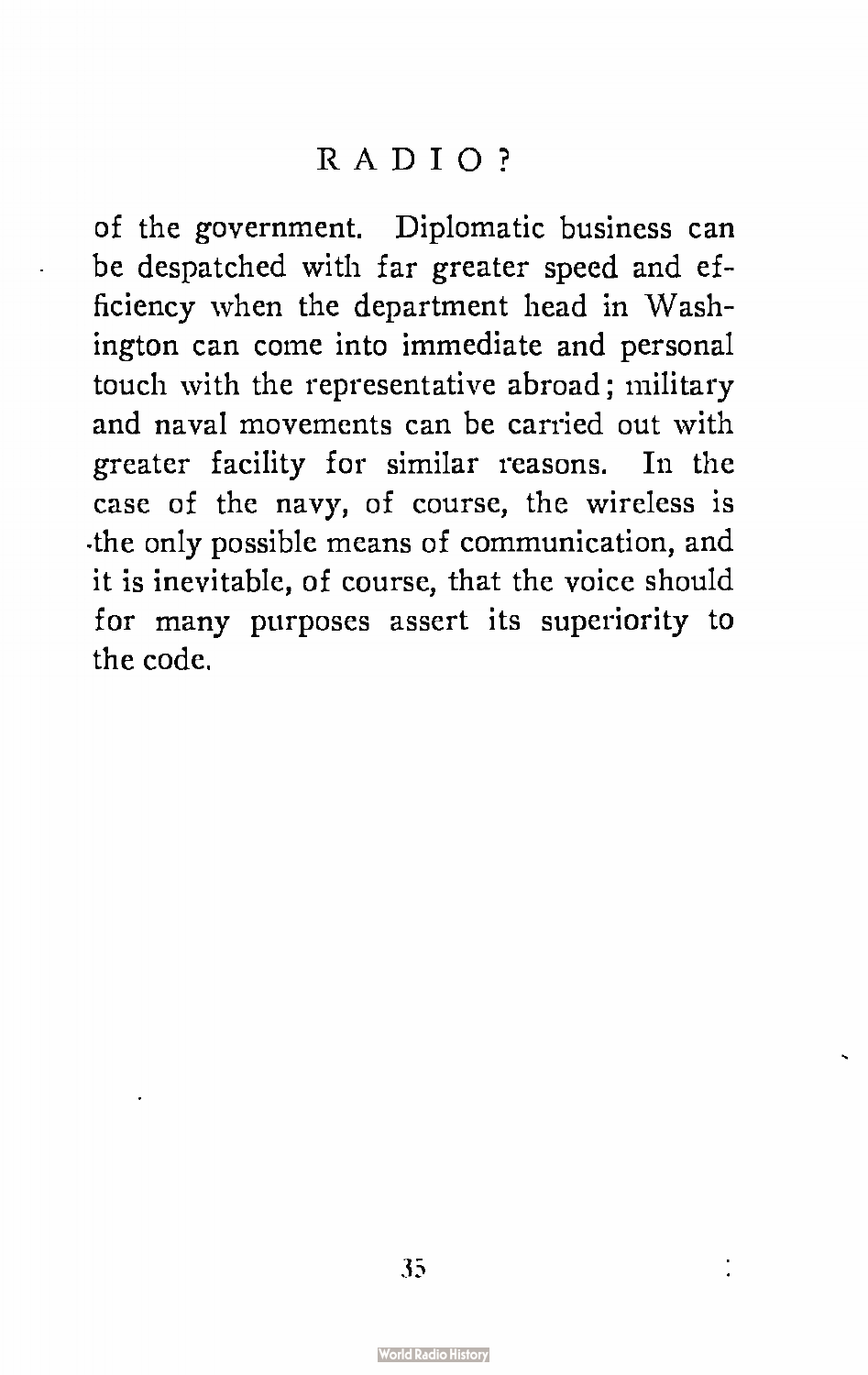#### CHAPTER VIII.

#### Electro-Magnetic Waves.

In wireless telegraphy and telephony, you constantly hear the terms "Hertzian waves" and "wave lengths". We know how Hertz discovered this phenomenon and how Marconi applied it to his wireless experiments. We know that these waves travel through the ether, a substance that exists in all materials, and even in what is commonly considered the above of nothingness—a vacuum. Who is amazed at seeing the sunlight streaming through a pane of glass? And yet glass is a solid substance that does not readily transmit sound. Light is an ether wave of slightly different nature, and in passing through a pane of glass acts somewhat as a wireless wave would in passing through stone or wood. Probably this very minute radio signals are passing in all directions through your own body.

In order to get the idea firmly in mind a little analogy will have to be used. Consider the ether as a quiet pool of water into which is thrown a stone. As the stone sinks from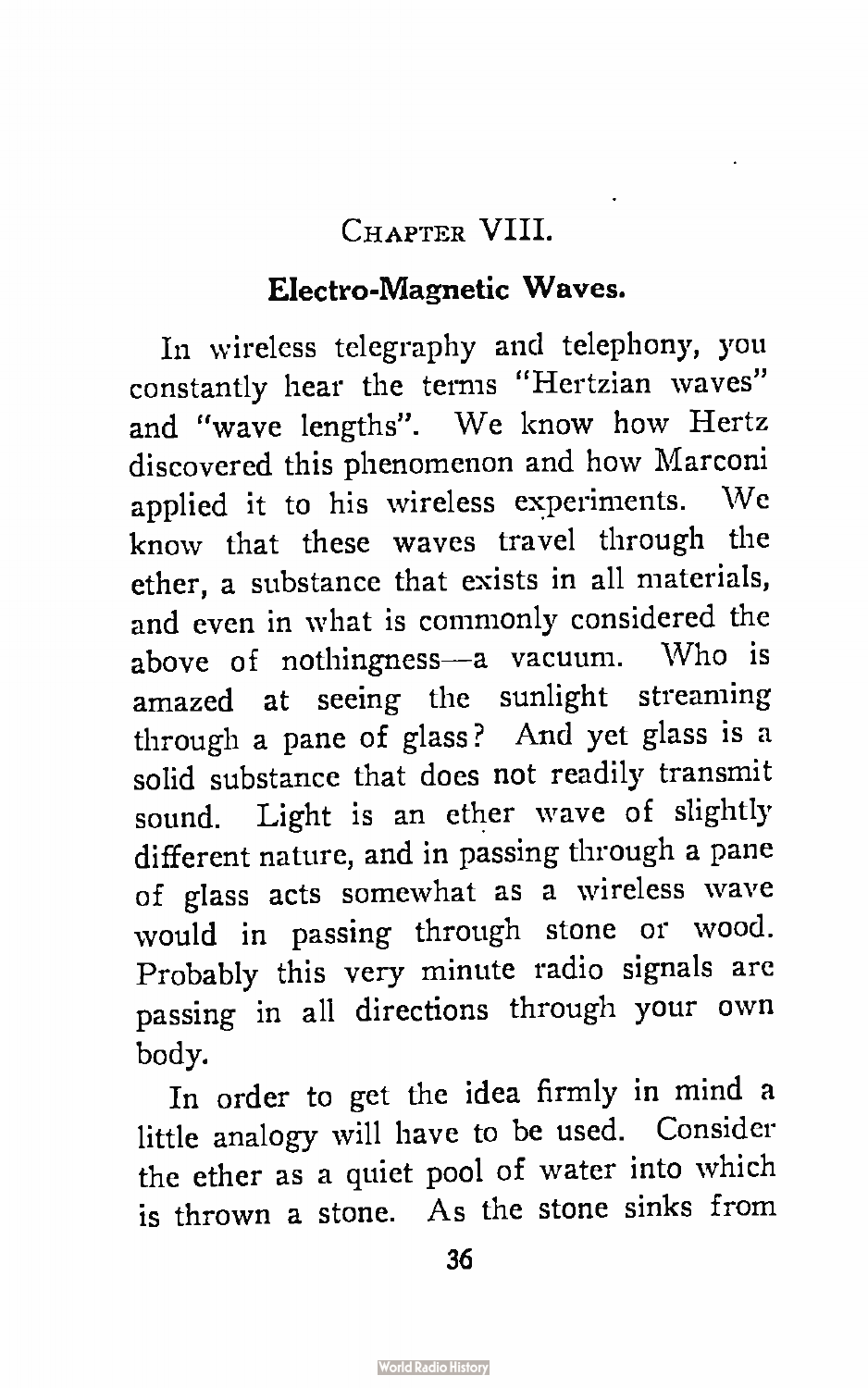sight a ring of waves will be seen receding from the spot. These waves will go on and on until the eye can no longer see them. The stone is the transmitting station and the size of the stone has much to do with the strength of the waves. A small pebble will only make a few ripples and this would correspond with some small boy experimenting with a "flivver" coil. As his power is so low the waves will only travel a little distance. However, throw a good-sized rock into the water and an idea may be gained of the disturbance caused in the air by a large broadcasting or commercial station.

ı  $\overline{\phantom{a}}$  $\overline{\phantom{a}}$ Ï

It will be noticed that as the waves travel away from the spot where the stone hit the water that there may be several reeds or sticks that the waves will hit. These may be considered the receiving stations and it will be noticed that the waves will travel right on without the least hesitation. Practically the same thing happens in the ether when it is set in motion by a transmitting set. An unlimited number of receiving sets may be operated at the same time and the effect on the transmitted wave will be practically nothing.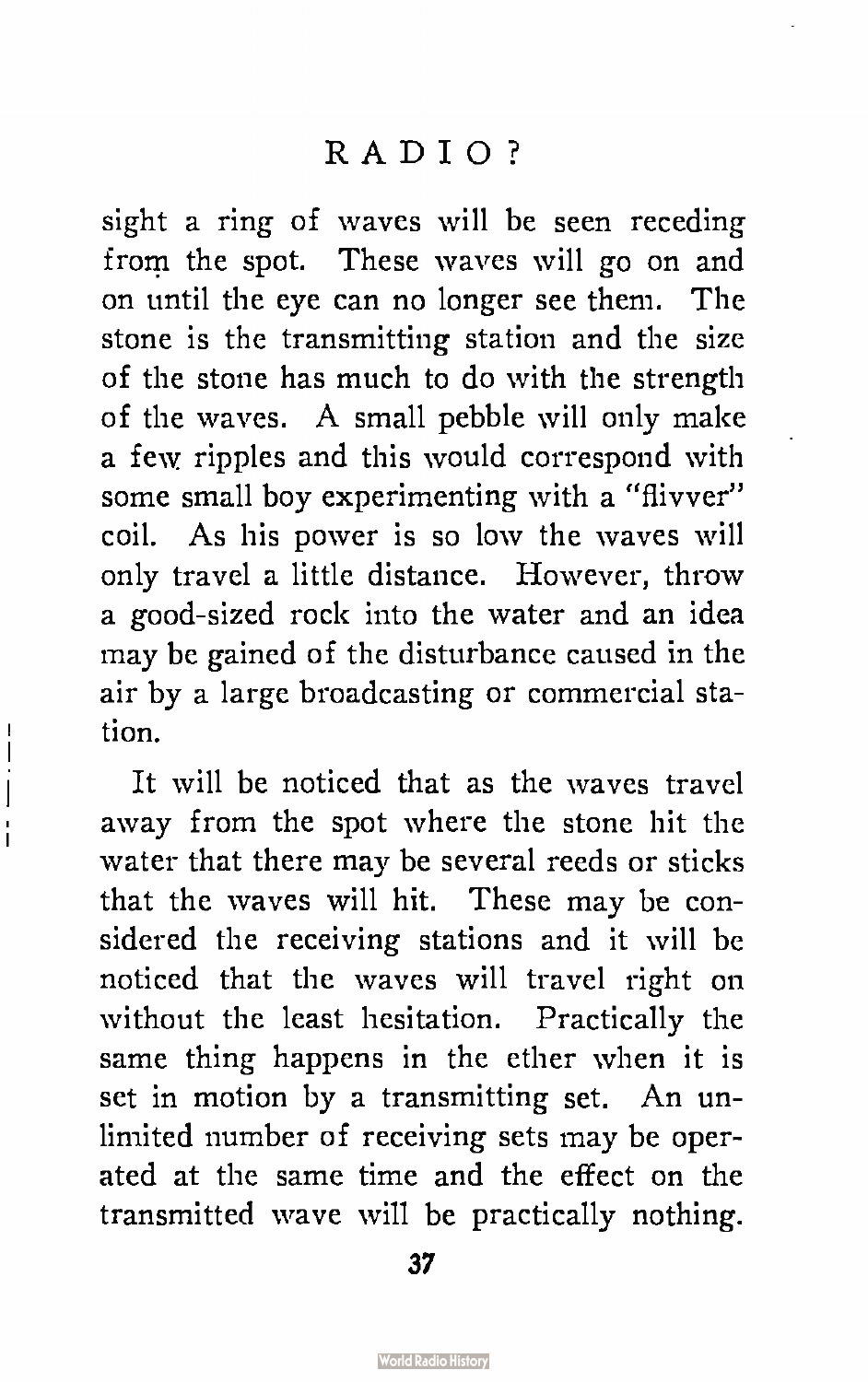Certain tall steel structures will have the effect of absorbing a great many of these waves, the same as the water waves would do if they hit up against a large rock. A certain number of the radio waves will penetrate beyond this obstruction, however, and if sensitive receiving apparatus is used the signals may be picked up despite the obstruction.

It will be noticed as the waves leave the spot where the stone hit the water that all the waves are a certain distance apart. Compare the distance between the waves made by the large stone and the little pebble. It will be seen that different sized stones throw out different sized waves and also that the difference between the crests of the waves will vary considerably. This distance between the waves is what is known as wave length, and in radio this wave length will remain constant, no matter how far the waves travel. It is even claimed that these radio waves travel on and on until even the little spark coil set has encircled the globe. It is simply a matter of perfecting receiving apparatus that is sensitive enough to hear these signals.

In throwing the stone into the pool of water,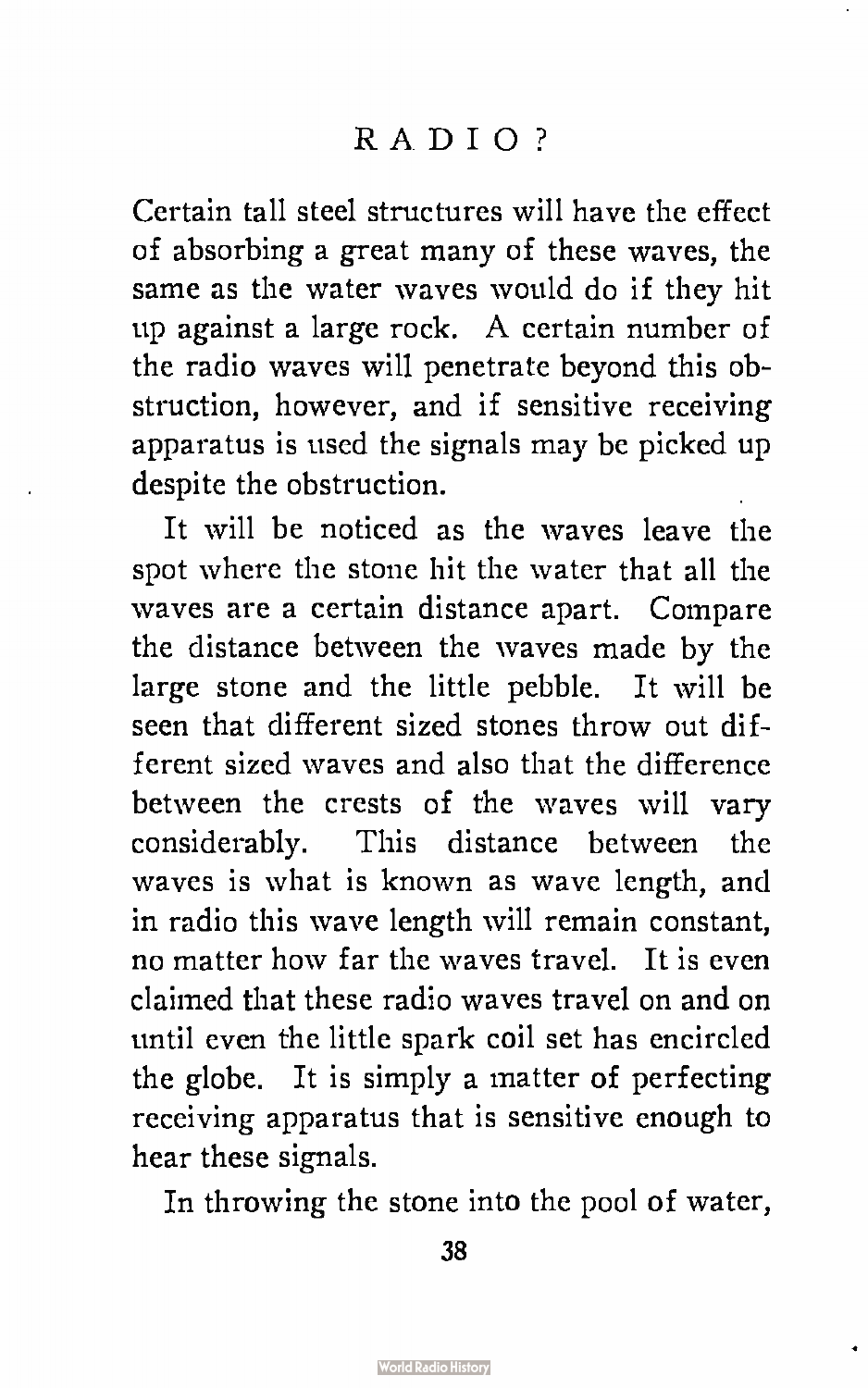muscular energy of the arm is transferred to the stone, and the latter, upon striking the surface of the pond, imparts a portion of that stored energy to the little waves which are immediately created in the water. In setting up electro-magnetic waves for wireless communication the energy imparted to the ether is electrical energy.

How are the electrical waves created? Almost everyone has seen and heard the brilliant snapping spark produced by the discharge of a Leyden jar. A Leyden jar in its common form is a glass jar lined inside and out with tin- foil for about two-thirds of its height. A brass rod, terminating in a knob, connects below with the inner coating, usually by means of a loose chain. It may be described as a device which is capable of storing electricity in the form of energy and discharging this energy again in actual electricity.

The discharge appears like a single spark, but in reality it is composed of a great many following each other in rapid succession. The jar discharges its energy, first by a tremendous rush of current in one direction, and then another discharge

39

. . <u>. . . . . .</u>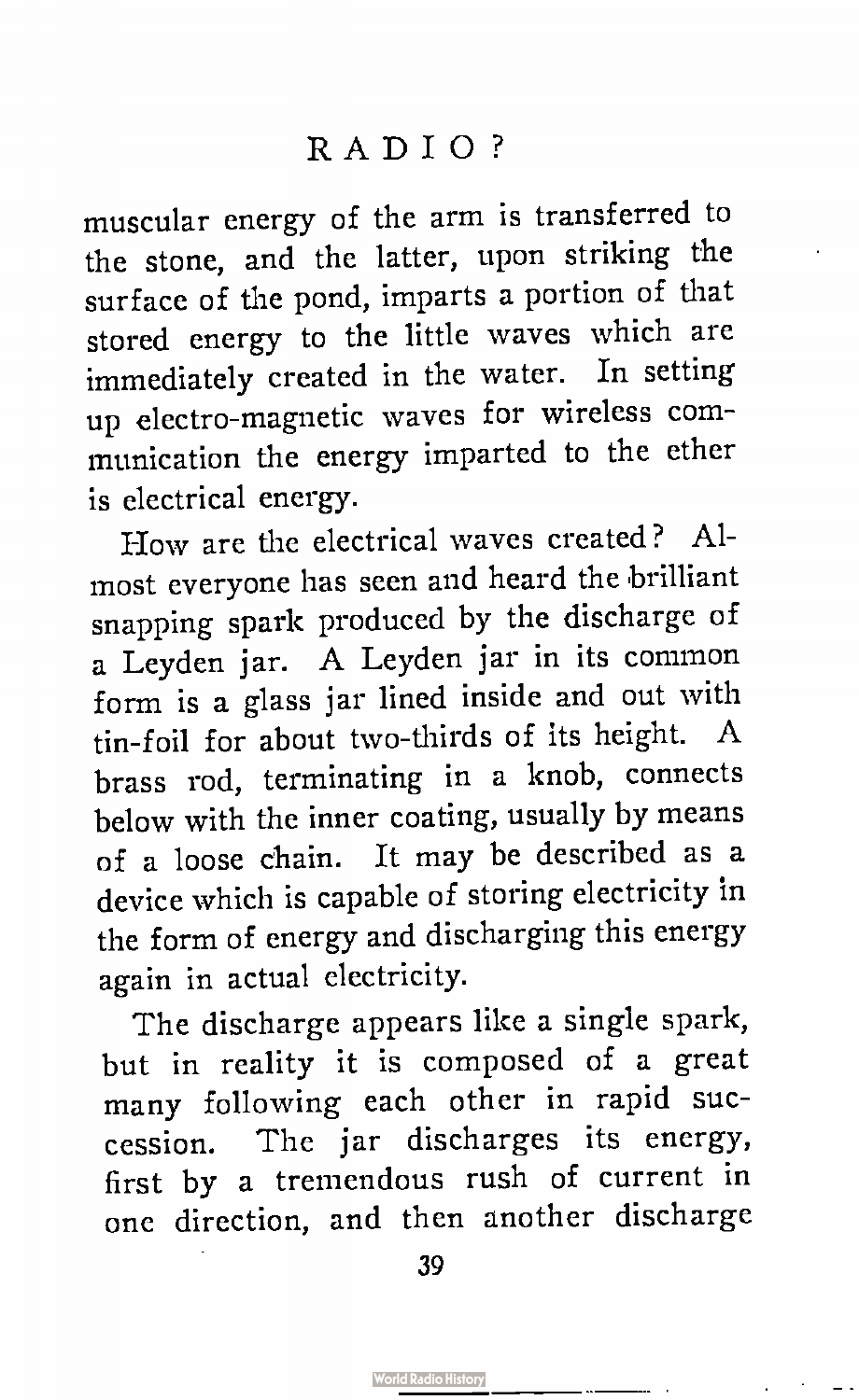somewhat smaller than the first in the opposite direction. There is a series of these discharges in reverse directions, but each discharge is less and less, until the whole amount of energy is expended. The complete series of discharges takes place in an almost immeasurable fraction of time. It is from this phenomenon that the electrical term "high frequency oscillations" so often heard of in wireless parlance, is derived.

High frequency oscillations are the "pebbles" which, dropped into the vast pool of ether, everywhere set up "ripples" 'called electro-magnetic waves. The manner in which this is accomplished may be explained by saying that the charge creates a state of strain in the surrounding ether, and then abruptly releases it. Ether possesses a high degree of elasticity, so that when the state of strain is thus suddenly released, it immediately returns to its former state. The sudden motion of the ether results in waves which spread out from their source in enlarging circles.

These waves follow the contour of the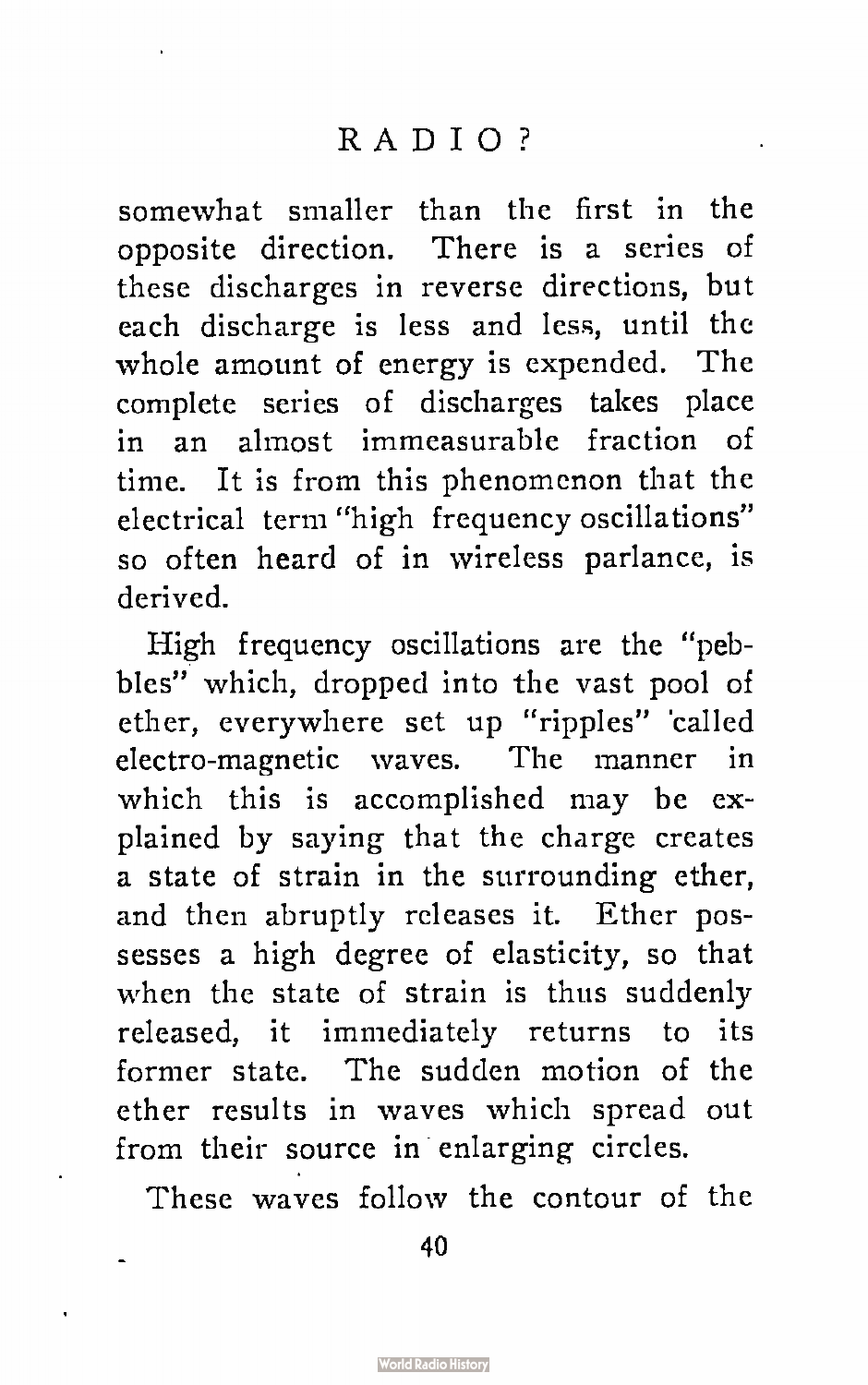earth and so may cross mountains and valleys and travel everywhere.

The wave-length is simply the distance from the beginning of one wave to the beginning of the next, or as stated before, from the crest of one to the crest of the next. It has nothing whatever to do with the distance covered. Wave length in radio corresponds to pitch in sound and with color in light.

The curiosity of all boys is aroused when for the first time they see a squad of soldiers break step as they cross a bridge, or when for the first time they spell out the sign on the bridge which reads "Driving Across This Bridge Faster Than a Walk Subject to Fine." They immediately ask why.

All bodies or structures, and all electrical circuits possess a "period of vibration." If the bell is struck it vibrates at a certain rate—a certain number of times per minute or second. If the bridge structure is set in motion it, too, has its own rate of vibration. If the force which sets the bridge in motion—the "exciting force"—re-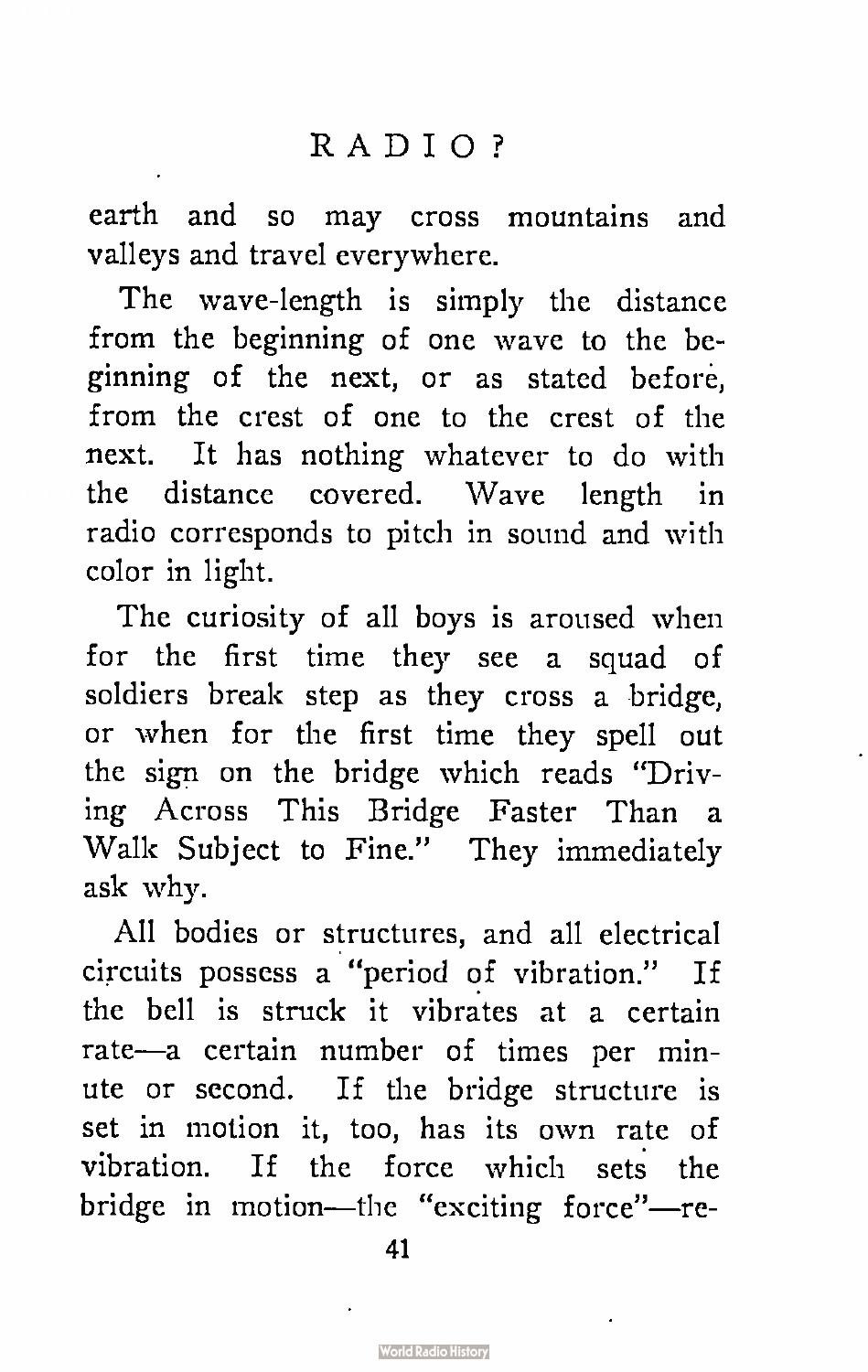curs again and again, and if its recurrence is timed to be in exact agreement with the vibrations of the bridge structure, resonance exists, and by virtue of the resonant condition and the recurrence of the exciting forces, the vibrations in the structure may reach amplitudes sufficient to destroy it. Thus the precautions  $-$  for resonance allows the acting forces to overcome the resistance of the structure.

In the radio circuit advantage is taker of this principle. The period of vibratior of the radiophone transmitter circuit fixed. Its period of vibration is determined by its electrical length (inductance in the circuit) and by its electrical size ( capacit: in the circuit). Thus it must vibrate, elec trically, at a certain rate. The inductance and capacity of the present day broad casting station is so proportioned that th electrical vibrations surge through the cir cuit at a frequency of approximately 833, 000 per second, creating disturbances i: the electrical equilibrium of the surround ing medium which are radiated in ever widening circles at a speed of 186,000 mile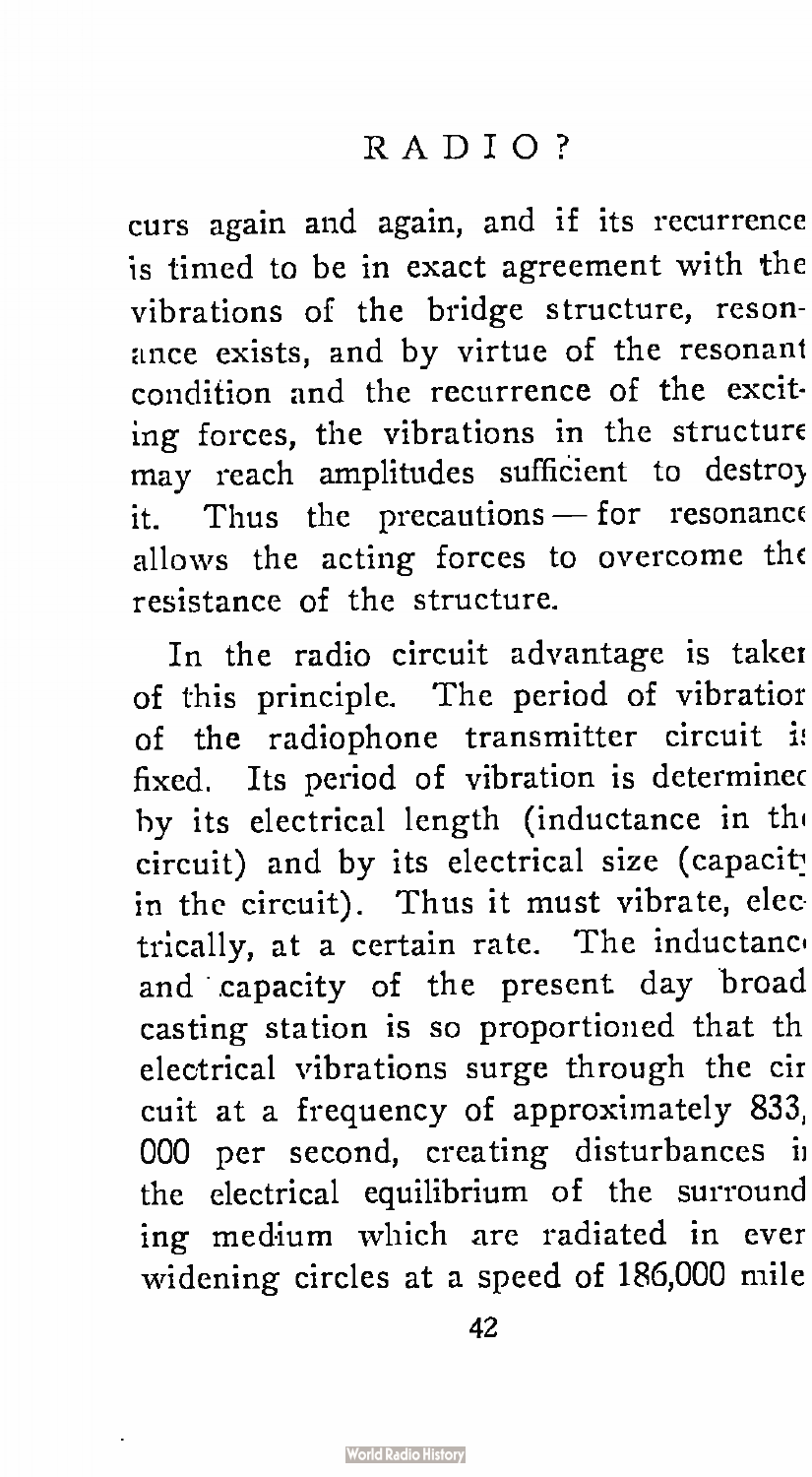per second—the speed of light; 186,000 miles are equivalent to 300,000,000 meters. Now if we divide the speed in meters at which these disturbances, or waves travel, by the frequence of their recurrence, we will know their length. Thus, 300,000,000 divided by 833,000 equals 360, approximately.

Different wave-lengths have been assigned various stations to prevent interference as much as possible.

Frequencies of 15 to 15,000 are spoken of as "audio frequencies," because vibrations, such as from a piano wire, can be heard, while those from 15,000 to 1,500,000 and higher are called "radio frequencies." They are most commonly used in wireless work, yet they cannot be heard.

The number of complete vibrations per second of a vibrating particle is called the "frequency" of the vibrations. The duration of one complete vibration is called the "period" of the vibrations. The whole distance through which the particle moves to and fro is called the "amplitude" of the vibrations.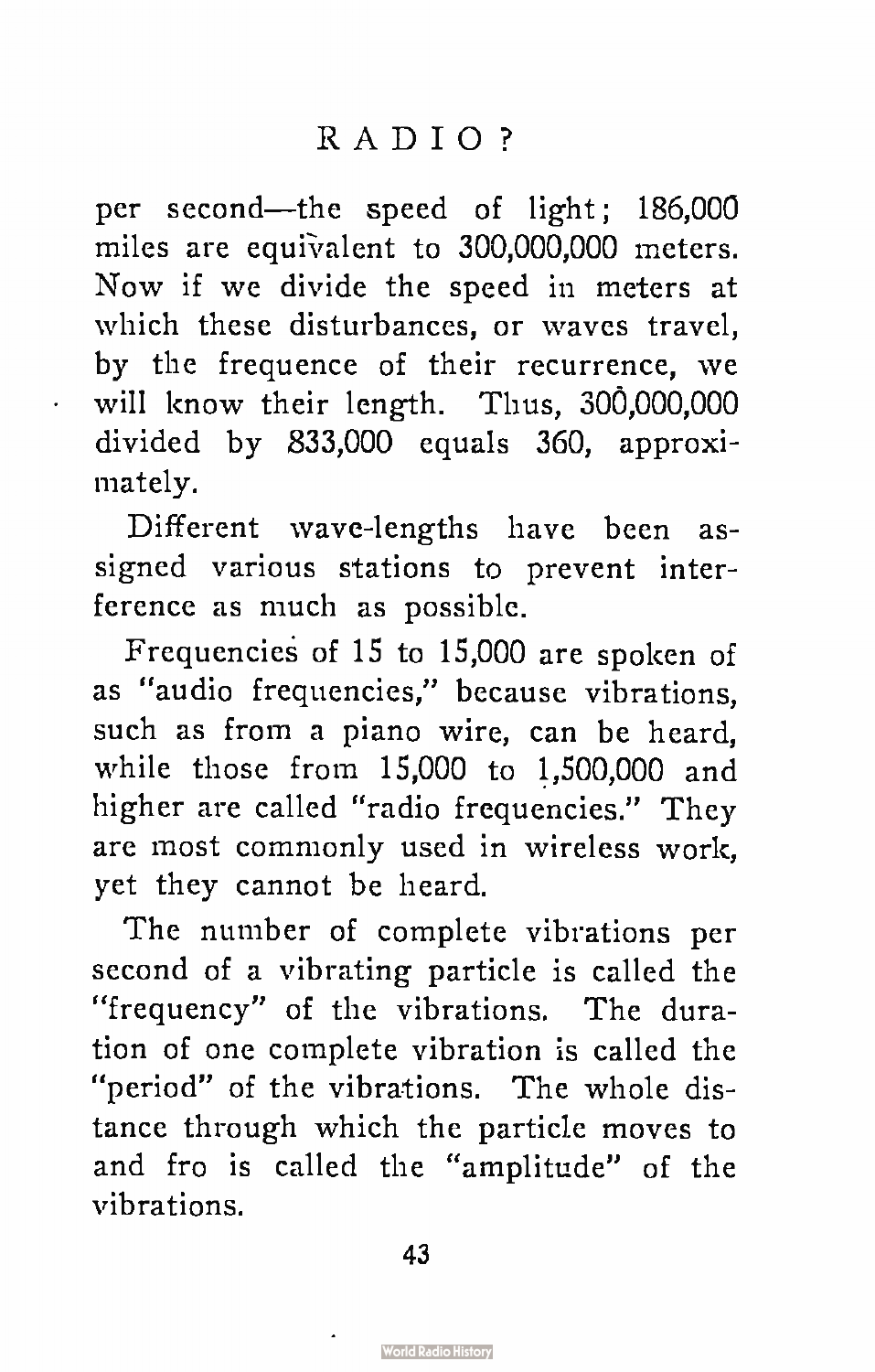CHAPTER IX.

#### Aerials.

Every station may be summed up as comprising, first, certain appliances collectively forming the transmitter and serving to create the waves; secondly, the receiving apparatus, whose function is to detect the signals of sending stations and lastly, an external organ called the aerial, or antennae, consisting of a system of wires, elevated high in the air above all surrounding objects, which radiates or intercepts the electro-magnetic waves, according as the station is transmitting or receiving.

The antennae is at once both the mouth and the ear of the wireless station. Its site and arrangement will greatly determine the efficiency and range of the apparatus.

The site selected is preferably such that the aerial will not be in the immediate neighborhood of any tall objects, such as trees, smokestacks, telephone wires, etc., because such objects not only absorb an appreciable amount of energy when the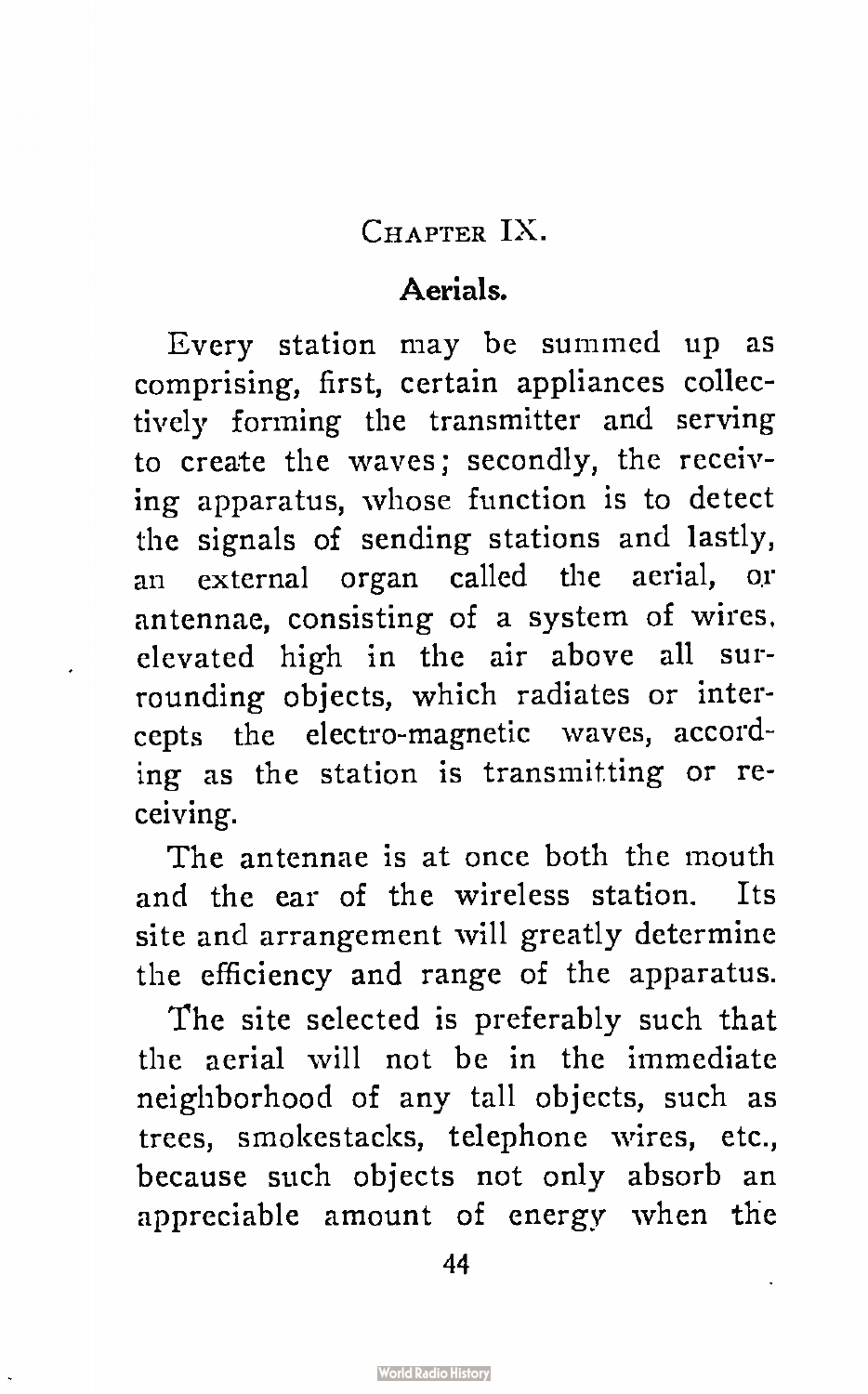station is transmitting messages, but also noticeably shield the aerial from the effects of incoming signals and limit its range.

The nature of the ground over which the waves must travel also enters into the question, and is always considered in locating a station. In gliding over the surface of the earth, the waves generate weak currents in the earth itself. If the ground is very stony or dry, these earth currents encounter considerable resistance and the possible distance of transmission over soil of this sort is very much less than if it were moist. Moist soil and water offer very little resistance, and the difference in the results obtainable at the receiving station when the waves travel over an area of this sort is very marked.

A station which can only send 100 miles over land can send messages three to four hundred miles over the ocean.

Forests exert a very decided effect upon the electric waves. Each individual tree acts as an antennae, reaching up into the air and absorbing part of the energy. The difference in the range of a station during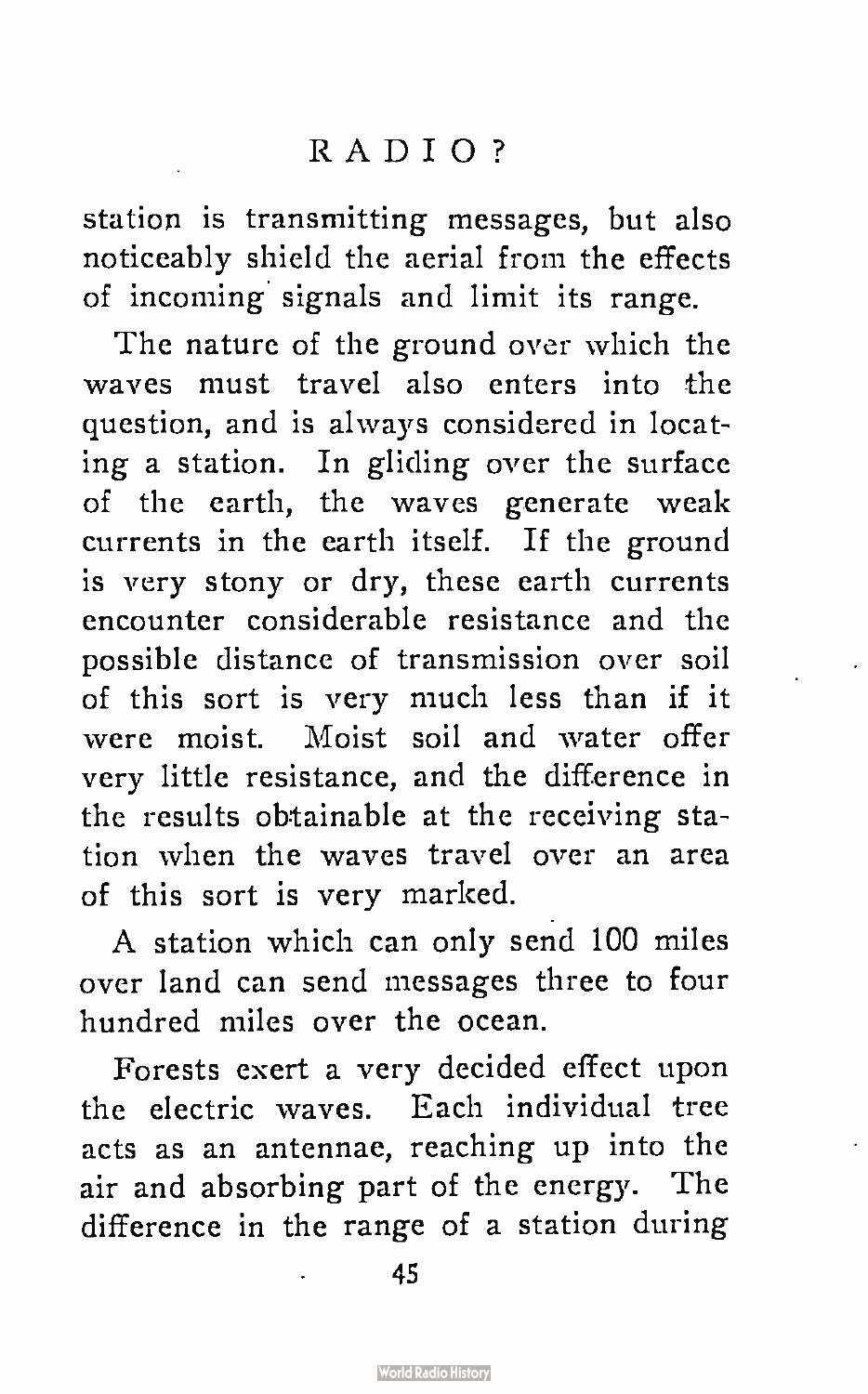the summer months and that of the same station in winter is considerable. In summer the trees are full of sap and, being much better conductors of electricity when in this condition, act in the capacity of innumerable aerials rising in the air, and able to absorb appreciable amounts of energy. During these same months the air becomes highly static in which state the air molecules carry an electric charge, and are particularly opaque to the waves. This condition also usually exists in the presence of sunlight, the result being that the most favorable time for the wireless transmission of messages are the hours around midnight.

For transmitting, a large aerial is required; a large station, such as the Radio Central at Rocky Point, Long Island, transmits across the Atlantic with an aerial comprising 16 wires  $1\frac{1}{2}$  miles long and 410 feet high.

That, of course, is exceptional. Receiving, on the other hand, requires only a small aerial. A single wire, insulated with ordinary porcelain knobs or cleats such as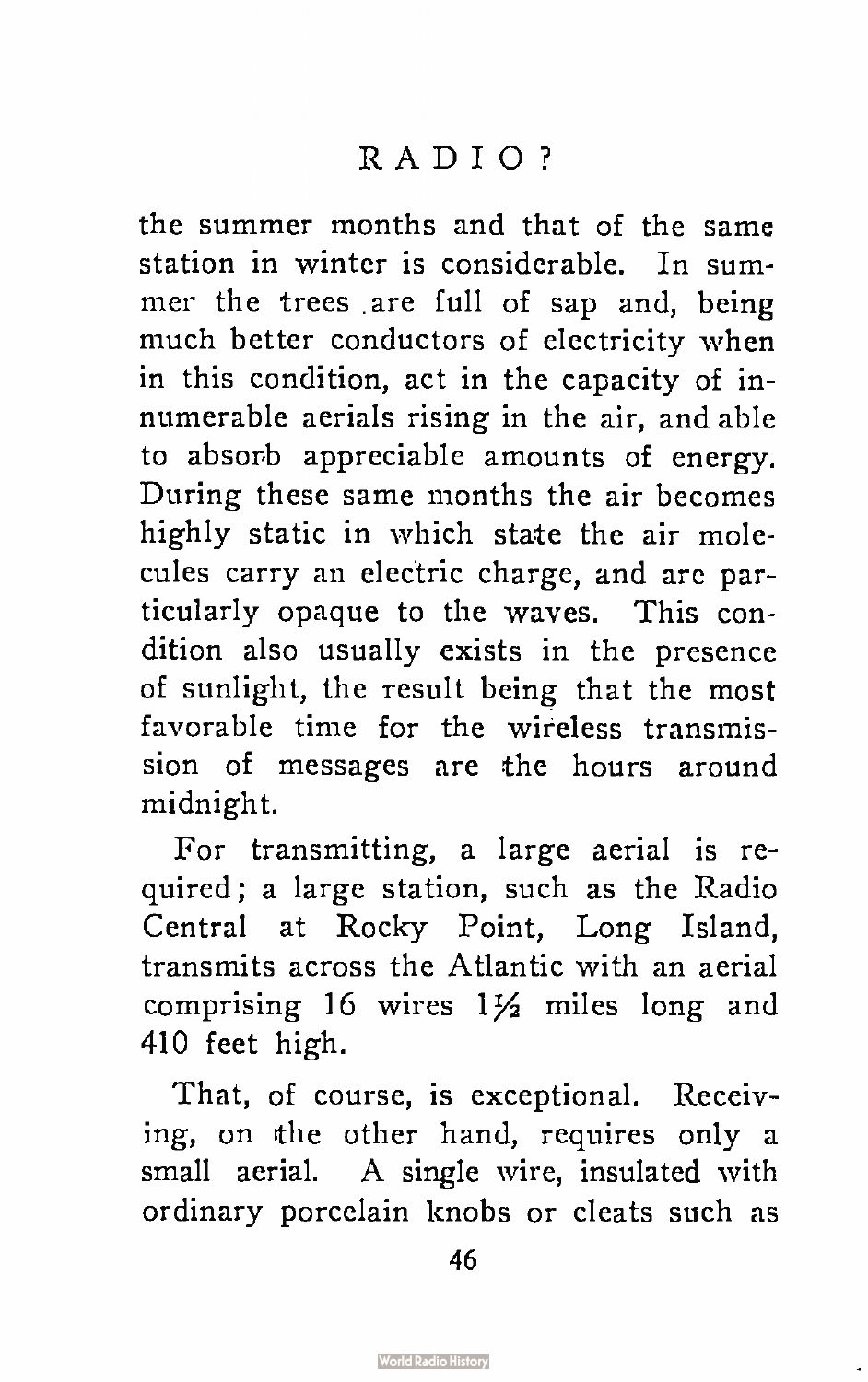are used in exposed wiring, stretched 100 feet long between a house and a clothes pole or a tree, should be ample.

Two wires may give better results, and longer wires should certainly stand for better results since more energy is intercepted the greater the aerial. For best results the aerial should be elevated as high as possible above nearby objects.

The question of a receiving aerial is much the same as that of distance. Given a better grade of receiving apparatus, naturally a smaller aerial is required for a desired result.

For a ground connection, a wire connected to a water pipe, radiator, or leader pipe may be used.

In case there is no room available to install an average size aerial, one may suspend the aerial wire from a window, care being taken that the wire does not touch the wall; or a loop may be formed with the wire around the moulding of a room.

The thing to aim for in a receiving aerial is length, in one direction, and also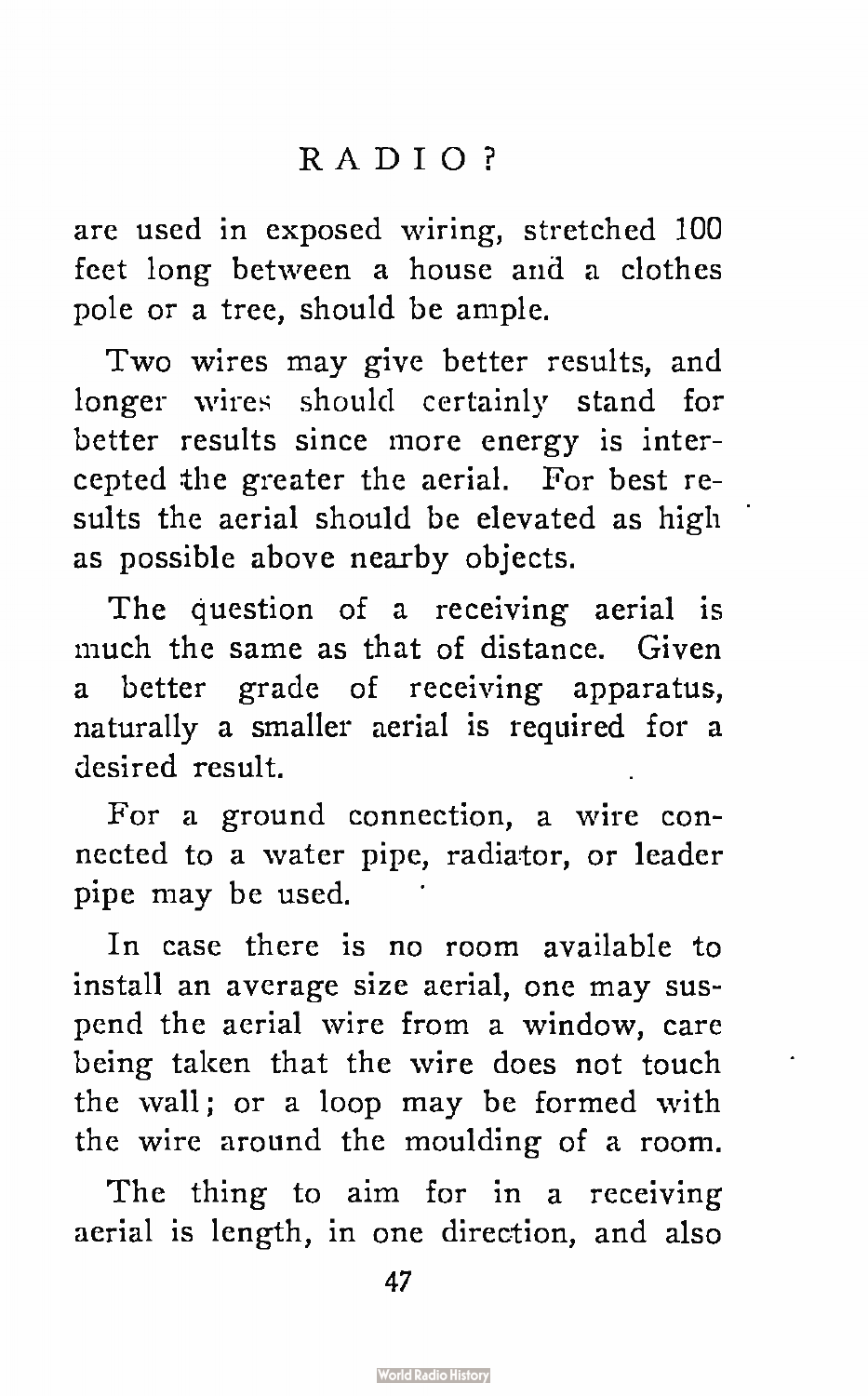height, but mostly length. A single wire is all that is necessary, but the wire should be straight, or at least as near straight as possible. A four-wire flat top aerial, 50 feet long, is much inferior to a 200-foot single wire aerial. Winding a lot of wire inside a room does not give the effect -of length.

One of the wonders of present-day radio is the so-called loop. Instead of employing an aerial and a ground connection, a simple frame with a half dozen turns of insulated wire may be employed. This frame can be used indoors, and it simplifies the problem of radio reception in many instances. However, since the loop does not begin to intercept as much energy as the usual aerial, it is necessary to fall back on amplification so as to bring up the signal or sound strength.

Indoor aerials, as a rule, are very disappointing in the results they give. Unless several stages of vacuum tube amplification are employed, very little will be heard. The same applies to the loop aerial. The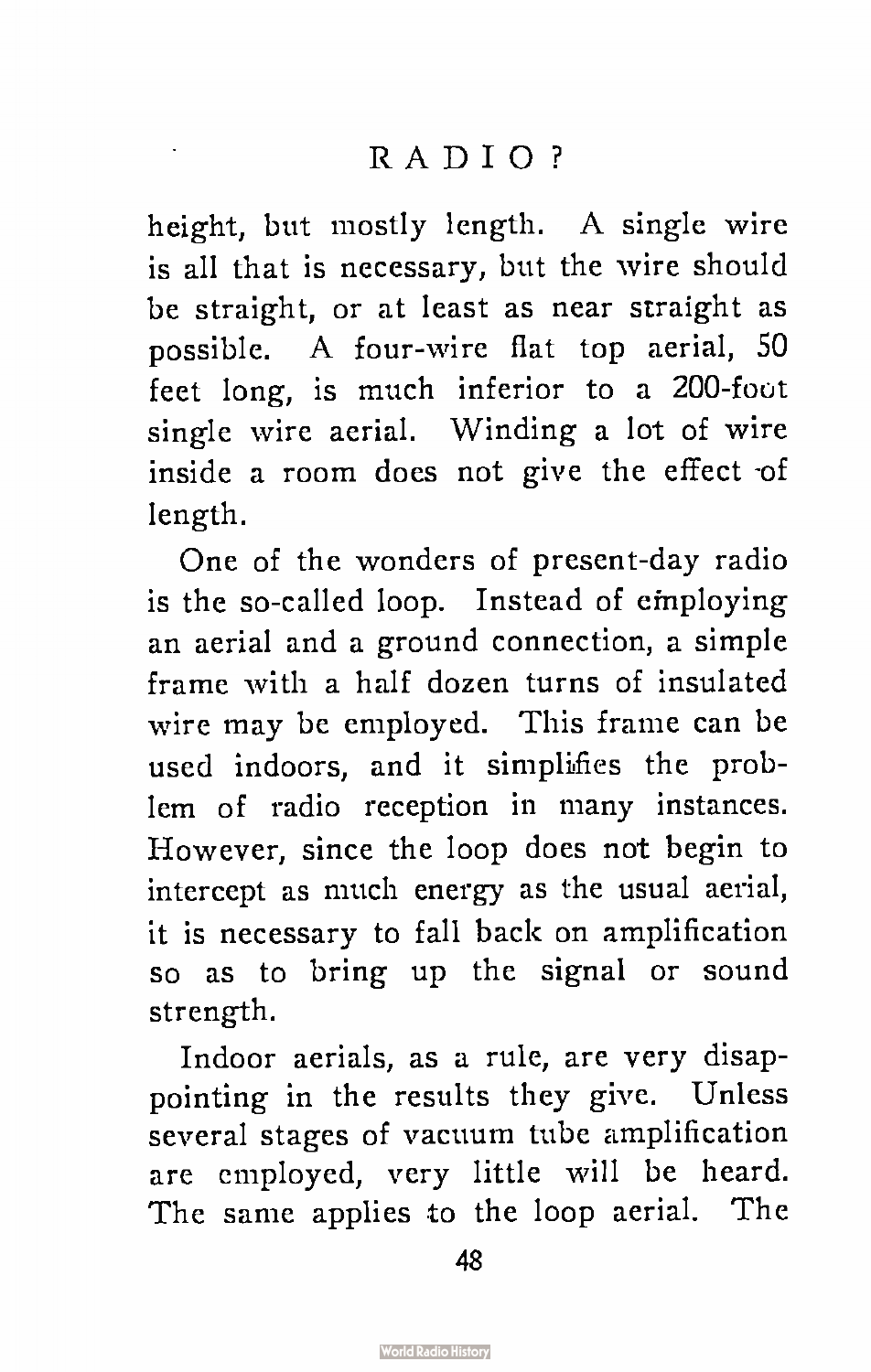outdoor aerial is the only thing that gives any real results.

Amplifying apparatus makes use of vacuum tubes which differ but slightly from detector tubes. The difference is merely a matter of the degree of vacuum in the bulb, and detector and amplifier tubes can be used interchangeably if necessary. In conjunction with the vacuum tubes various pieces of apparatus are used, such as closedcore transformers, sockets, small condensers, and so on.

Another development in the art of radio is the perfection of the aerial that will throw most of the waves in a certain desired direction. This has been worked out to a high degree in the stations that are used to send messages across the Atlantic. While not all the waves are sent in one direction, it will be found that the strongest waves are sent to the east, or west, as the case may be.

The direction in which the aerial points, as well as the location, has a lot to do with its efficiency. The direction will not make a great difference in the receiving, but in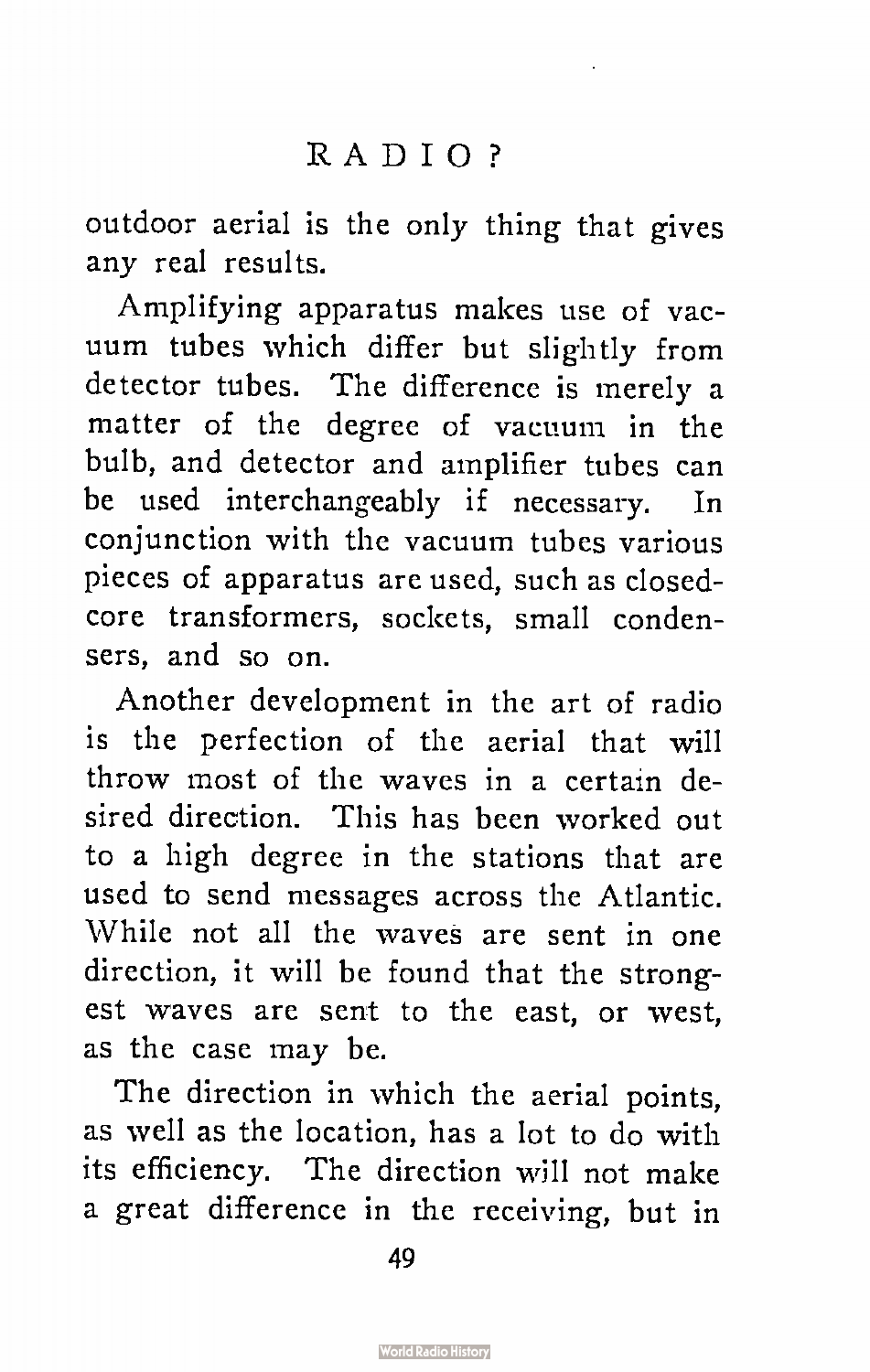radio receiving the currents dealt in are so small that anything that will help in the least to make the signals any louder may well be looked into. The direction  $t_{\text{outres}}$  the annual be pointed in  $t_{\text{out}}$ 

 $\tau$  =  $\mu$  station to be received. course, toward the station to be received.<br>In a radio receiving set the energy is  $v_{\text{atom}}$  small precautions shown be  $v_{\text{obs}}$ 

taken to prevent unwarranted losses. taken to prevent unwarranted losses.<br>Copper ranks highest among conducting materials and is, therefore, used in all wir-

ing where resistance must be kept down. A conductor is a material that will admit the flow of an electric current with great ease, and an insulator is a material that offers extremely great resistance or opposition to a current, in fact, for all practical purposes an insulator may be considered as entirely stopping the current flow. The terms are only relative, however, as there are no perfect conductors or any perfect insulators. All materials allow some curresistance to its  $f_{\text{low}}$  materials offer some

For small aerials hard-drawn bare cop- $\frac{1}{2}$  scrve very well.  $\frac{1}{2}$ JU.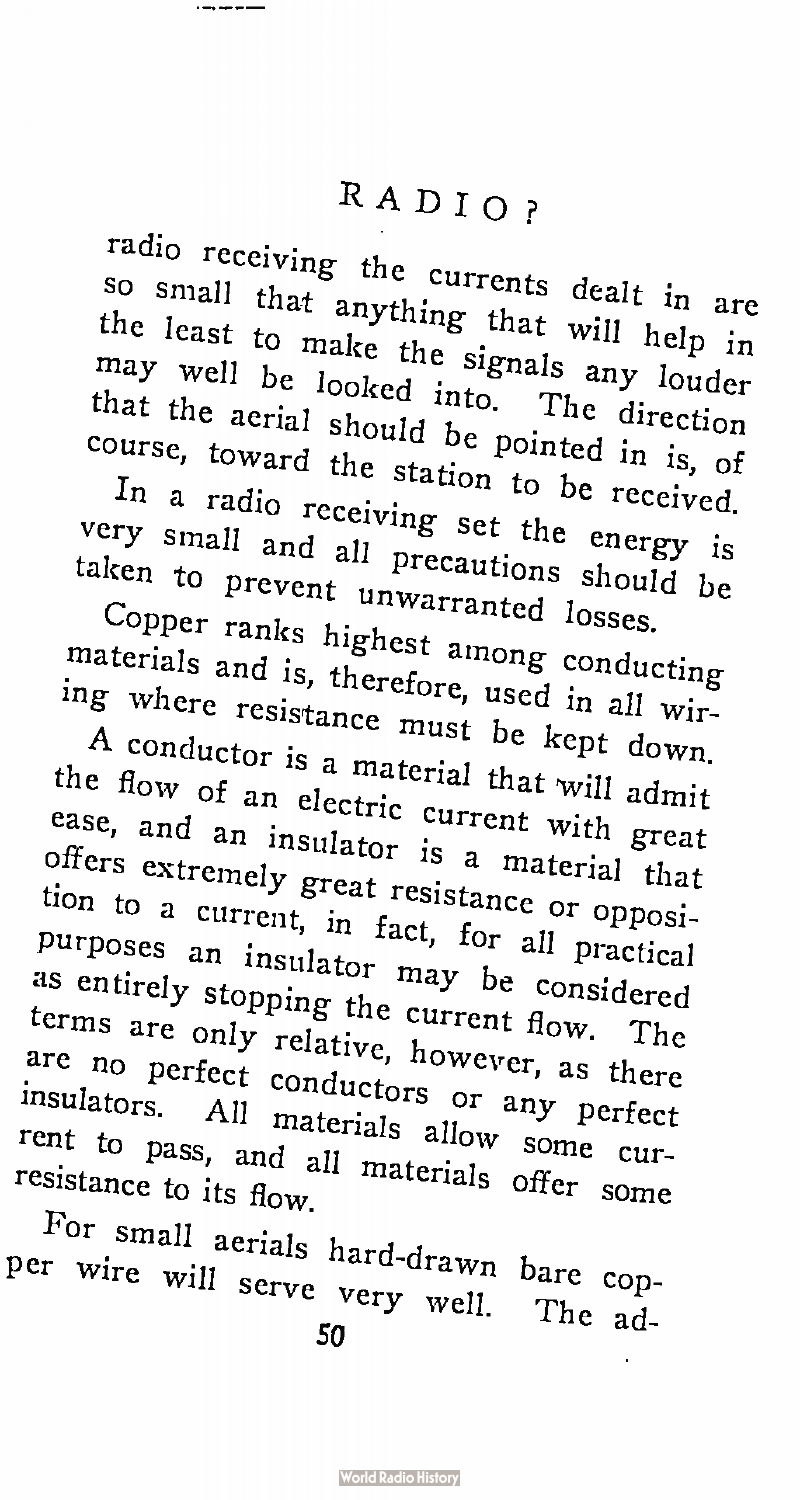vantage of hard-drawn over soft-drawn wire is its greater strength. Cable, made up of several strands of copper wire, is better for larger aerials and where greater conductivity is wanted. It has been found that radio currents travel only on the surface of a conductor. This phenomena may be illustrated by taking a pan with a little sand in the bottom and whirling it on a spindle. It will be noticed that the faster the pan rotates, the nearer the edge the sand will fly.

Practically the same thing happens in the realm of electricity—the higher the frequency of the current, the nearer to the surface of the conductor it will stay. A cable composed of several strands offers more surface than a single round one of the same cross section, and is, therefore, more efficient. Some copper wire is tinned to prevent corrosion. This tinning also makes it easier to solder and does not in any way lower its efficiency. Bronze, phospher bronze, and silicon bronze cable is used in large stations where extremely great tensile strength is needed, especially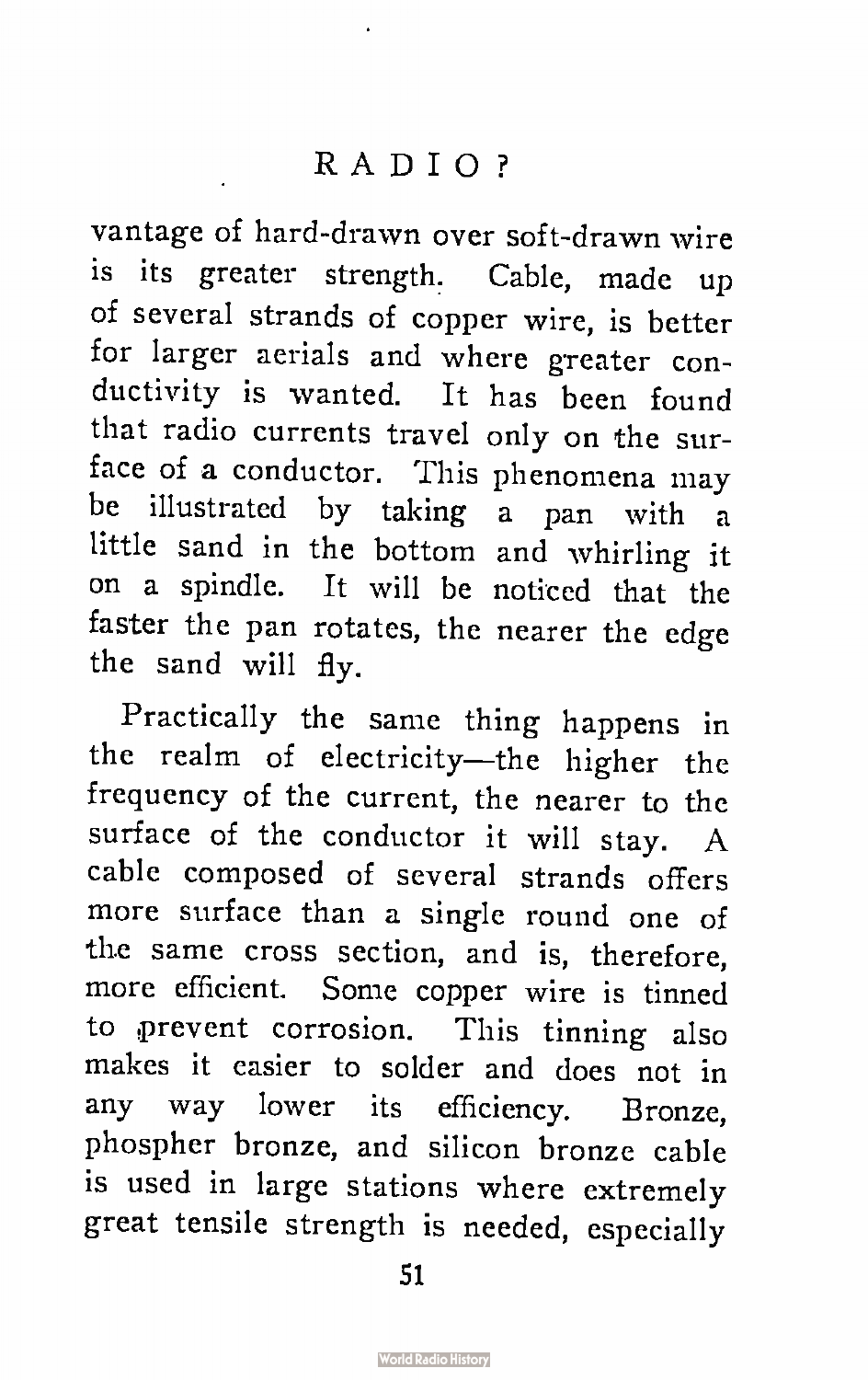on very long spans. The conductivity of these wires is lower, however, than that of copper, and should not, if possible, be used for receiving aerials. Aluminum wire was used quite extensively by amateurs at one time, but is very unsuitable for the work, owing to its weakness, low conductivity, and the almost impossibility of soldering joints.

If possible, all joints on the aerial and apparatus should be soldered, as metals corrode and form an oxide that is only partially conductive. Dust, dirt, and grease are also poor conductors.

Good insulation is all -important, for the energy in a most perfect conductor may be entirely lost through faulty insulation. Aerial insulators are made of a number of materials, the most common of which are glazed porcelain and a composition known as "electrose." Porcelain insulators are cheap, and for receiving purposes give fair results. The insulating qualities of such insulators depends on the glaze. If the glaze is chipped they absorb moisture, thus lowering their value as insulators.

**Wegld Radio History**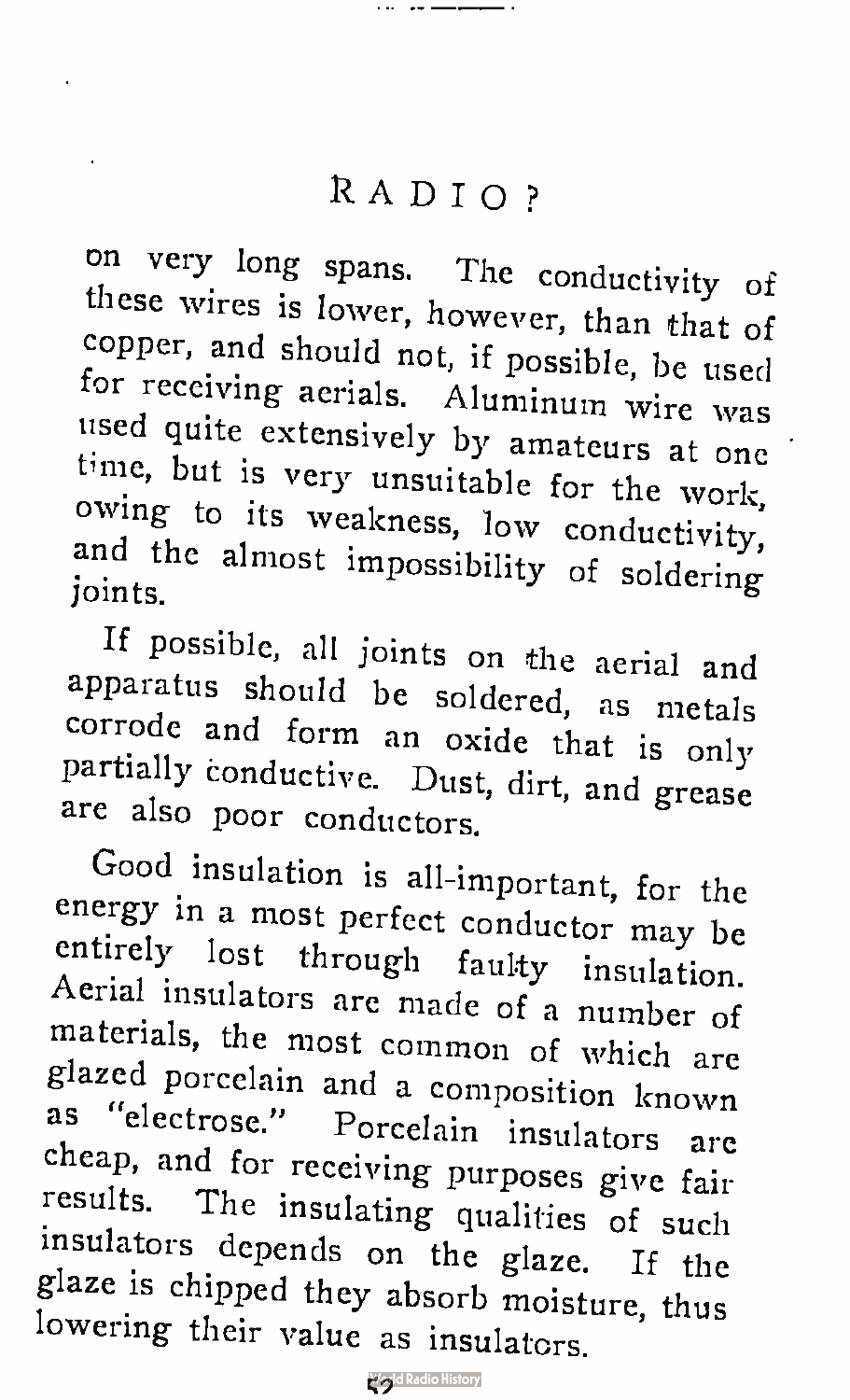You may wonder why some insulators are corrugated or "bumpy." Such insulators are used on transmitting stations, where high voltages are used. As was noted, high frequency currents travel on the surface of a material, therefore by lengthening the surface by the aid of corrugations, you do something that has the effect of lengthening the insulator, only at less cost.

There is a general idea, that an aerial makes an excellent target for a lightning bolt. In reality, if the aerial is properly connected, it is a protection against this hazard. There is not a single fire on record in New York City, that has been caused by lightning striking an aerial.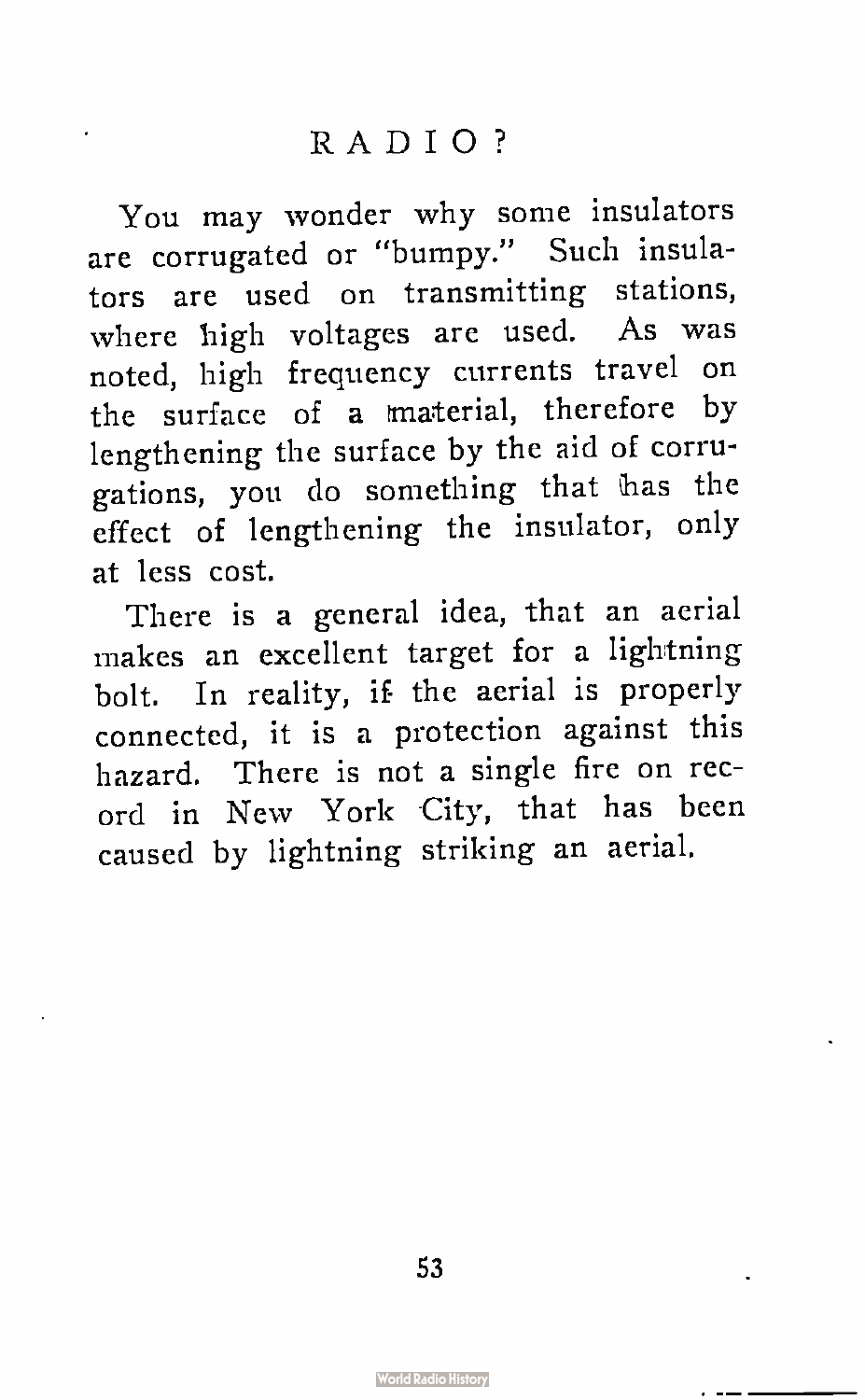# CHAPTER X.

#### $\overline{\phantom{a}}$  and  $\overline{\phantom{a}}$

 $\frac{1}{\sqrt{1 + \frac{1}{\sqrt{1 + \frac{1}{\sqrt{1 + \frac{1}{\sqrt{1 + \frac{1}{\sqrt{1 + \frac{1}{\sqrt{1 + \frac{1}{\sqrt{1 + \frac{1}{\sqrt{1 + \frac{1}{\sqrt{1 + \frac{1}{\sqrt{1 + \frac{1}{\sqrt{1 + \frac{1}{\sqrt{1 + \frac{1}{\sqrt{1 + \frac{1}{\sqrt{1 + \frac{1}{\sqrt{1 + \frac{1}{\sqrt{1 + \frac{1}{\sqrt{1 + \frac{1}{\sqrt{1 + \frac{1}{\sqrt{1 + \frac{1}{\sqrt{1 + \frac{1}{\sqrt{1 + \frac{1}{\sqrt{1 +$ plicated study. In the first place, every transmitting station has a certain wavelength upon which the transmitted signals  $h_{\text{OW2V}}$   $\cdots$   $\cdots$   $\cdots$   $\cdots$   $\cdots$   $\cdots$   $\cdots$   $\cdots$   $\cdots$   $\cdots$   $\cdots$   $\cdots$   $\cdots$   $\cdots$   $\cdots$   $\cdots$   $\cdots$   $\cdots$   $\cdots$   $\cdots$   $\cdots$   $\cdots$   $\cdots$   $\cdots$   $\cdots$   $\cdots$   $\cdots$   $\cdots$   $\cdots$   $\cdots$   $\cdots$   $\cdots$   $\cdots$   $\cdots$   $\cdots$  $w_{2v}$ , is capable of receiving several however, is capable of receiving several<br>wave lengths. A transmitter can also be made to transmit on several wave-lengths, but cannot be tuned as fast as a receiver. When a receiving set is tuned to receive  $r_{\rm{an}}$  certain transmitting set it is in  $r_{\rm{on}}$  $n =$  with the other station.

"Resonance," as applied to mechanics and  $t_{\text{total}}$  is the sciences,  $t_{\text{max}}$  better between  $t_{\text{total}}$ which  $\mu$   $\rightarrow$  the following  $\mu$   $\rightarrow$ understood, by the following experiment, which will demonstrate the principle. If a piano is available place the foot upon the "forte" pedal, stand or sit before the  $\Delta f_{\text{tan}}$  instrument and sing or which  $\Delta f_{\text{tan}}$  $\frac{M(t)}{t}$  production of the note  $\frac{1}{t}$ After production of the note has ceased<br>you may hear one of the strings in the  $\frac{1}{2}$  instrument vibration  $\frac{1}{2}$  and  $\frac{1}{2}$  $\lim_{n \to \infty}$   $\lim_{n \to \infty}$  been struck.  $\alpha$ out any key having been struck. Continue<br>his experiment on different pitches, allow-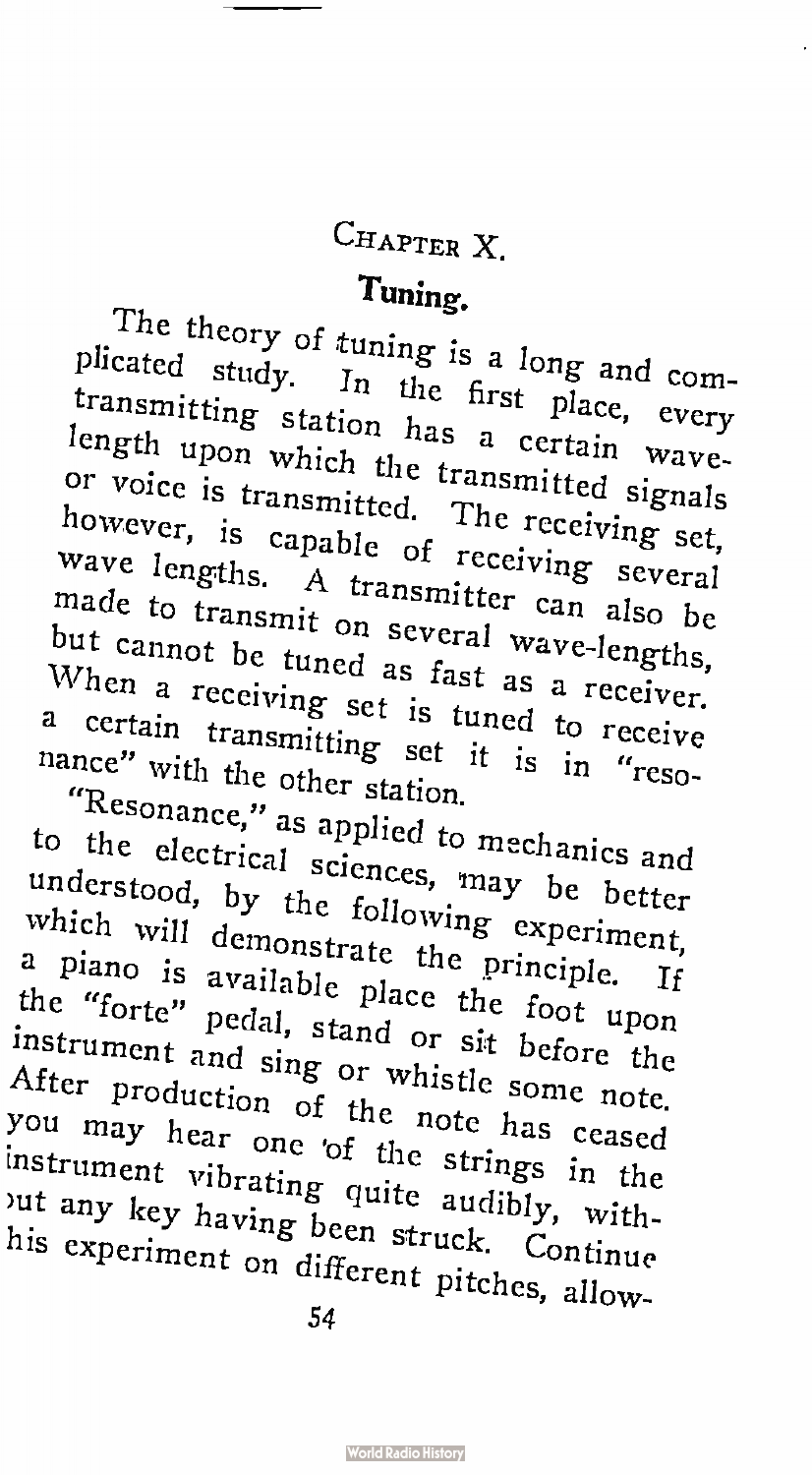ing the voice or whistled note to slide gradually up and down just above and below some particular note. You find that the string which is being "excited" vibrates with greatest amplitudes when the voice note is in exact agreement with the pitch of the string. This is mechanical resonance, and it is this phenomenon which sometimes causes the disagreeable vibration of metal ornaments on or near the piano.

This can be again illustrated by holding down a note on a piano and then quickly striking another note an octave away. The first note will be heard to ring as the other note dies out. This is exactly what happens in tuning a station. The two notes are in tune and one responds to the note sent out by the other one.

The violin string is another example which will serve the purpose. If a violin string is plucked it will vibrate and emit a sound of a definite pitch. If another string of the same length and tension is brought near to it, it will vibrate in harmony with the first string, but if the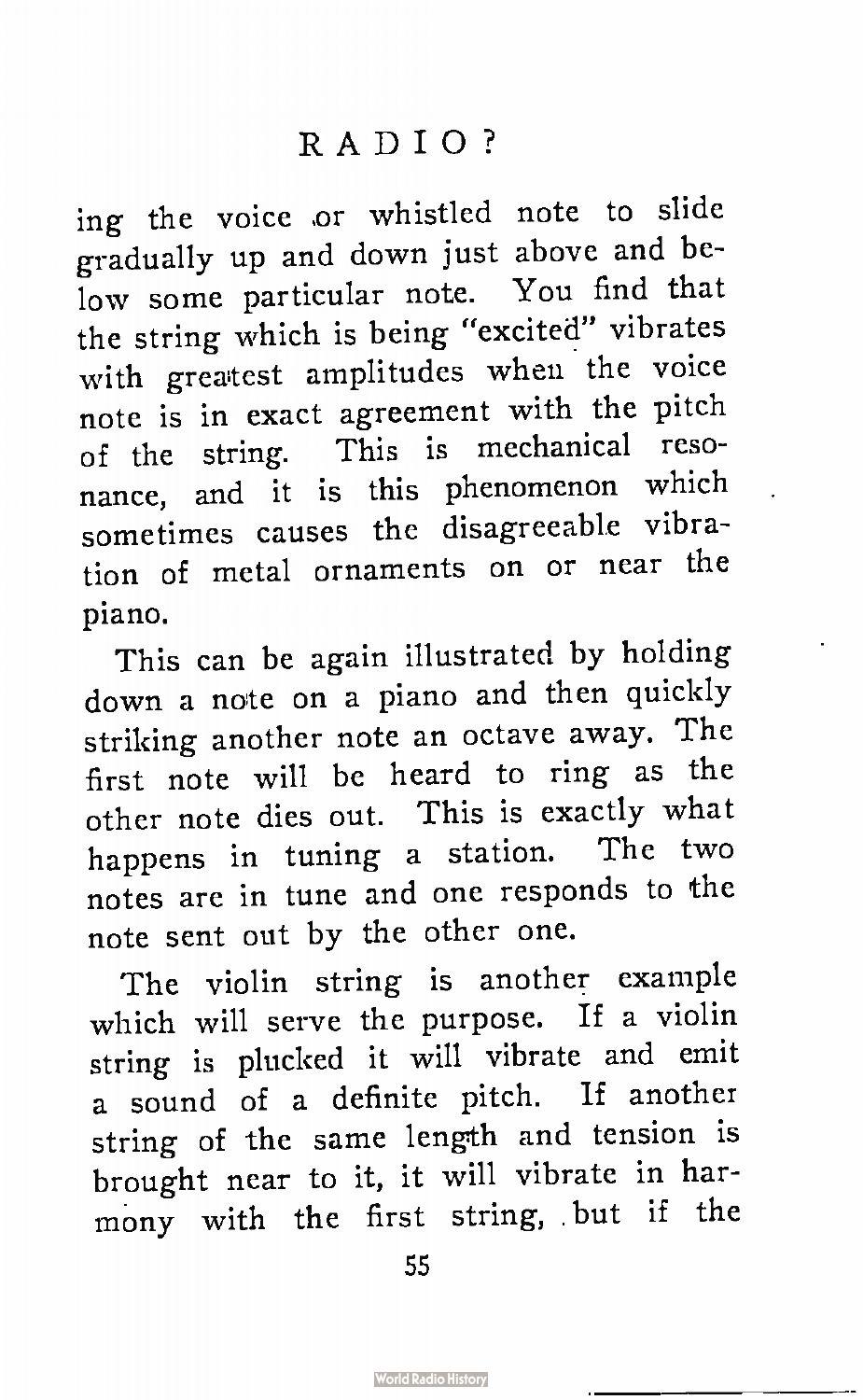length or tension is not the same, the second string will be affected, but slightly or not at all. When the strings vibrate in harmony they are said to be in "tune."

If you wore a pair of special glasses which only permitted a given shade of pink light to pass through to the eyes, you might say you were "tuned" for that shade of pink light. Blue light, yellow light, green light, purple light, and all other colors and shades save pink would not be seen by you, providing it were possible to make such accurate color filters.

Now in radio the same situation bolds true, and with great precision. The radio waves are of different values, and these values are expressed in terms of meters of wave length. A station for instance transmits on 360 meters. When you manipulate the tuning knobs of a receiving set so as to have the 360 meter adjustment, you can hear this station. Tune down to 200 meters, and you hear some nearby radio amateur. Tune up to several thousand meters, and you hear the high-power transatlantic stations.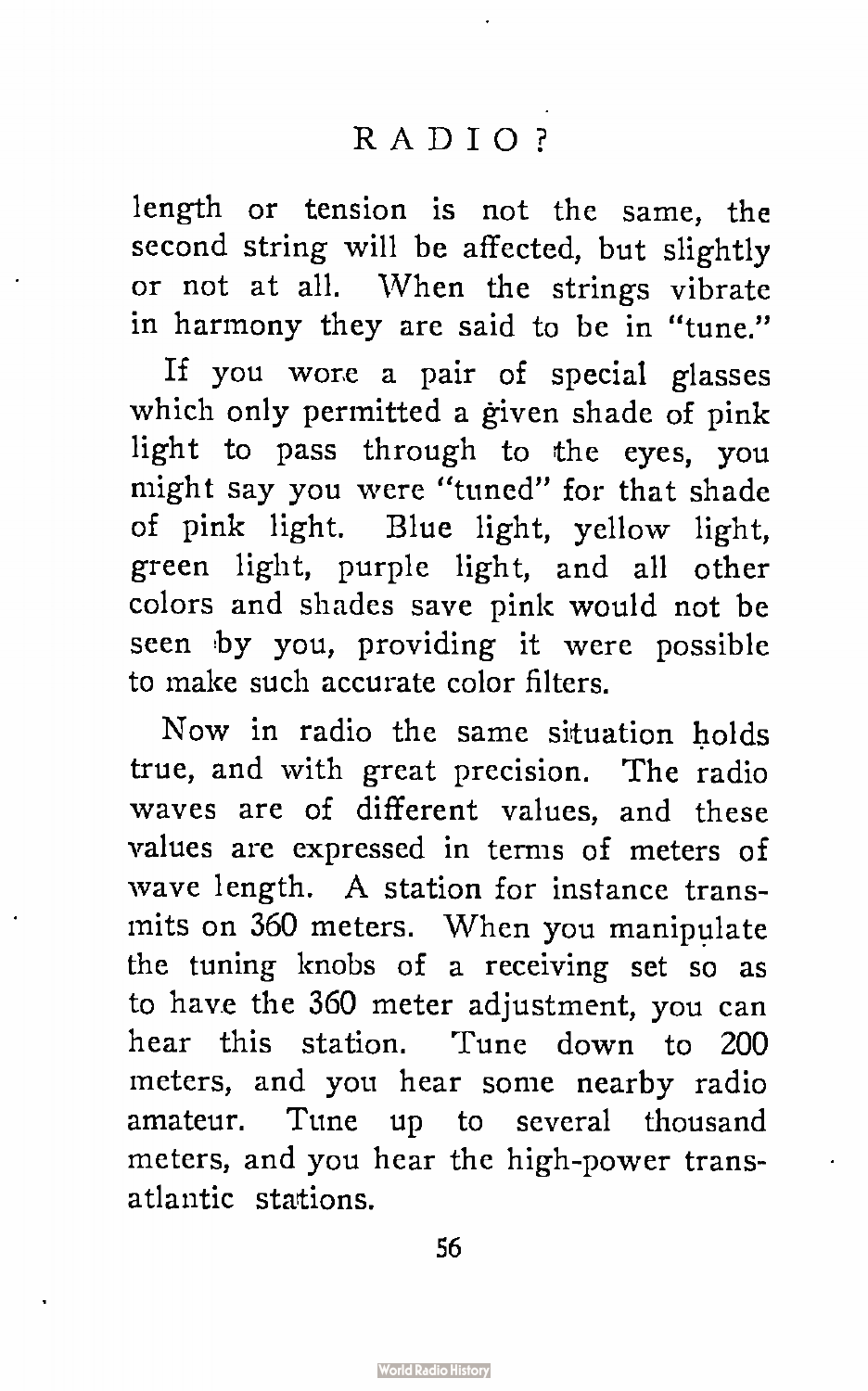For the purpose of further illustration, we might compare four radio transmitting stations located in the same vicinity to four singers on a single stage. As long as the quartet sang together everything would be fine—but suppose that the tenor sang "Mother Machree," the soprano "Dixie," the basso "Asleep in the Deep," and the contralto "Margie," all at the same time. The result would be what, in radio parlance is called "interference."

Now suppose that you had in your pocket a little device that, when placed against your ears and properly adjusted, would exclude the basso, contralto and tenor voices, but would allow the soprano voice to pass, the result would be that you would hear only the clear soprano strains of "Dixie" unmarred by the bedlam of "Asleep in the Deep," "Mother Machree," and "Margie." But suppose that the man alongside of you wanted to hear "Margie." He would simply turn the knob on his little device so that it would exclude the basso, tenor and soprano, but pass the contralto voice, and he would hear his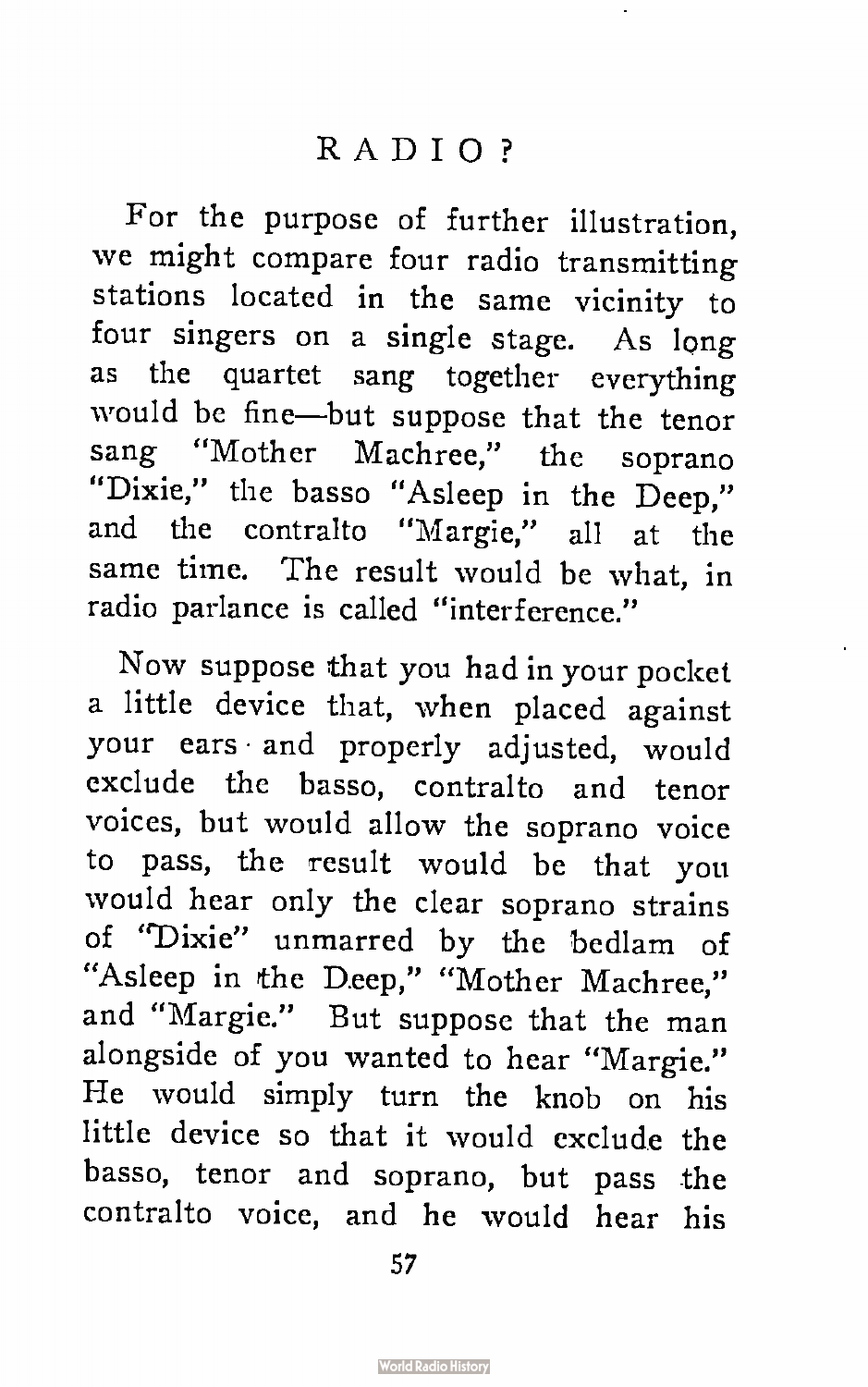$f(x) = \frac{1}{2} \pi x^2$  undisturbed by the solution  $\sim$   $\mathbf{m}$ , or any other.

If the singers are compared to radio stations, and you should call the basso voice

a "200 meter wave length," the contralto a "360 meter wave length," the tenor a "600 meter wave length," and the soprano a "1,200 meter wave length" and your little pocket device is compared to a radio receiver, the analogy will be complete.

Hence it is the tuning of the transmitter and the tuning of the receiver which makes "selectivity" possible in radio communication. This enables the owner to "select" the wave length suited to his individual apparatus.

In order that a number of radio stations in the same vinicity may transmit signals at the same time, and not interfere with one another, one will transmit on a 200 meter wave length, another on 360 meters, another on 600 meters, another on 1,200 .neters, and so on. In order that a radio •eceiving station may listen to any station it will, the receiving instrument is proided with one or more adjusting knobs

**RO** World Radio History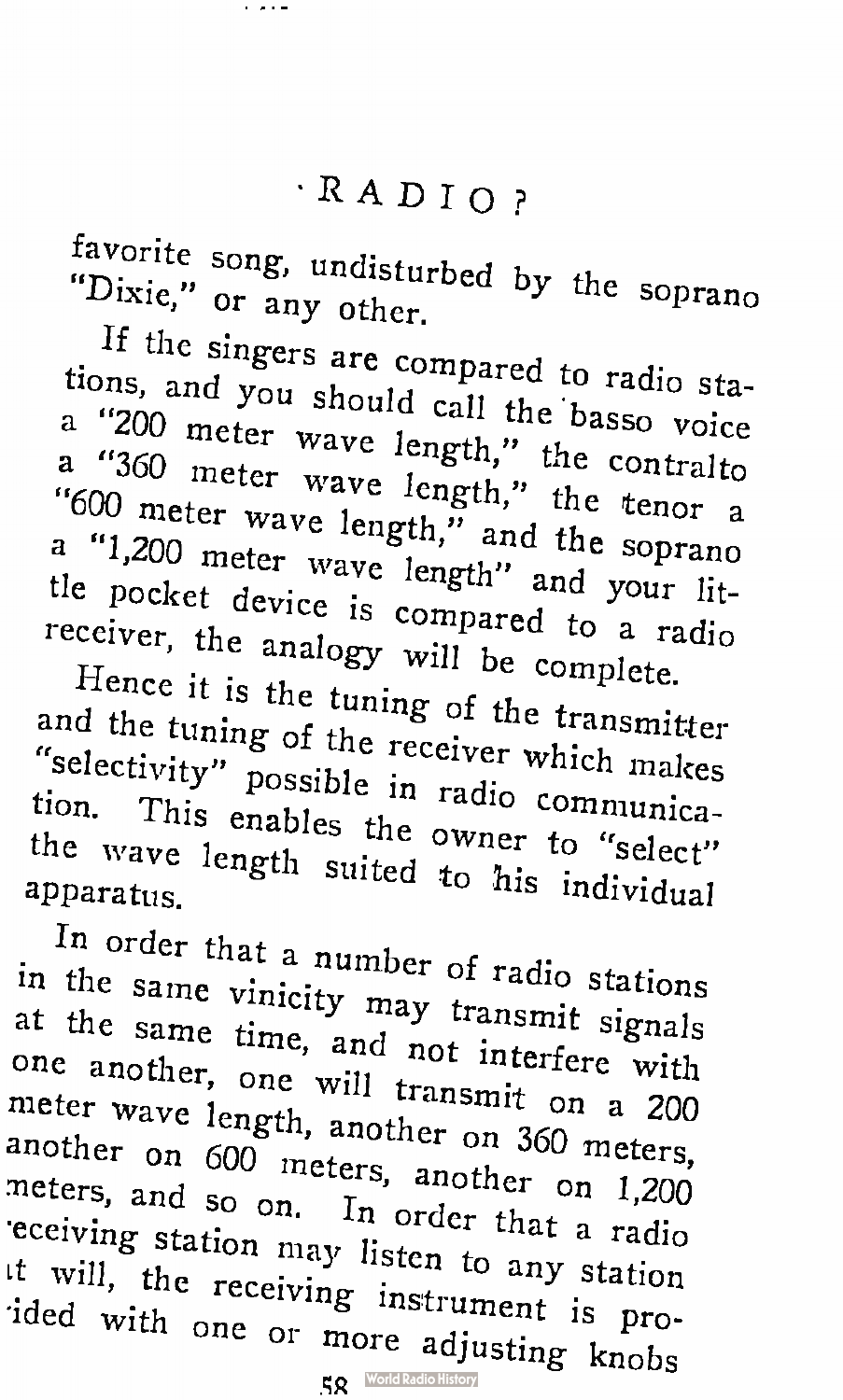or switches, so that the "wave length" of the receiver may be tuned to correspond with the wave length of the station it is desired to hear.

All radio receivers, however, are not capable of adjustment to all wave lengths. When we say that a receiver has a wave length range of "160 to 600 meters," we mean that it can be adjusted to hear any station that sends on a wave length between 160 and 600 meters, but that a station sending out a 1,200 meter wave, for instance, could not be heard.

Most receiving sets receive radio telegraph and radiophone waves alike.

The great importance and value of properly "tuning" the circuit of radio apparatus cannot be over-estimated.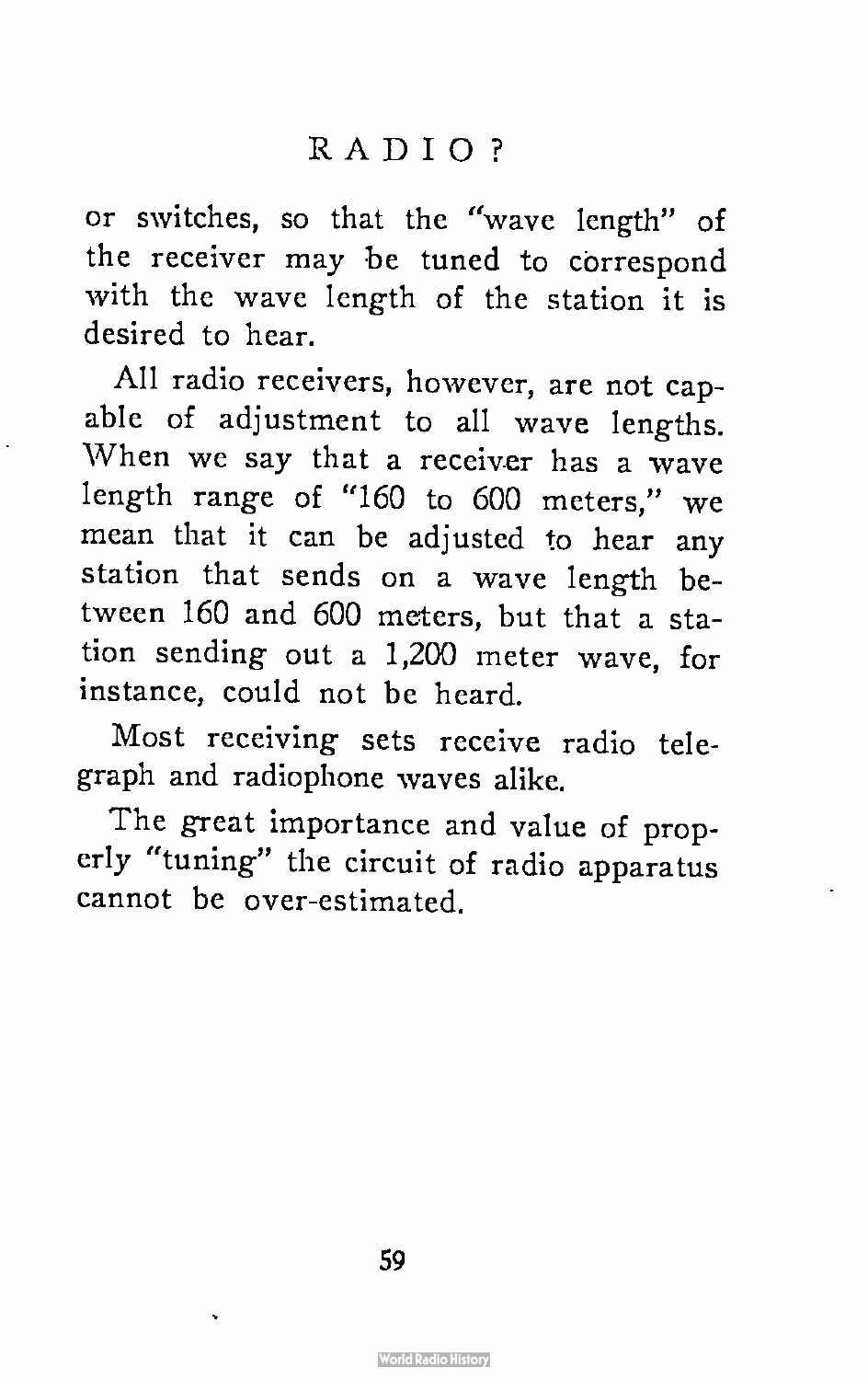#### CHAPTER XI

### Transmitting.

At the sending station, electric energy is generated, stored up, and released into the air, in the form of electro-magnetic waves.

To transmit radio signals it is necessary, therefore, to first create waves in varying groups and of varying strength and second to intercept them with apparatus capable of changing them to sound waves.

To create the waves it is necessary to have two surfaces, separated by a distance of from ten to several hundred feet, and to create between them an electrical pressure which changes its direction ( first toward one surface, then toward the other) hundreds of thousands of times a second. It is the common practice to use the ground for one surface and provide another surface by erecting an antennae insulated from the ground and suspended many feet above it. Between these, by means of suitable transmitting equipment we create an electrical pressure of from one to one hundred thousand volts which starts waves radiating out in all directions.

**World Radio History**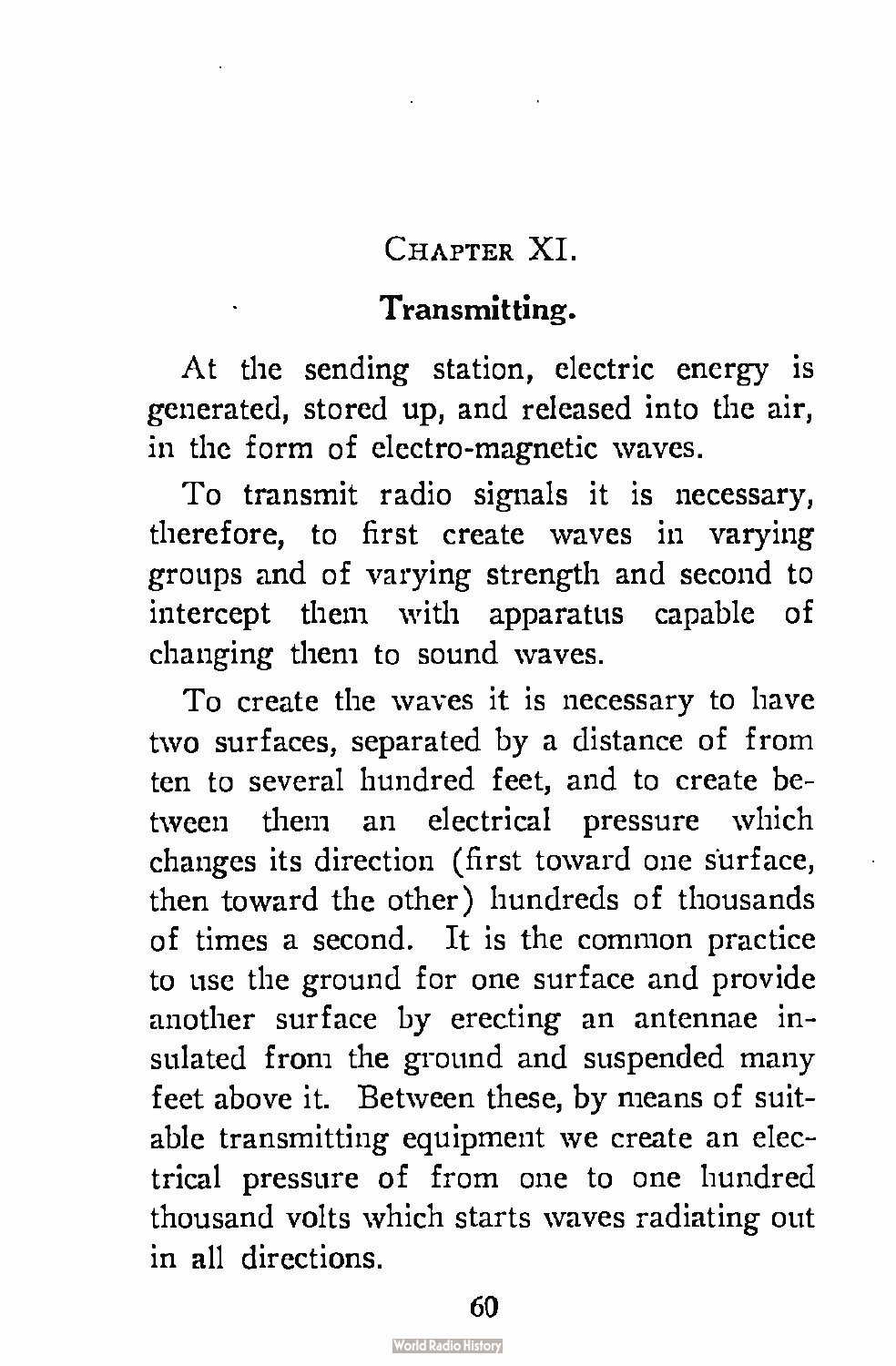These pressure waves are, however, only part of a radio wave. From any wire in which current is flowing are radiated electro-magnetic waves and radio waves are made up then, of both electro-magnetic and electro-static ( pressure) waves.

The creation of these waves may be compared to the action of hurling a large rock into a pool of water The amperes of current put into the antennae correspond to the size of the rock, while the volts of electrical pressure are equivalent to the force with which the rock is hurled. The larger the rock and the greater the force behind it, the bigger the splash and consequent waves. The more amperes of current flowing in the antennae circuit and the greater the pressure ( volts) between antennae and ground, the stronger the waves radiated.

The current supply in a transmitting station must be generated by an engine and dynamo, unless current mains for light and power are already installed from an outside source. Recourse is also had to batteries.

This current is an alternating current, which is one which reverses its direction and passes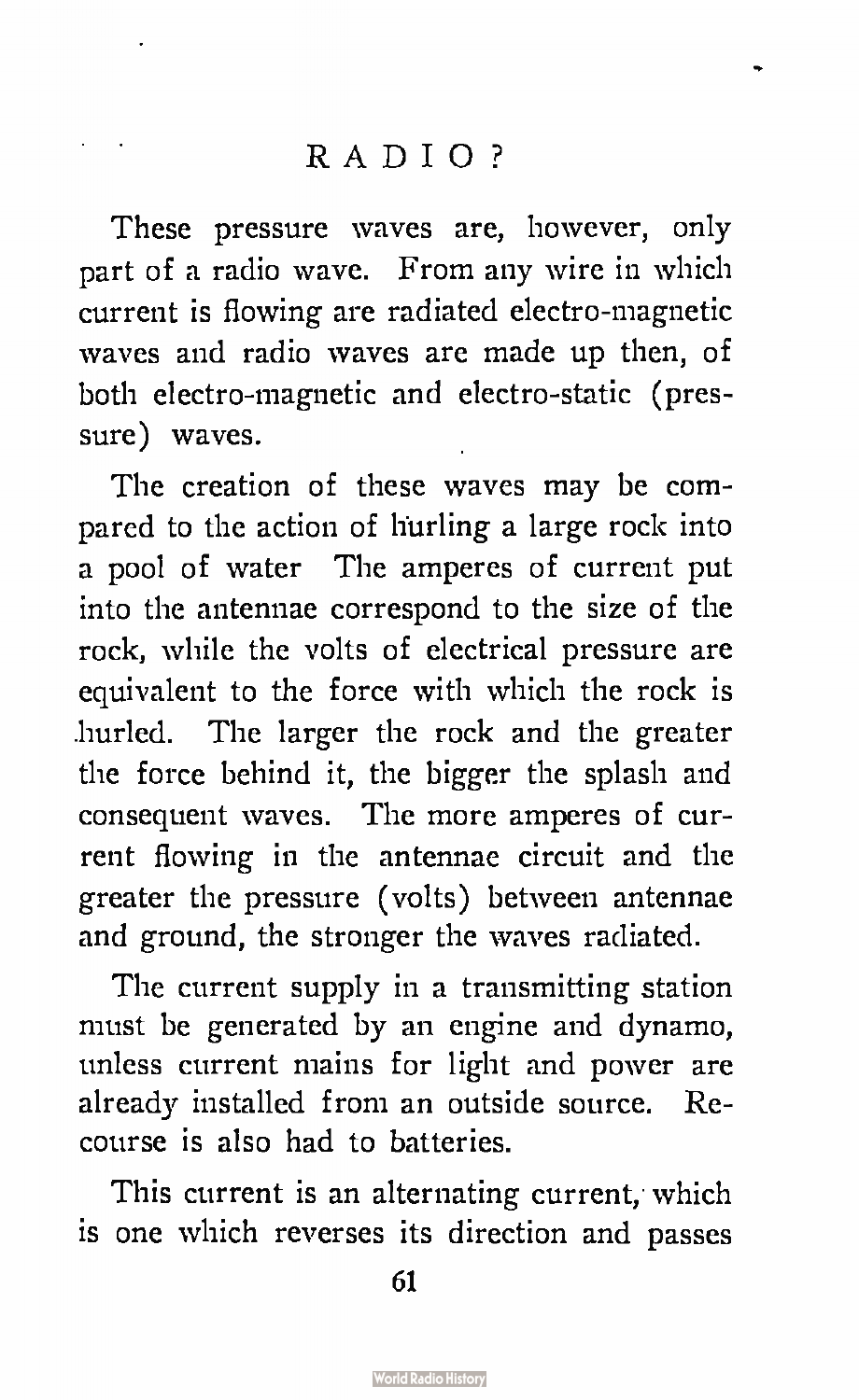one way and then the other. It may be represented by the roll of an ocean wave.

Sparks were once exclusively employed in telegraphing through the éther, but sparks die out very quickly. They produce what are called "damped waves." Vibrations are said to be "damped" when they die out quickly. This is generally due, in part, to the dissipation of energy in the body in the form of heat, as it is repeatedly distorted, and in part to the giving up of energy to the surrounding air. A heavy tuning fork performs several thousands of perceptible vibrations when struck. A drum head performs only a very few perceptible vibrations when struck. The waves beating on the sea shore, may be called "damped waves" for they rise and then expend their energy upon the sand.

In radio telephony, a continuous vibration is wanted, an "undamped wave." Undamped waves, continuous waves, or continuous oscillations, all refer to the same thing. If you were in a boat at sea, each wave passing would appear to move on, one after another, steadily, each wave of equal strength and size. Those would be "undamped waves."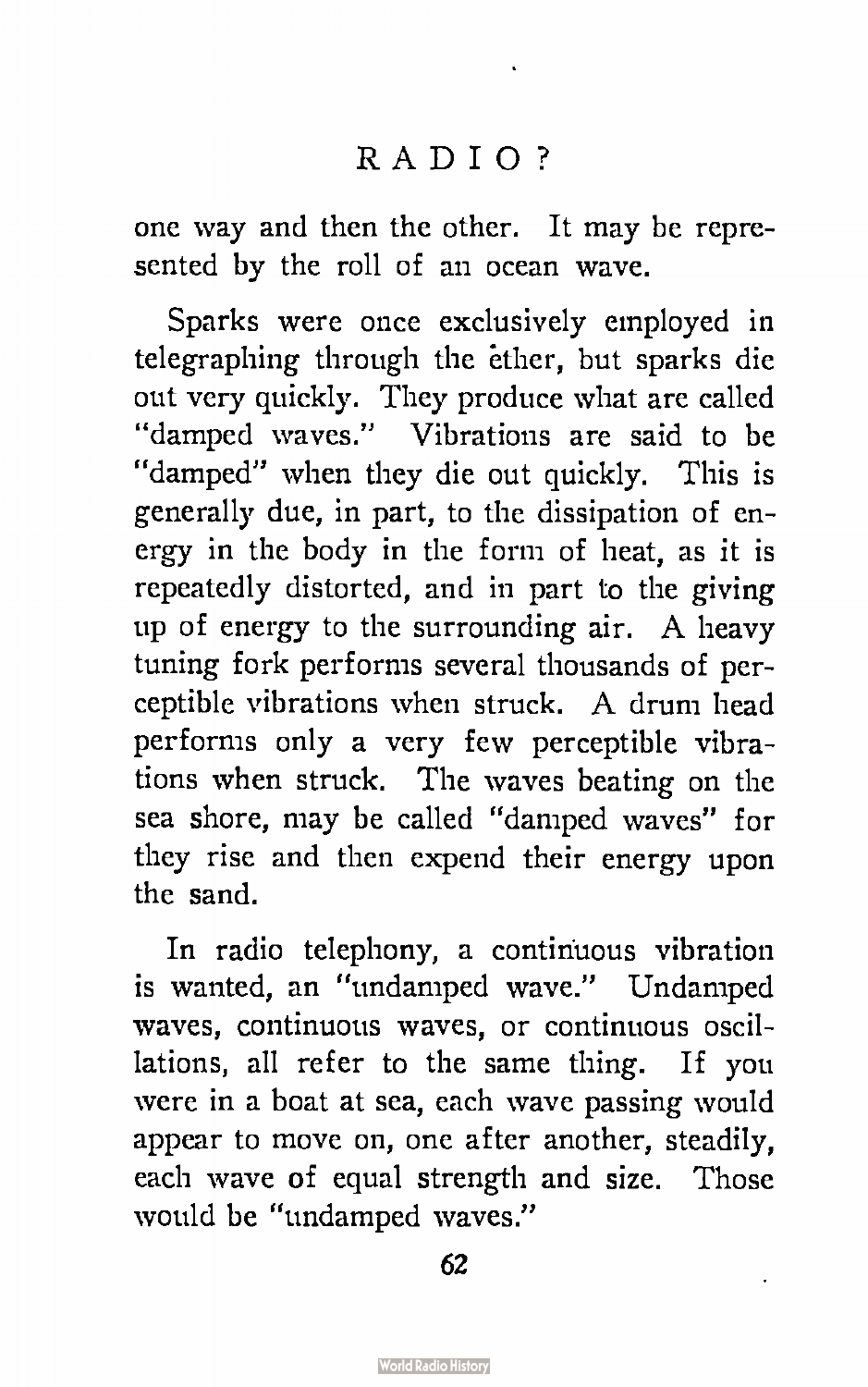From ten thousand to thirty million vibrations per second are required to generate Hertzian waves.

A Danish engineer, Poulsen, discovered a way of producing the alternations, necessary for a continuous arc. This displaced the old spark method of radiating waves, as used in the earlier experiments.

High frequency alternators, running at speeds of 10,000 revolutions per minute, or more, are employed to generate undamped waves and most of the high powered stations have Poulsen arcs, some working on 500 and even 1000 kilowatts.

To radiate waves, as we have seen, many thousands of alternations per second are required. Ordinary alternating current dynamos or generators cannot turn fast enough to produce any such number of alternations. Special dynamos have been invented which meet the requirements and some stations have been equipped with them. A new invention called the "vacuum tube," "electron tube," or "therminoic valve," replaces this large apparatus in most cases.

In the spark set the waves vary in amplitude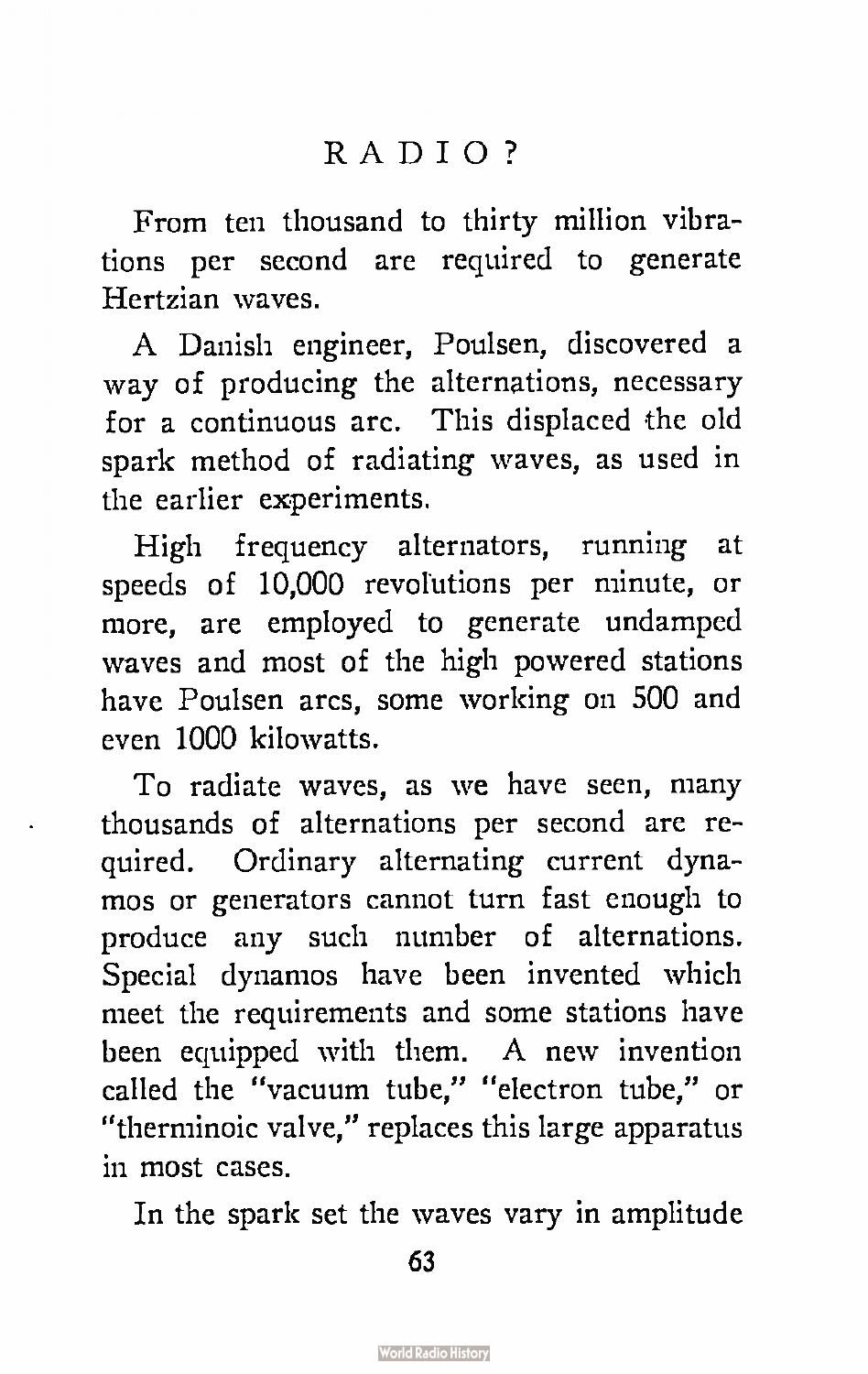—that is, the height of the waves gradually become less. This is called decrement, in wireless. With the continuous wave set this decrement is very small, and with some sets that are used for continuous wave telegraphy only, it cannot be measured. While all waves are very high frequency it will be seen that the continuous wave is made up of many alternations spaced very closely, while the spark transmitter has an entirely different looking wave train. Each spark as it jumps the gap sets up a separate wave, while with the tube transmitter or continuous wave set these alternations are so close together that it makes a continuous wave.

Reverting to the previous analogy of the quiet pool of water, the spark set would correspond to the waves caused by throwing in. one stone and a moment later throwing in another. The two sets of waves would follow each other. Now as you watched these waves, the smaller and smaller they got, the farther would they be from you. This corresponds to the decrement. If the stones were thrown in almost together, the resulting waves would resemble one continuous wave and would corre-

64

**World Radio History**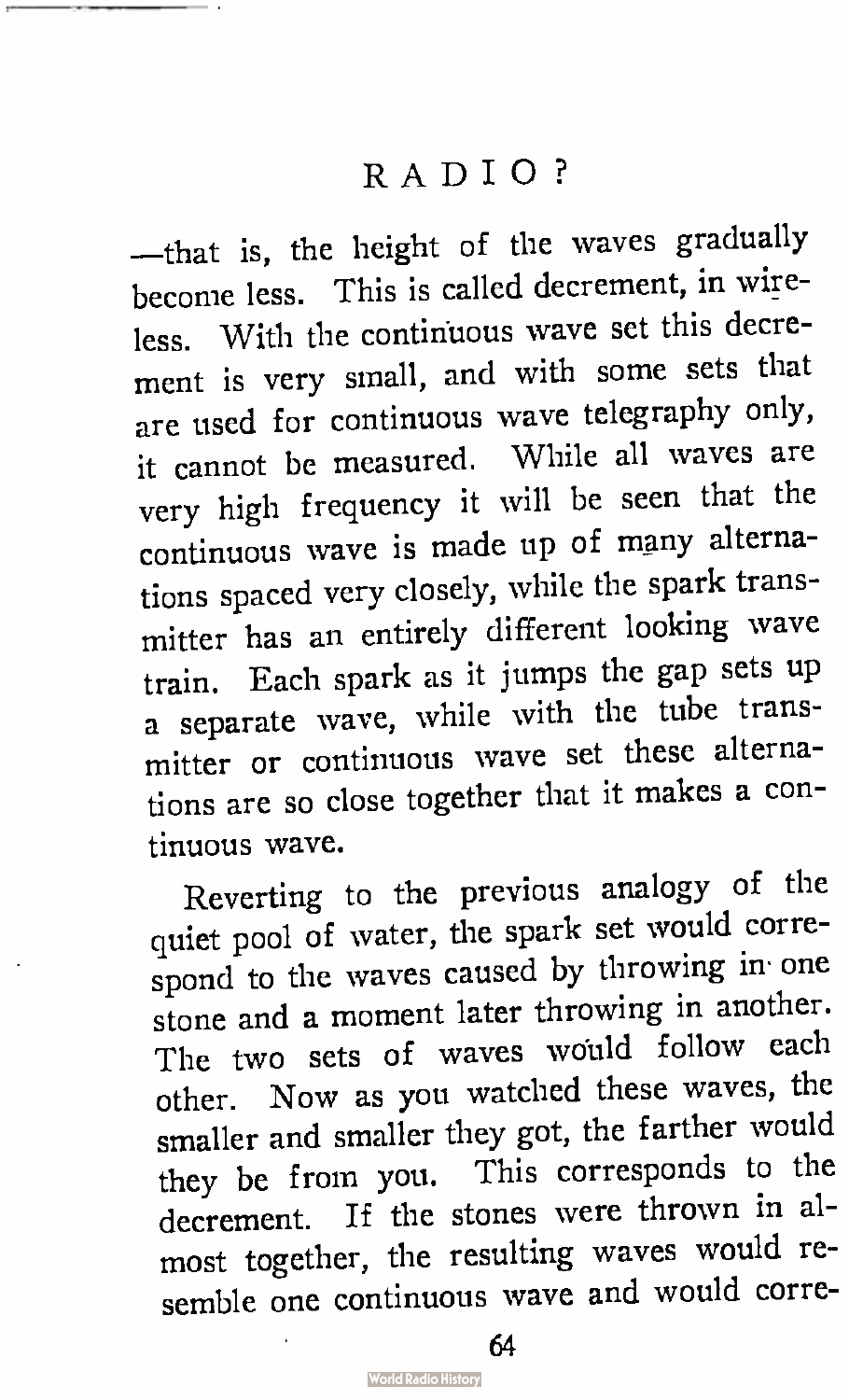spond to the alternations spaced very closely, of the continuous wave set.

These waves are sent out in the form of alternating current of very high frequency; that is, the current is changed from positive to negative at very frequent intervals. This is also called the frequency of the current, and, owing to the great many times that the current changes every second, it is known as high frequency. The ordinary house current has a frequency of sixty cycles, or has sixty changes per second. In wireless telephony this frequency mounts up to about 100,000 cycles per second. These high frequency waves are produced by the vacuum tubes or an arc transmitter.

The development of the vacuum tube as an amplifier, rectifier and oscillator has made it possible for anyone having an antennae to transmit signals, music and the human voice by means of continuous waves of radio frequency.

Continuous wave transmission has many advantages over that of spark discharges, as with continuous wave the supply of energy to the antennae is continuous, undamped and of one sharp frequency, while with spark discharges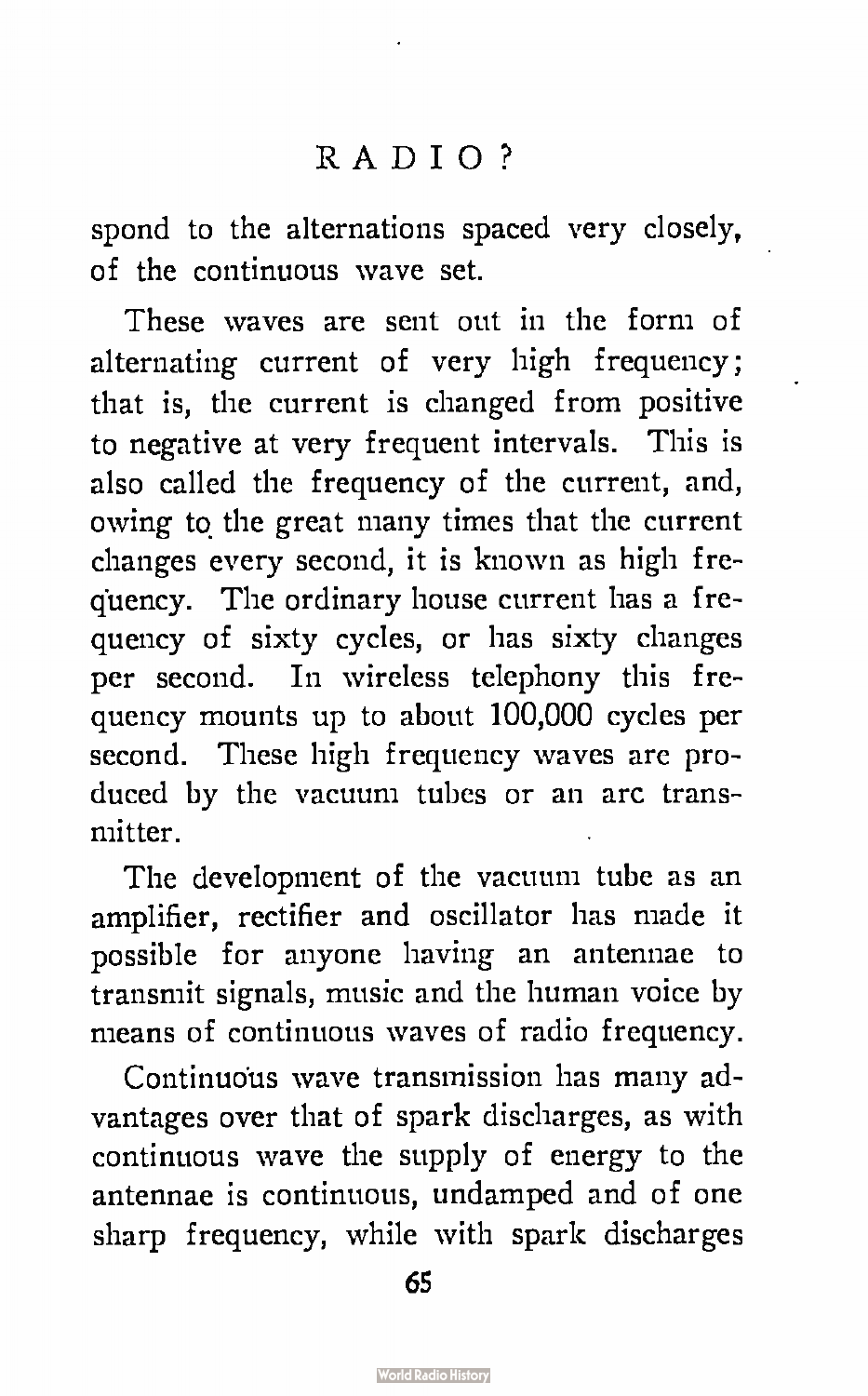it is intermittent, damped and of more than one frequency.

The continuous wave transmission is similar to allowing water to flow through the garden hose without a nozzle. If the faucet is kept open, you will get a steady discharge and further, if the hose is held steadily a short distance from the ground, the water will curve to the ground in practically a steady stream. The spark discharge corresponds to manipulating the faucet, so as to open and close it, thus giving an interval between discharges into the air. This discharge will vary in amount and will be in spurts. The great advantage of continuous wave transmission lies in the receiving end, which, being tuned to one frequency, receives all the available energy, as it exists at one frequency only, and being a persistent oscillator is more easily affected by a zontinuous supply.

The solution of the problem of interference n amateur radio lies in the use of continuous vave transmission, as it is possible for stations n one neighborhood to communicate siniultaleously at frequencies which differ by only a ew per cent. With spark systems it is neces-

**Korld Radio History**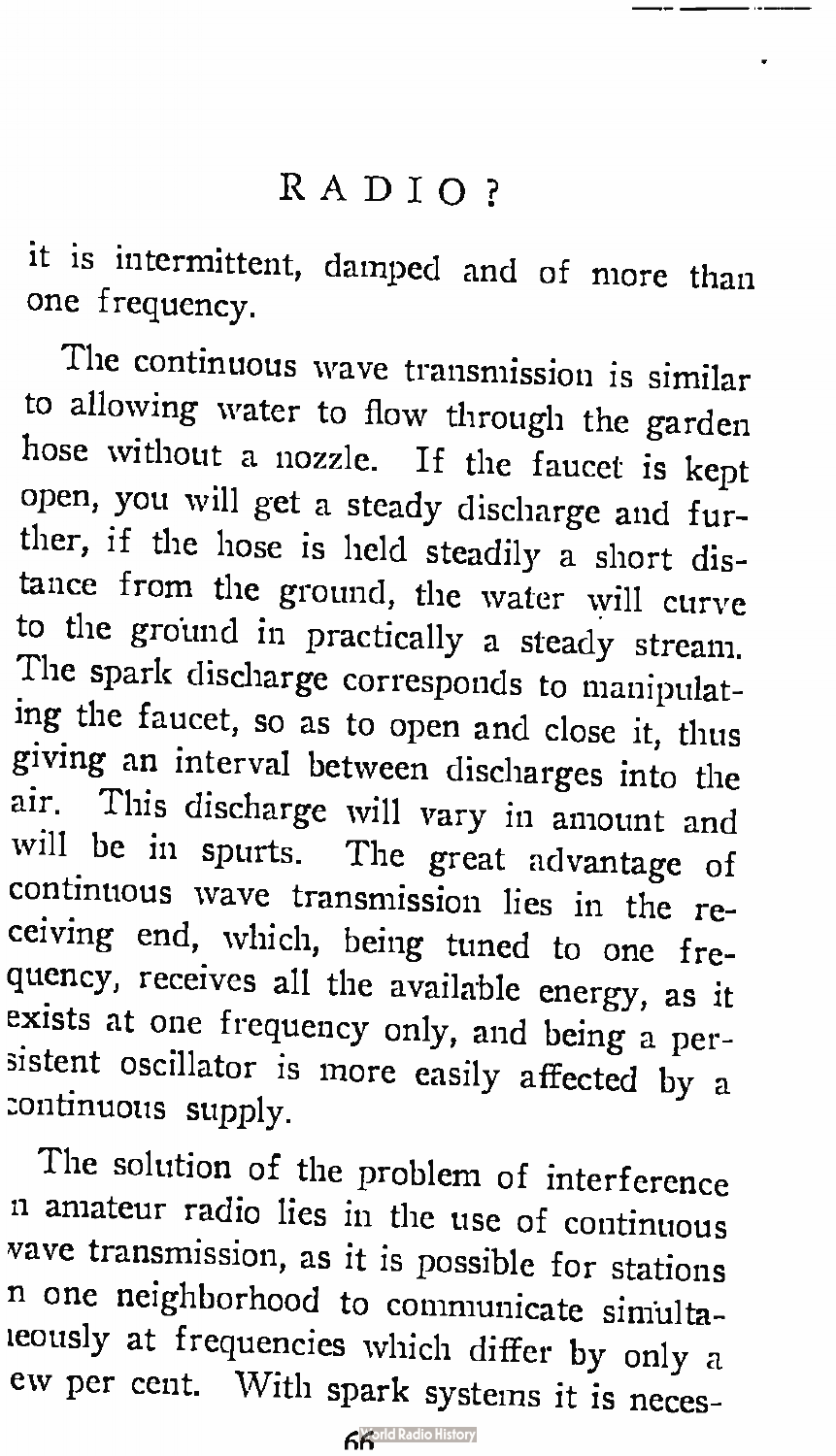sary to work at widely different wave lengths for success, and even then there is in all probability a longer wave length with sufficient energy to be heard at some distance, all of which energy is lost to the station with which communication has been established.

With these advantages, coupled with the small losses in vacuum tubes compared with spark gaps, it is possible to communicate over greater distances with continuous wave transmission than with spark systems.

For transmission, an alternating current source of sufficiently high voltage for the oscillating tubes is the only source of power needed.

When an alternating current is rectified, it becomes a direct current, that is, the lower half of the wave is eliminated. A commutator, added to an armature, as seen in any power station, produces this effect. When rectifying alternating currents for the production of direct current, it is necessary to have choke coils and condensers for smoothing out pulsations. The pulsations in current are smoothed out with choke coils and pulsations in voltage with condensers.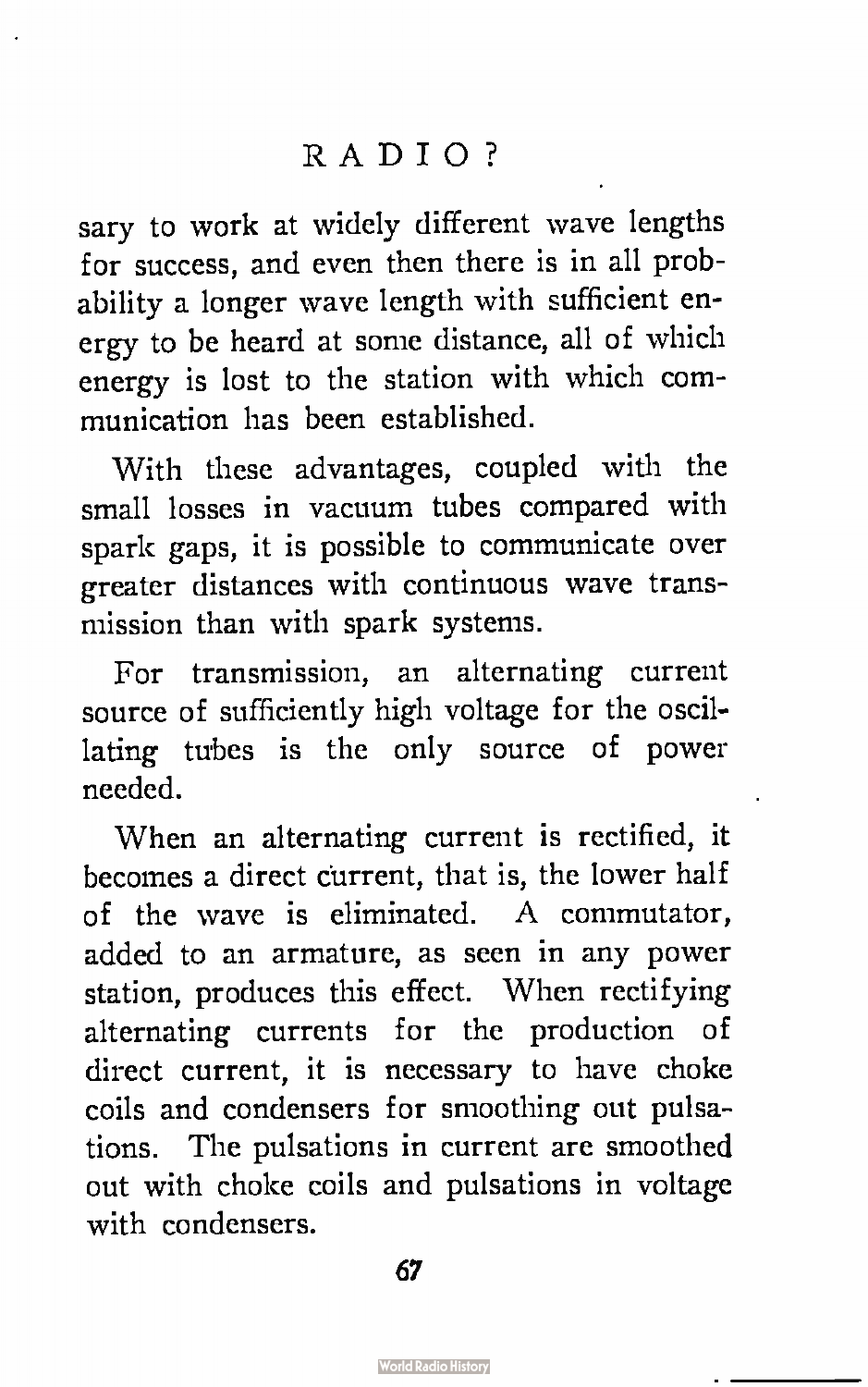The vacuum tubes as soon as they are lighted, by the generated current, start to send out continuous waves of high frequency. As soon as an operator starts to speak, the waves formed by the voice, are carried out on these waves, in other words, the voice mounts and rides the radio waves.

'When the United States Government began to license amateur stations the power for transmitting was limited to one kilowatt and to onehalf kilowatt for stations that were located within five miles of a government station. Some used powers up to five and ten kilowatts, with disastrous results to all who happened to be anywhere near them. The amateur has now refined his apparatus to such a degree that he is able to squeeze the last ounce of energy out of the transmitting set.

A Madza lamp of 25 watts is considered a very small one, yet some are covering onehalf the country on one-fifth of this power.

The government and commercial stations are still using high power for all long distance work, while the amateur is doing almost the same thing on comparatively low power.

During the recent Transatlantic tests Mr.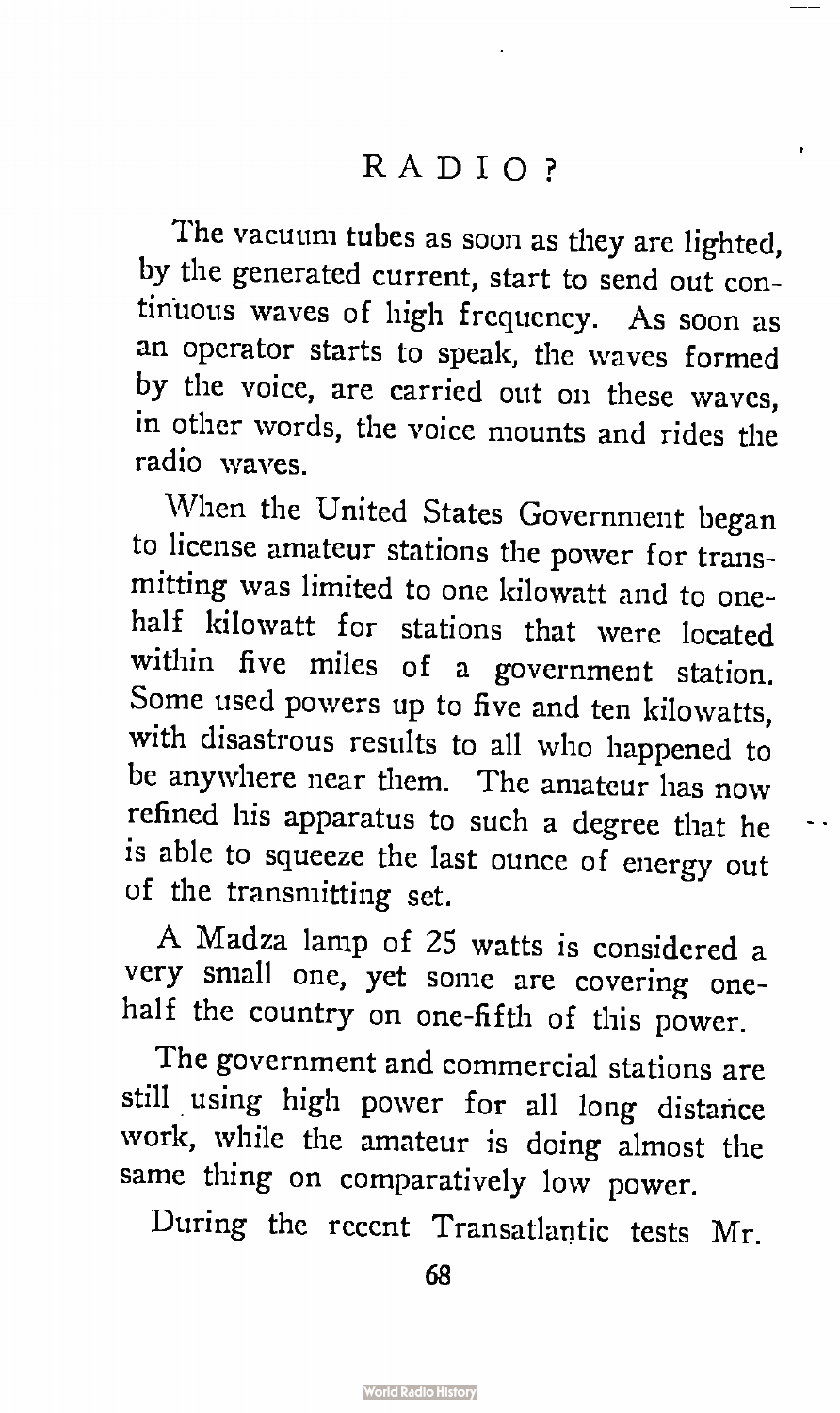Godley, who went to Scotland to receive the signals, was fairly overcome with the strength and great number of American amateur stations received. Mr. Godley used a ten-step amplifier and some of the signals were heard 200 feet from the receivers. In all, Mr. Godley reported twenty-six stations, but at times he says that he heard so many stations that it wàs impossible to separate them and make the necessary identification. Out of all that he heard he could be sure of only twenty-six.

In these tests very few of the stations used powers that were anywhere near the 1000 watts as allowed by the law. The average station used about 250 watts or one-quarter kilowatt.

Ì I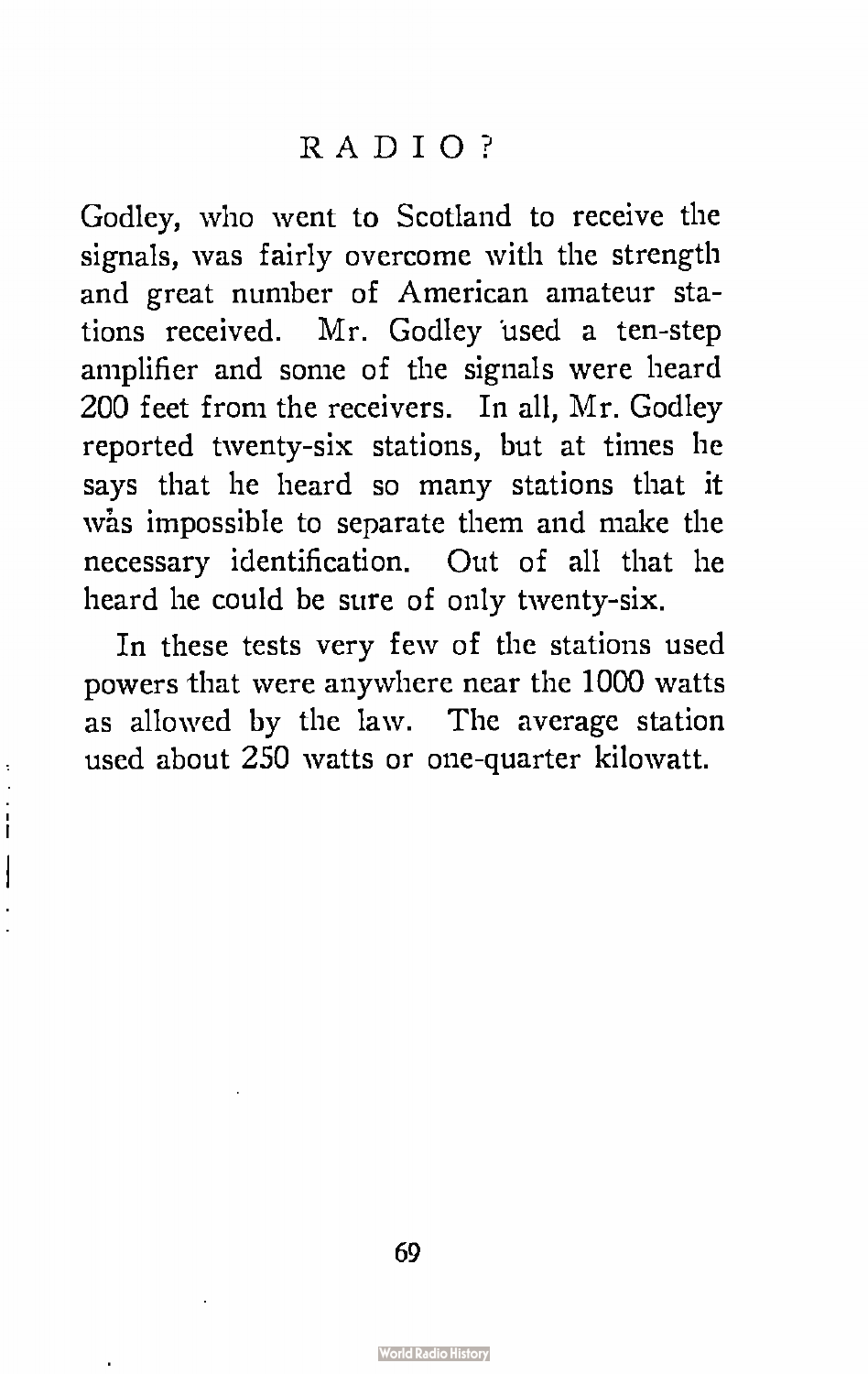#### CHAPTER XII.

#### Receiving.

Radio communication comprises three definite operations: First, a suitable source of radio energy, known as the transmitter, which is capable of imparting this energy to space, or ether. Secondly, the radio energy, converted into vibrations of the ether, is propagated through space by means of the antennae. These waves have a definite period of vibration. They spread out in all directions, but as with the sound waves and the violin strings, they manifest themselves to full advantage only in those stations that are in "tune." Thirdly, a receiving set, which is an instrument capable of detecting these waves. The receiving antennae at the station picks up these high frequency waves.

For the purpose of bringing about harmony of vibration with the different stations, one or more tuning coils made either, flat of a single layer of wire—narrow but thick and wound in what is called "honeycomb" style—or of two spherical structures of wire one of which re-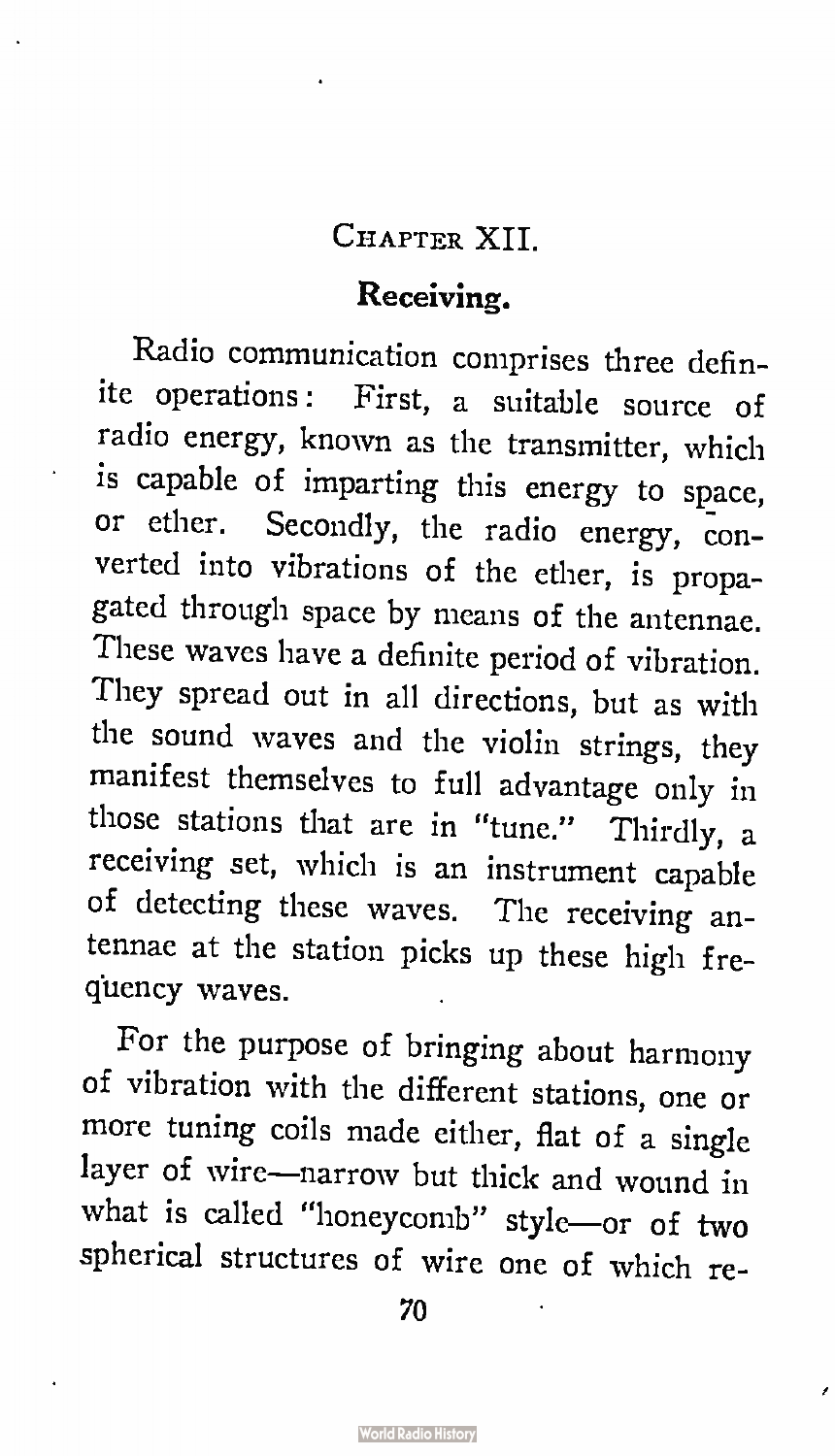volves within the other and known as a variometer, are used

The high frequency waves known as radio frequencies are inaudible, consequently a means of changing the frequency of the incoming signals from radio to audible frequency is necessary. This is accomplished by what is known as a "detector."

There are two types—"crystal" or "vacuum" tube. The high frequency waves, 20,000 to 6,000,000 changes of direction per second, are thereby rectified to pulsating direct current traveling in one direction only, and the voice becomes audible in the receivers. This process of rectification is what makes the voice or . music audible, for the intercepted waves, which have been tuned in, have been transformed into audible signals or sounds, in the telephone receivers.

In order to make a finer and more accurate adjustment of the circuits to the incoming waves, than is possible with the tuning coils alone, a "condenser" is used.

The telephone receivers are the means of changing the electrical impulses to sound waves, which are audible to the ear. In order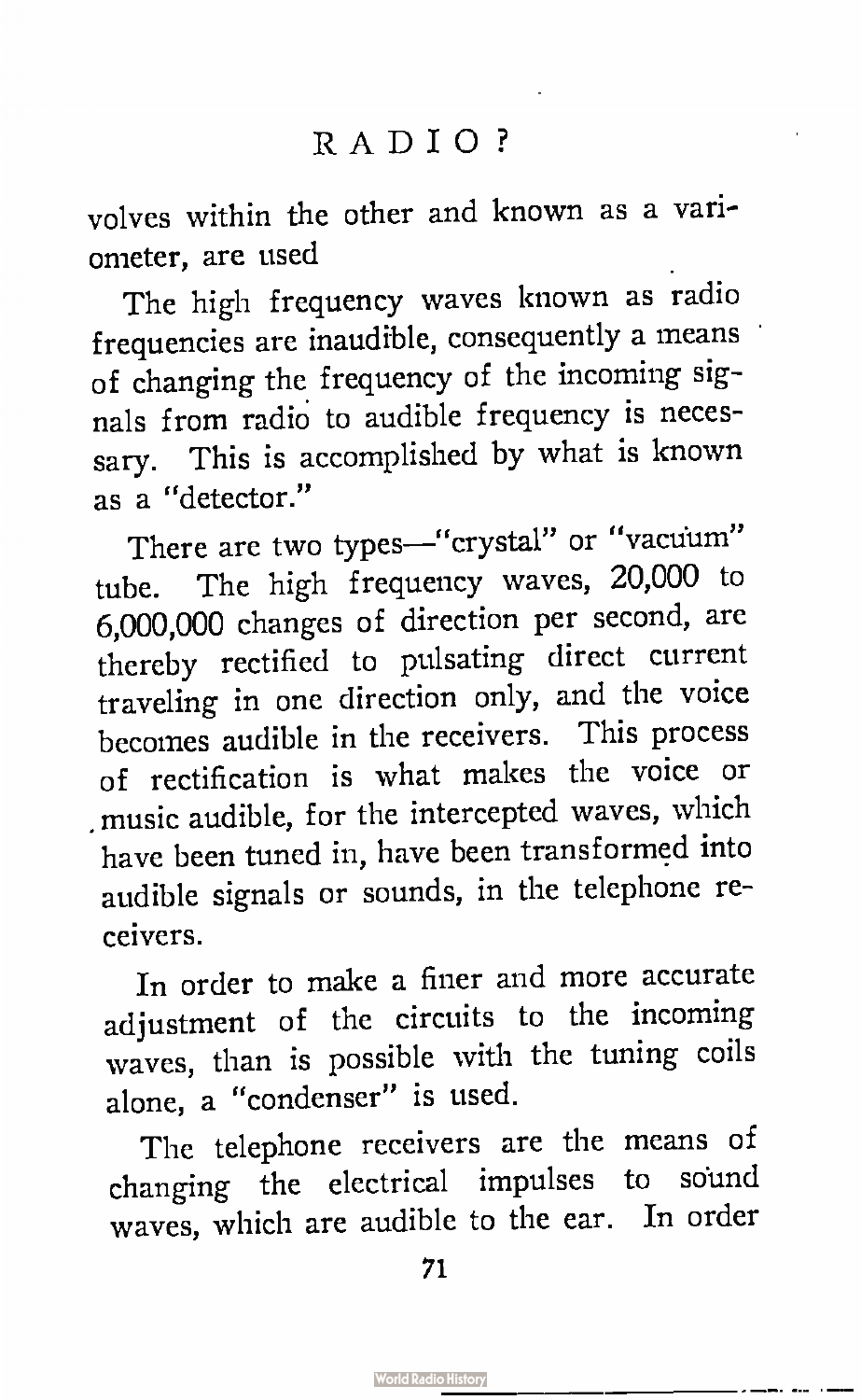to make the circuit complete the return current is carried back by the "ground," which is as necessary as an aerial.

The tuning coil is connected to the aerial. As has been previously noted, the purpose of tuning coils is to secure an adjustment of the receiving apparatus such that the circuits are responsive to, and will receive signals from any station desired. Two types are in use in the majority of stations, the single layer of wire wound on a tube and the "honeycomb." The first is varied either by tapping it every few turns and bringing the tap wires to points on a switch or by scraping the insulation from the wires for a width of  $\frac{1}{4}$  inch the length of the coil and causing a movable contact to slide along this bare strip. Individual "honeycomb" coils, which take their name from the method of winding them, are not variable; different size coils being used for various ranges of wave lengths, i. e., one coil for wave lengths 145- 150, another for wave lengths 150-225, etc. These coils have contact pins in the bakelite block attached, and are "plugged in" into receptadee..,mounted on a panel. Tuning coils 'are known as "single slide," "double slide" and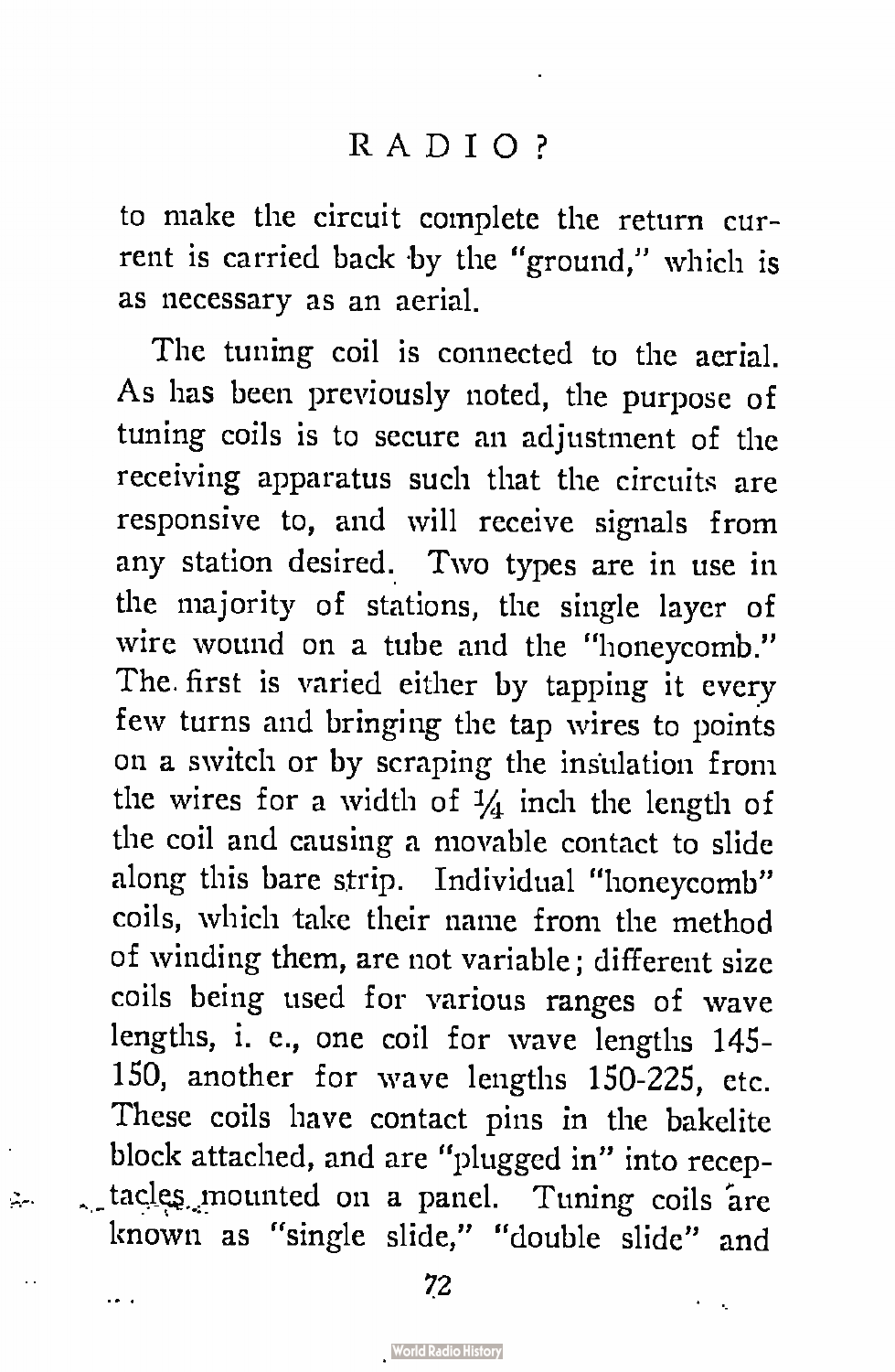"three slide" according to the number of contacts they are fitted with.

There have, in the evolution of radio, been many types of detectors, each having a short period of popularity, only to be replaced in desirability, by another more sensitive. Coheror, carborundum, electrolytic, pyrites and silicon—each had its day, in about the order named, and was discarded. We now find two jn general use; that employing a piece of galena ( lead peroxide) and that 'using a vacuum tube.

Galena crystals possess the property of changing high frequency radio currents (20,- 000 to 6,000,000 changes of direction per second) to impulses of varying strength traveling in one direction only, and for that reason we find them, in radio work, mounted in a small block of soft metal with one surface exposed. A short spring made of fine phosphor bronze wire is mounted directly in front of this surface and so attached to the base of the instrument that one end can be made to touch any point of the exposed surface of the galena crystal. This is necessary as all points on the surface of a piece of galena will not give the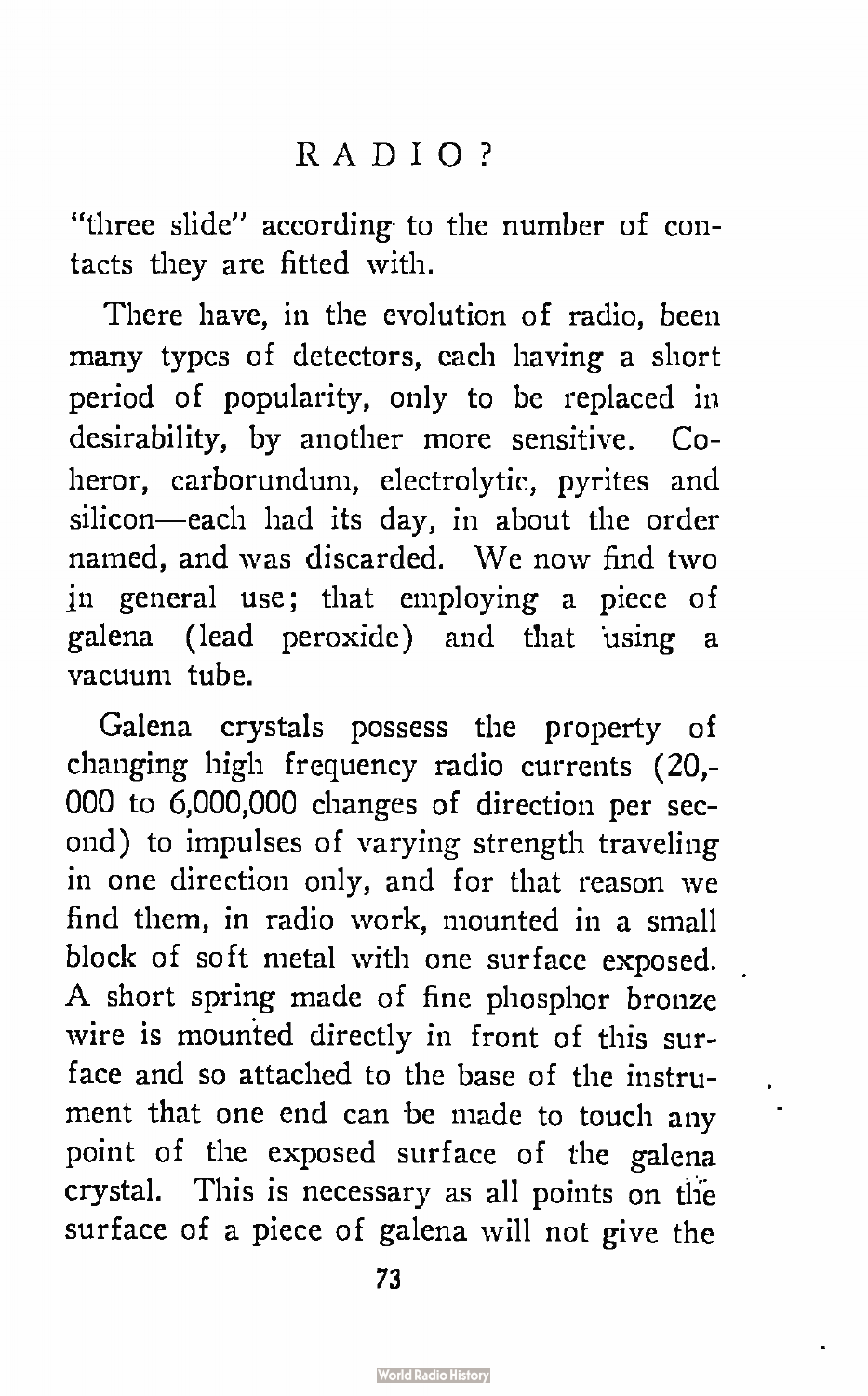ł

results described above and a little maneuvering of the phosphor bronze spring is necessary to find "sensitive" points. Once such a point is found, and the detector is not jarred, read $t$  time.

This type of detector is very satisfactory if a good piece of mineral can be secured. The crystals all look alike and the only way to tell a good piece of mineral is to actually try it out. Some crystals will give results almost as loud as a vacuum tube detector, but they are hard to locate. However, it is well worth the trouble if you can pick up a good piece of galena.

The vacuum tube, as a "detector" or "amplifying" tube is nothing more than a highly exhausted incandescent lamp containing a plate and a grid. In fact, Edison made his first tube by inserting a wire in the top of an ordinary electric lamp.

Tubes used for receiving may be generally divided into two classes, those used for detector and those used for amplifiers. The latter tubes are known as "hard" tubes, and are exhausted to a very high degree, while the former, or detector bulb, usually has some small amount

74

н,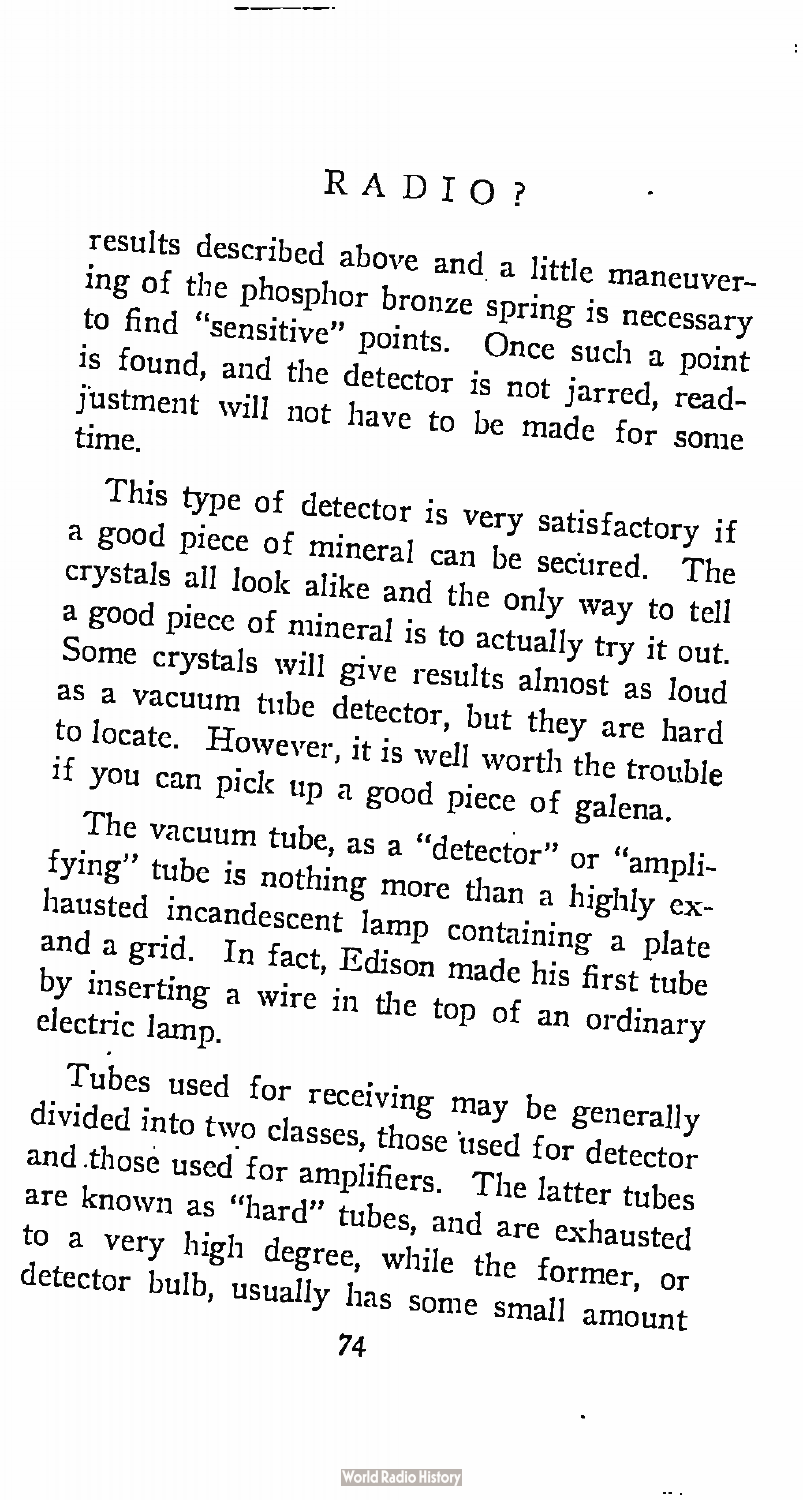of gas left in it. Experience has taught that the tubes will work best this way.

The vacuum tube detector gives louder, clearer signals in the receivers than does the galena crystal detector because a small battery made up of flashlight cells and known as a "B" battery is connected in what is called the "plate circuit" and a very small current is constantly taken from this battery and added to the signal currents. Thus the signals from this type are much stronger and cause greater vibration of the diaphragms in the head telephones.

In the case of the crystal detector, it is necessary to adjust one of the members of the set until a sensitive spot is found on the large crystal. This detector has to be readjusted each time it loses its sensitiveness. In comparison with this, the vacuum tube is far more constant and positive in its operation, and is adjusted by means of a rheostat, which controls the flow of filament current. The vacuum tube is far more sensitive than the crystal, and is always more satisfactory.

Vacuum-tube sets are twenty-five to fifty times as efficient as are crystal sets.

75

 $\blacksquare$  Worl<del>d Redio History  $\blacksquare$  - - -</del> -

tter format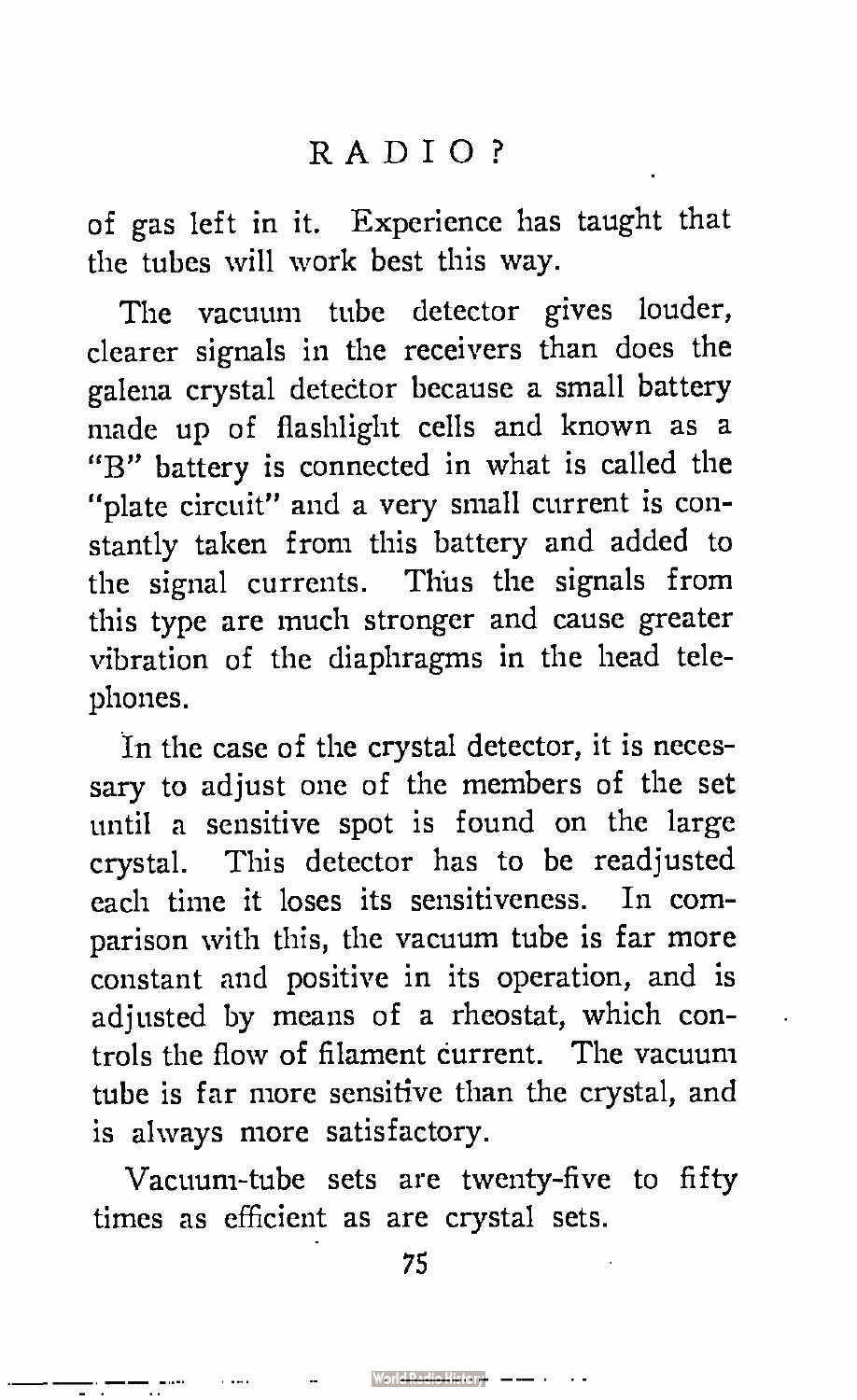There are three general classes of receivers of which the crystal set is the cheapest. Next cornes the vacuum-tube set, and finally the vacuum-tube set employing the regenerative principle. This last-mentioned receiver is the most saisfactory, although of course it is the most expensive. In a regenerative set, amplifiers are added to the tuner and detector and the increase in sensitiveness will make for louder signals over a greatly increased distance.

The detector does not perfectly rectify, for a small amount of high frequency energy flows on. This energy passes through the condenser, instead of having to pass through the high resistance of the telephone receivers.

Condensers are of two types—fixed and variable. They have what is called "capacity" and will contain electricity, just as a jar has capacity for water. The capacity of a "fixed" condenser is definite and unchangeable, but the capacity of a variable condenser may be changed at will.

The tuning coil, enables an operator to vary his circuit so that it will catch the transmitted waves, but the tuning is not sufficiently fine, so a variable condenser is used, to secure a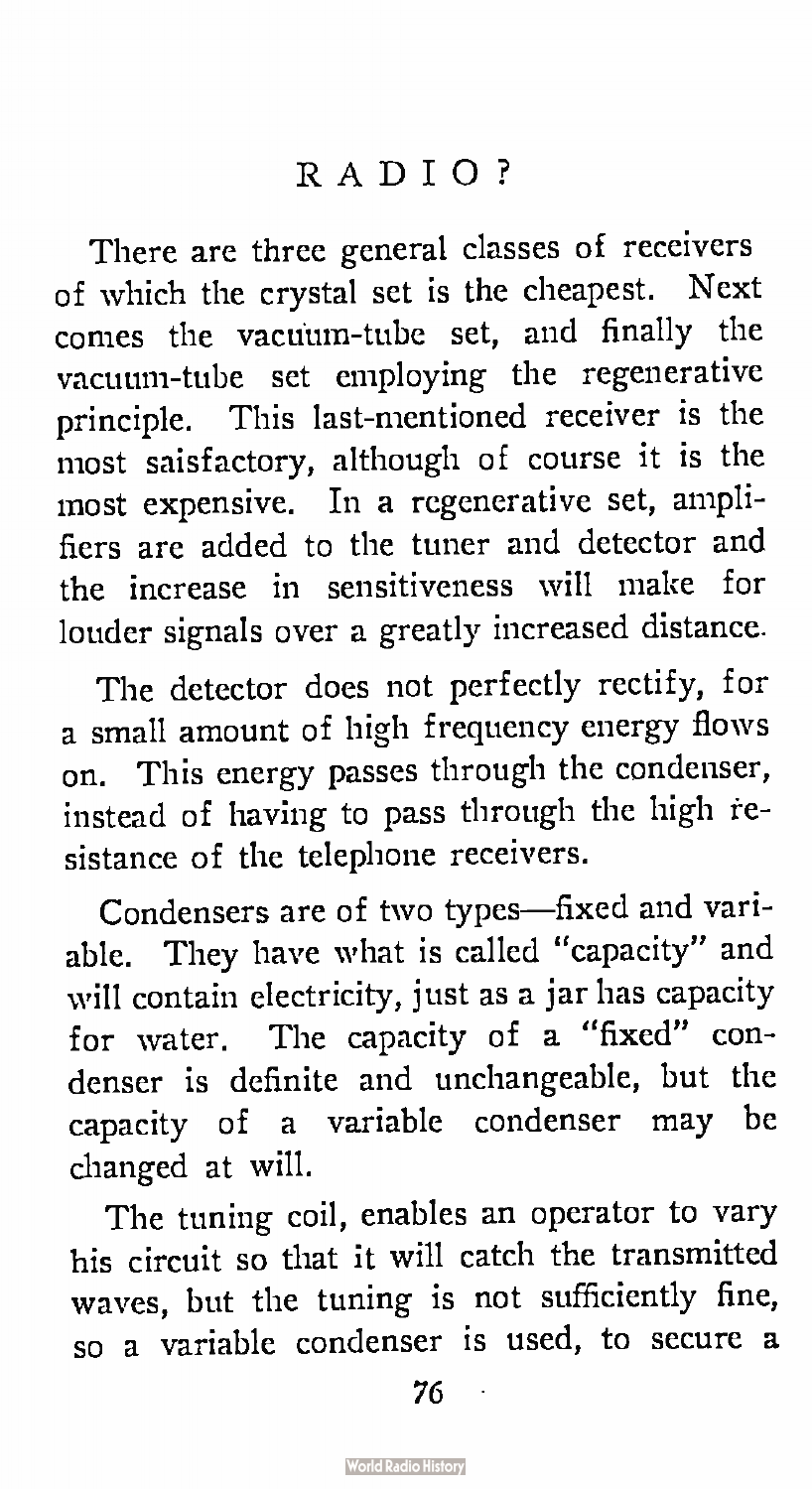more precise degree of accuracy and to enable the operator to hear even weak signals. When the single layer, movable contact type of tuning coil is used, a "fixed" condenser is employed in the circuit. 'The condenser is usually connected across the phones. Its purpose is to store the energy of the individual oscillations and discharge it at the proper time.

The ear is so constructed that it will not hear sounds that vibrate with a frequency above 10,000 a second.

Now, radio currents "vibrate" at a point far beyond the range of human hearing The problem is to cut this rate of "vibration" down to a point where our ear will respond. That is the function of a detector.

Radio currents dash back and forth in a circuit many thousand times a second. They alternate, going first in one direction and then in the opposite direction. The detector has a peculiar property of allowing a current to pass freely in one direction, but not allowing it to turn about and pass in the opposite direction. It acts as a sort of one-way door.

If an alternating current is allowed to pass through the detector half of it will be cut off.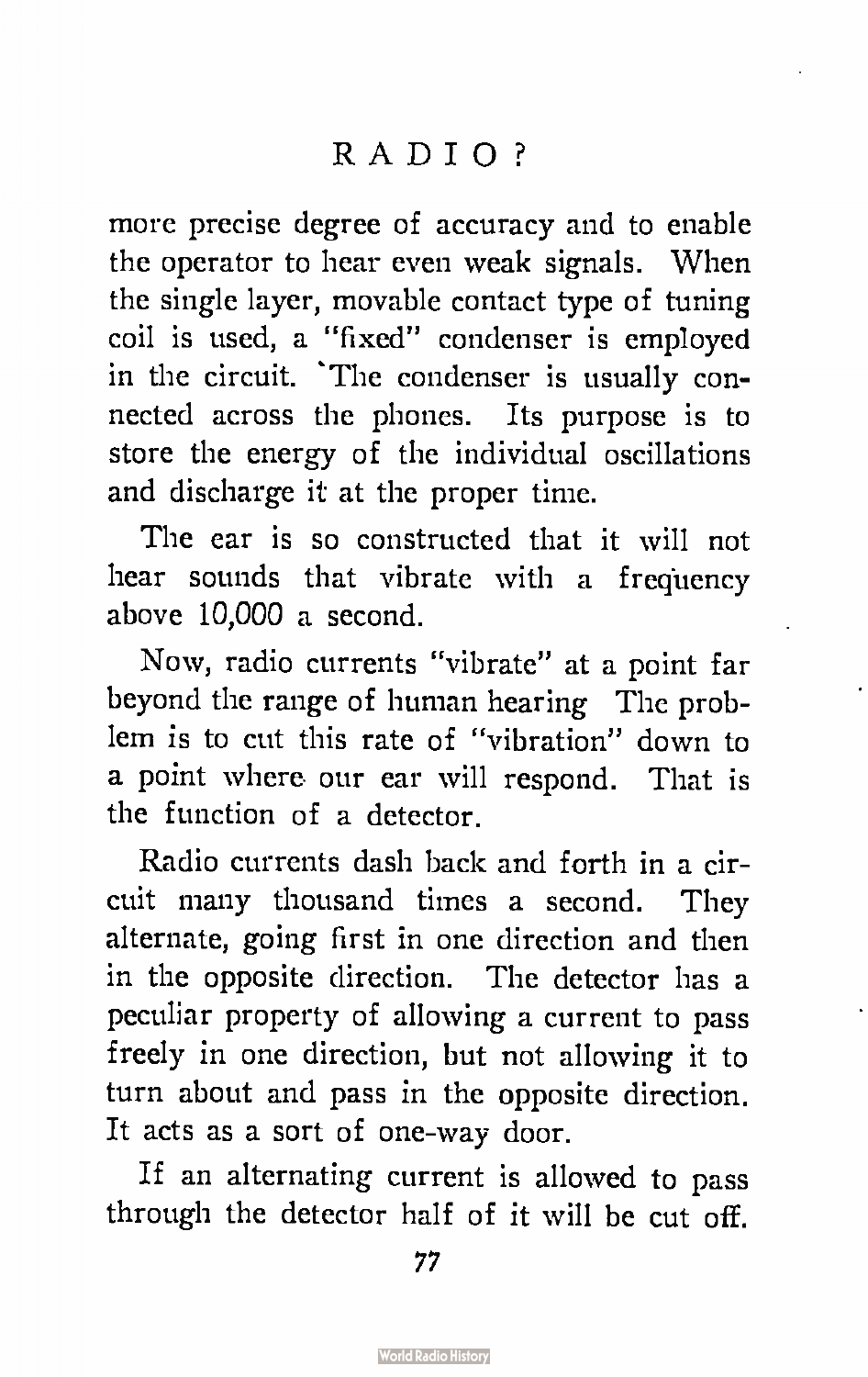This will have the effect of cutting the frequency of the current in half—we cut its rate of "vibration" in half, bringing it from the range of inaudibility into the range of audibility. The resulting current if allowed to pass into an ordinary telephone receiver affects it in such a way that they produce sound.

The amplifier is not a necessary piece of equipment in a receiving set, but is very desirable.

The word amplify means to increase, to add to, to exaggerate and that is exacly what this piece of apparatus does to the radio signals after they have been tuned in and have gone through the detector—it increases and adds to the strength of the signals.

With the aid of a little glass tube, half an inch thick and scarcely an inch and a half in length, you may talk around the world without the use of wires. Attached to your receiving instrument, it magnifies sounds so wonderfully that the steps of a house fly on a piece of paper sound to your ear like the roll of the kettledrums in an orchestra. The audion detector was first brought out by Dr. Lee De Forest and is the most interesting instrument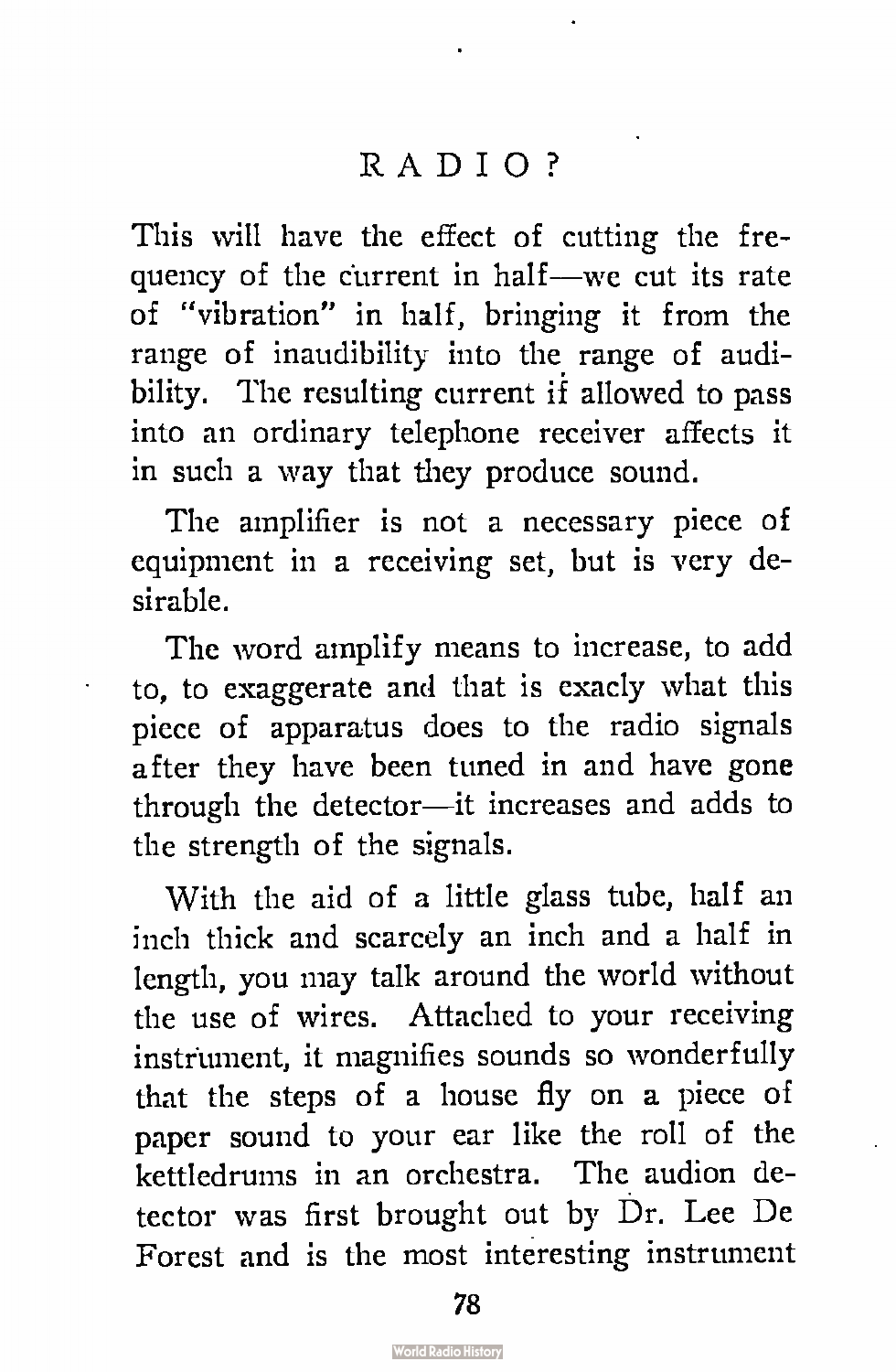developed, during the progress of radio development. With special variations in design, it is used for detecting minute currents, amplifying and for the generation of undamped waves.

Long distance wireless telephony would not be possible without the little giant vacuum tube amplifier. . One of the most interesting and important features of the little giant amplifier is its ability to handle with ease radio waves of such length as have heretofore been the despair of electrical engineers and wireless experimenters. No less an authority than William Marconi has said that he did not know of any wave length in use anywhere on earth greater than 23,000 metres. No instrument invented can accommodate itself to anything greater than that.

Yet the amplifier can absorb wave lengths of 100,000 metres and even more and repeat them to the listening ear with a magnified strength of a million. To make it plainer why a long wave length is necessary for long distance conversation without wires, it should be understood that high-frequency currents produce short wave lengths. Such a current does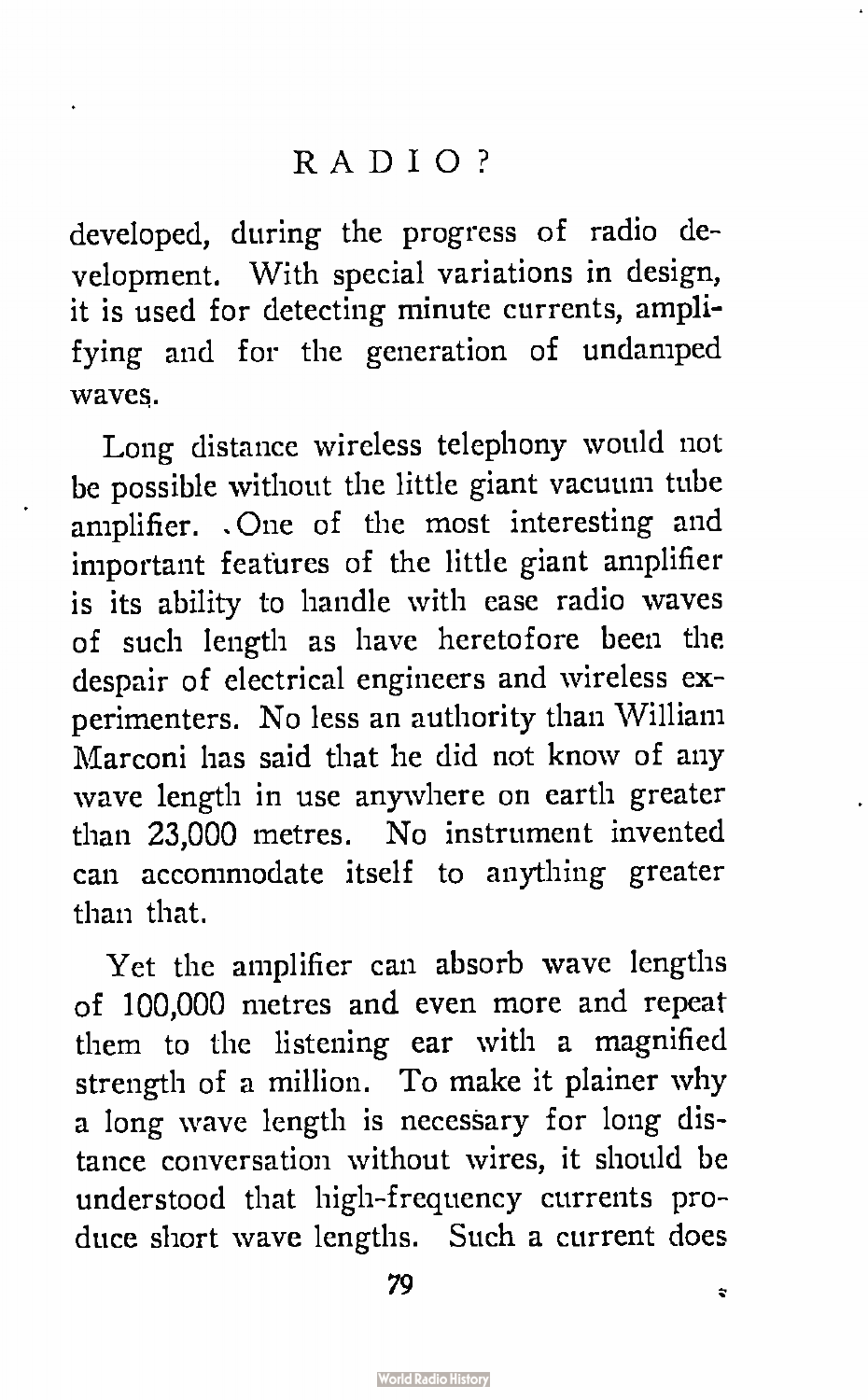not penetrate as satisfactorily as one of low frequency, but the trouble with low frequencies is their weakness after traveling long distances. The ordinary instrument cannot pick them up and the message is.lost in the illimitable ether.

The vacuum tube amplifier fills this longfelt want and makes it possible to chat around the earth on wave lengths of five, six, or more times the greatest length now in use and not interfere with anybody else.

It was previously stated that when a vacuum tube is used as a detector that a "B" battery made up of flashlight cells was connected in the circuits and that current from this battery was added to the signals. When this is done the action of adding to the signals is very small. Due to its having other characteristics than those utilized in detecting, the vacuum tube is also used to strongly amplify or increase the signals. A tube, when properly connected in the circuits, will not change the form of signals passing through it as it did when detecting but will add large amounts of current to them and so increase the audibility about 10,000 times. This multiplication of sound is accomplished by passing the original through several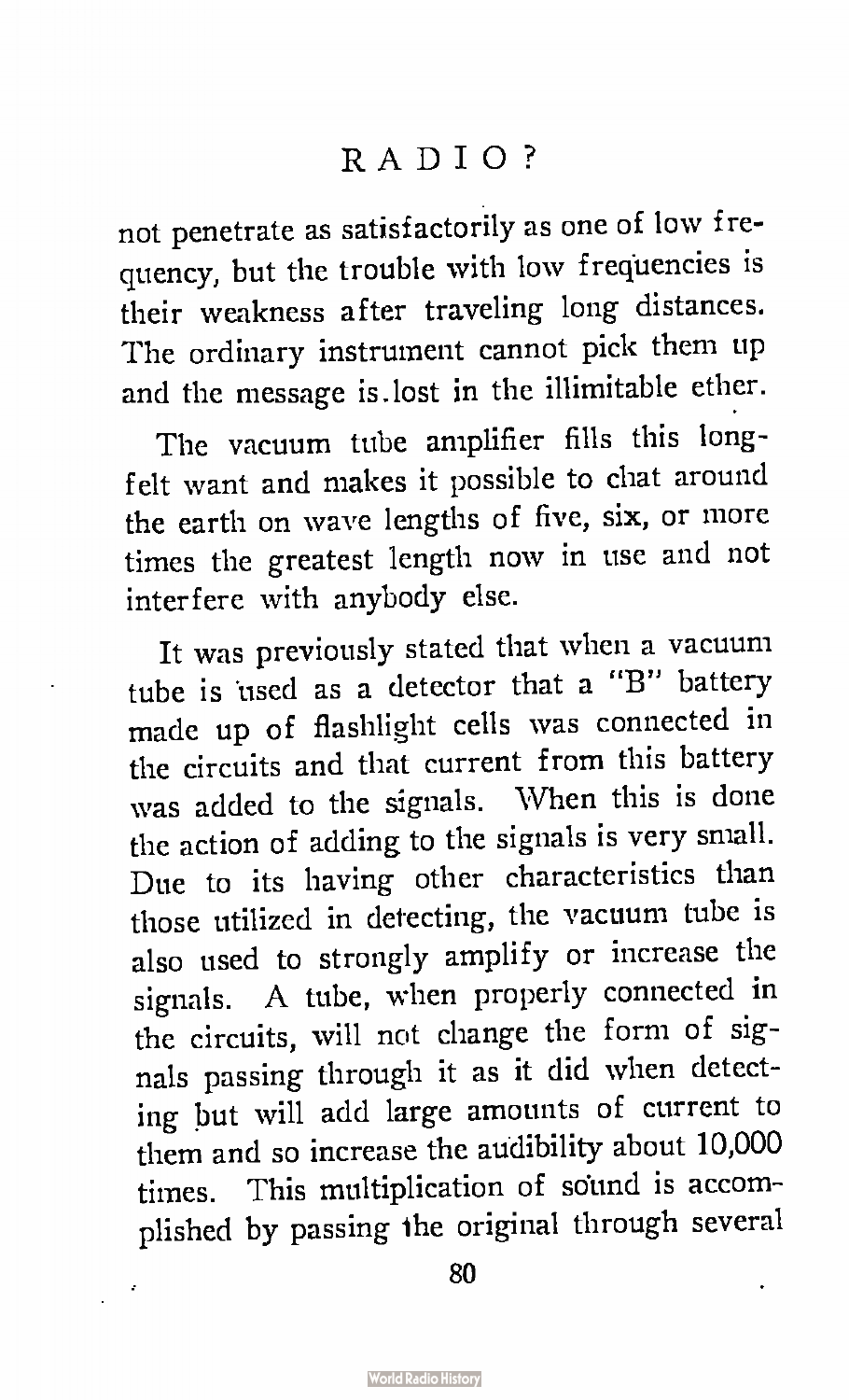amplifiers, until the degree of sound desired is reached.

A single tube, with its controls, thus used is known as a "one step amplifier" or as one stage of amplification. If another is added, the two are called a "two step amplifier" or as two stages of amplification.

Now, it must seem quite evident that the more powerful the transmitter employed, the more far-reaching must be the radio waves. Conversely, the more sensitive the receiving set, the greater its ability to receive weak radio waves. In fact, with a given receiving set the radio waves from a transmitter four hundred miles away may be too weak to be detected, while the same waves can be readily detected and heard with an elaborate receiving set which includes suitable sound-amplifying apparatus.

<u>d Radio History</u>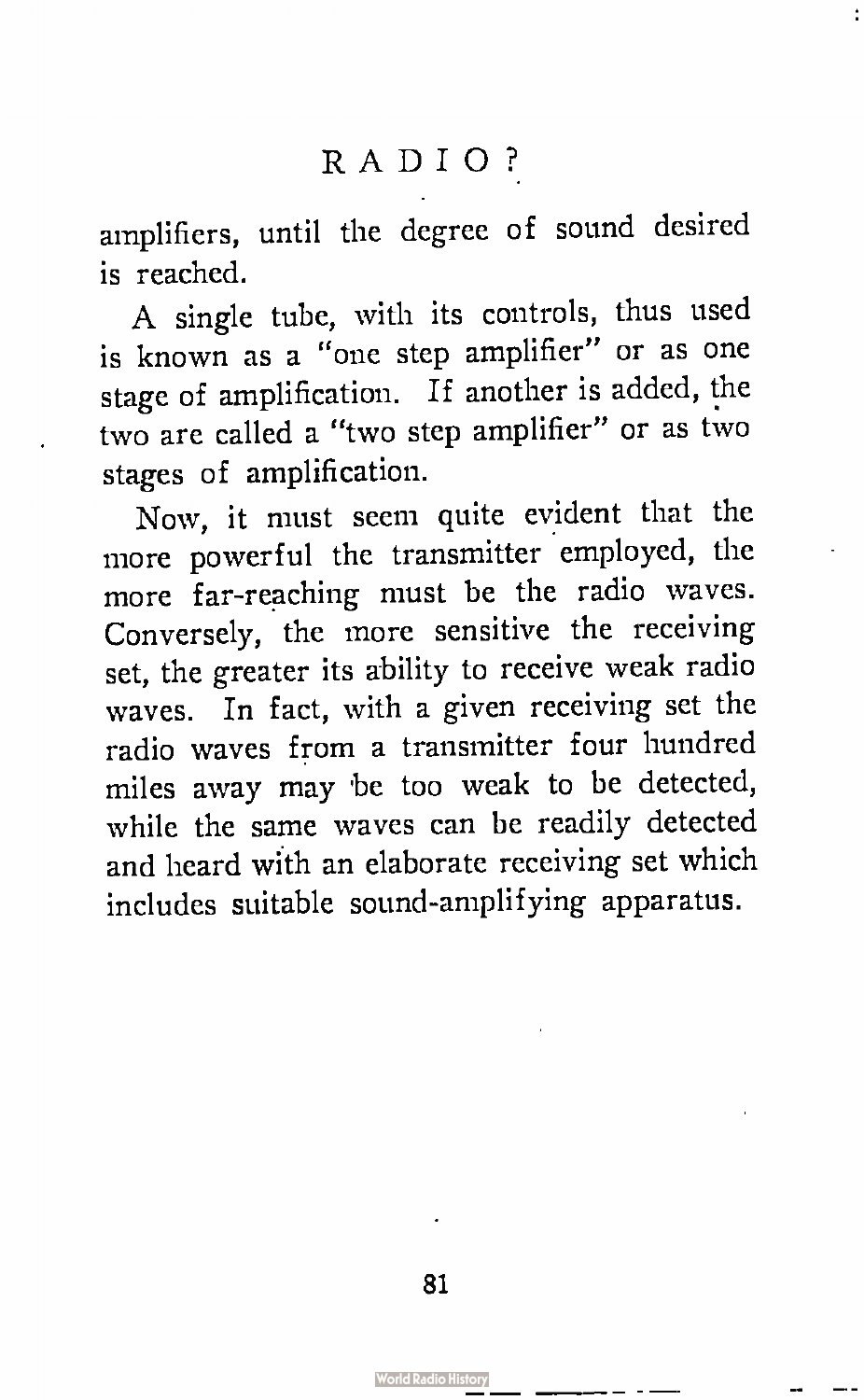## CHAPTER XIII.

## Broadcasting.

A number of stations have been engaged in broadcasting since before the war, but these efforts were of a more or less experimental character and were unknown to the general public.

On election night, 1920, the Westinghouse Electric and Manufacturing Company sent out from its station at East Pittsburgh, Pa., the results of the Harding-Cox balloting. This undertaking was so well received by the thousands of radio amateurs who heard the reports, that it was decided to broadcast a definite programme every night from then on. This programme consisted first of "canned" music, but within a very short time artists were invited to perform in person. Then news, sporting events, speeches by prominent men, and other features were added, and in February, 1921, arrangements were made to broadcast the services from Calvary Church, Pittsburgh, regularly every Sunday night.

By this time the general public began to hear about the etherial music and news. Interest in

World Radio Strary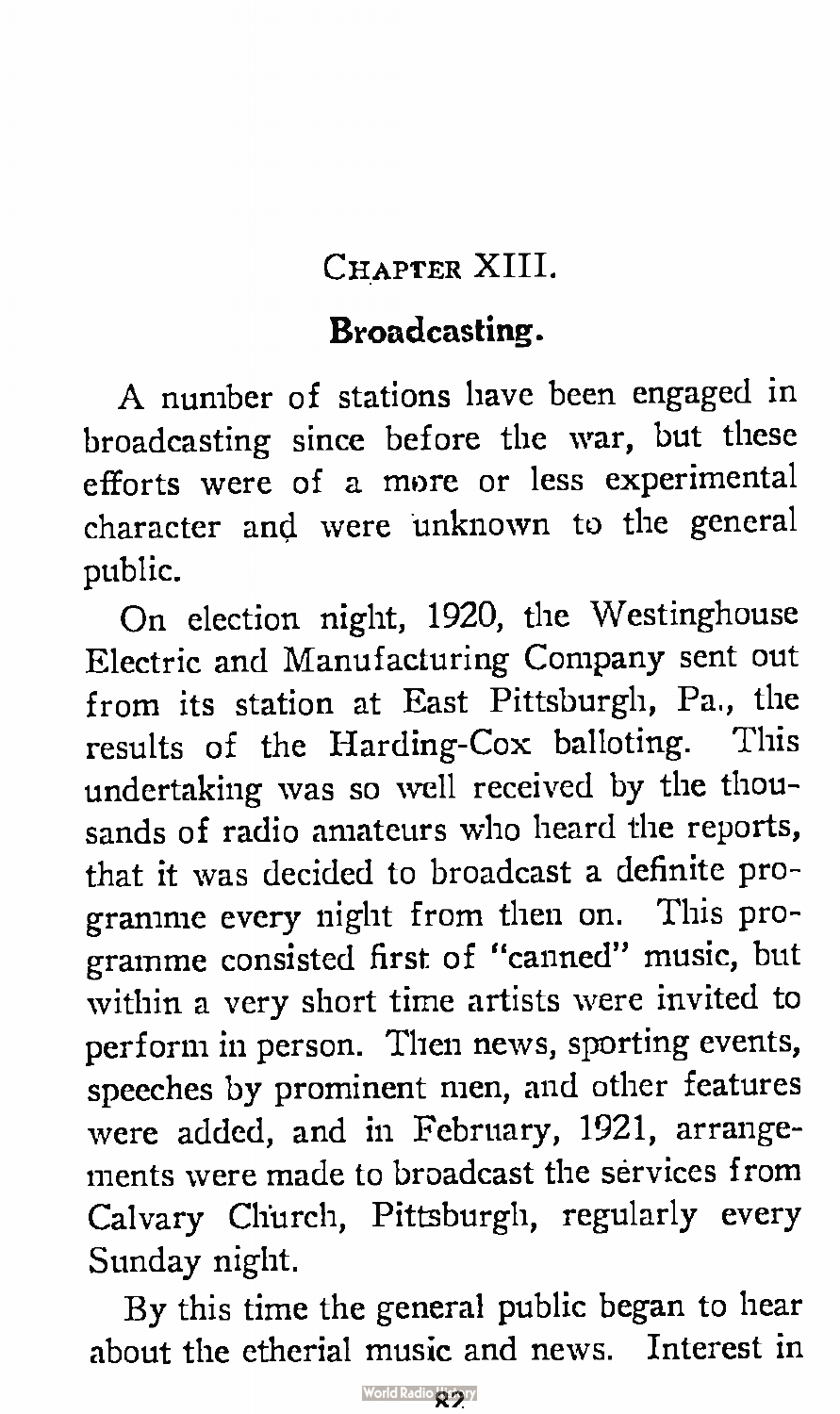it was immediately aroused, and grew so rapidly that by the fall of 1921 it was decided to establish broadcasting stations at Newark, N. J., Springfield, Mass., and Chicago, Ill.; and shortly thereafter the Radio Corporation opened its station at Roselle Park, N. J., while many others were established in other parts of the country. With the opening of these stations, broadcasting lost its local character and became a national affair.

Today, etherial concerts can be heard by sensitive receivers in almost every part of the United States. The trapper in Canada and the rancher of Texas alike ask to be provided with the daily programmes of the various stations.

The term "broadcasting station," is well known to thousands. The music and speaking voices are sent out daily to an unseen audience. The audience is familiar with its receiving set but wonders how the broadcasting is done.

Upon entering the broadcasting station the first thing that strikes the observer is the apparent lack of complicated apparatus. Over against one wall is a black cabinet standing possibly four and a half feet high and as many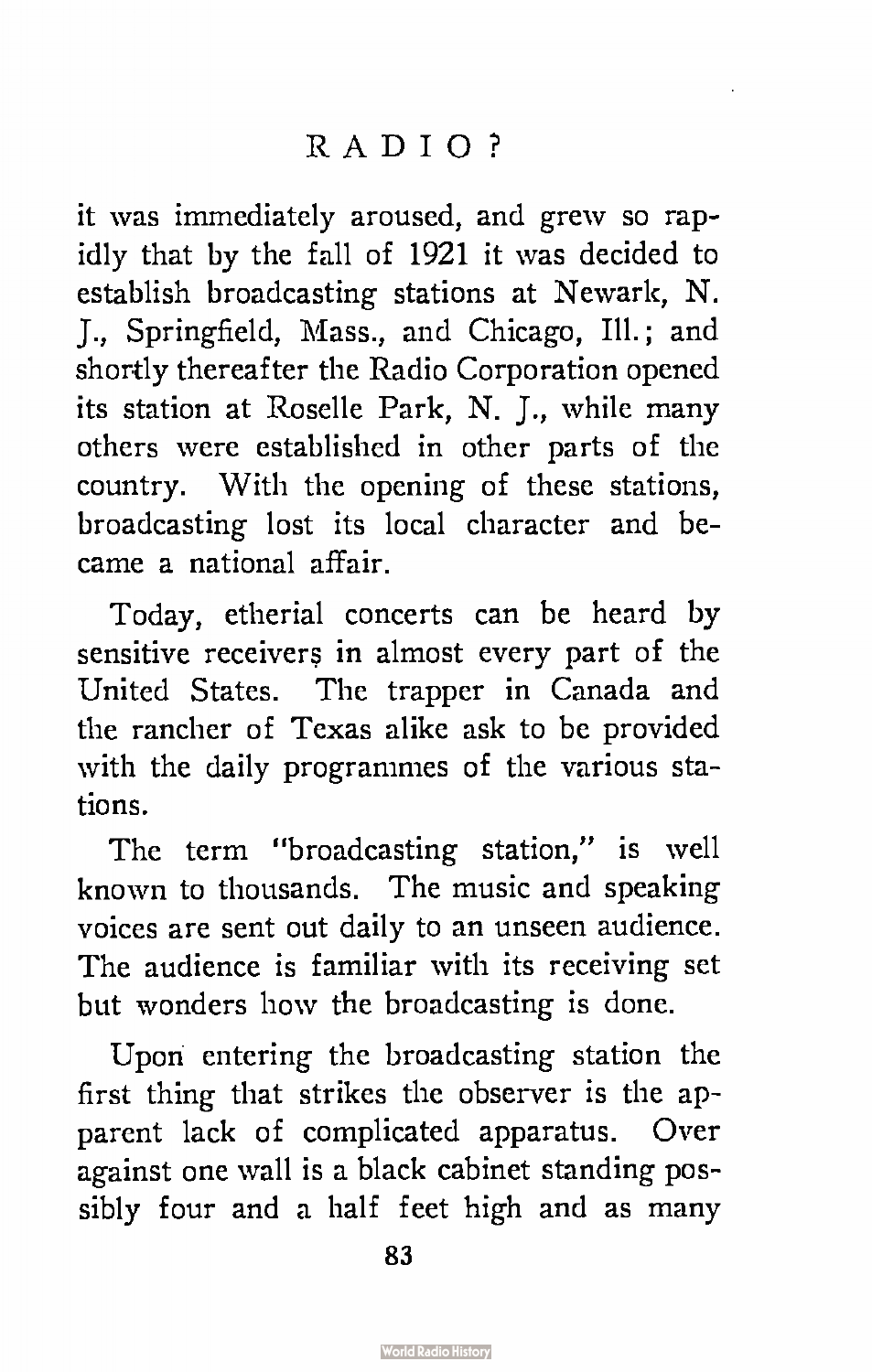$\ddot{\phantom{a}}$ 

feet across the front. This is known as the transmitting panel. Over the piano will be seen a curious hornshaped affair with a twisted wire running up to the ceiling. Another one of these horns will be seen on a pedestal in front of a phonograph of the latest type. Over the place where the singer is to stand will be seen another horn, usually much larger than the others. A receiving set is on a small desk. The room itself is fitted up nicely, with comfortable looking chairs and an expensive rug.

At the scheduled time, the sending set is put in operation, the knobs on the transmitting panel are adjusted. With a few clicks a distant hum of a generator is brought to the listener's ears. Immediately all talking ceases in the room, because the sensitive transmitter over the piano will pick up every word that is uttered and the thousands in the unseen audience will hear possibly something that is not on the programme. In the upper half of the transmitting panel four lights burn brightly, and upon closer inspection they will be found to be big brothers to the vacuum tube that is used by so many amateurs for receiving. Now the operator motions to his assistant, who immedi-

World 840 History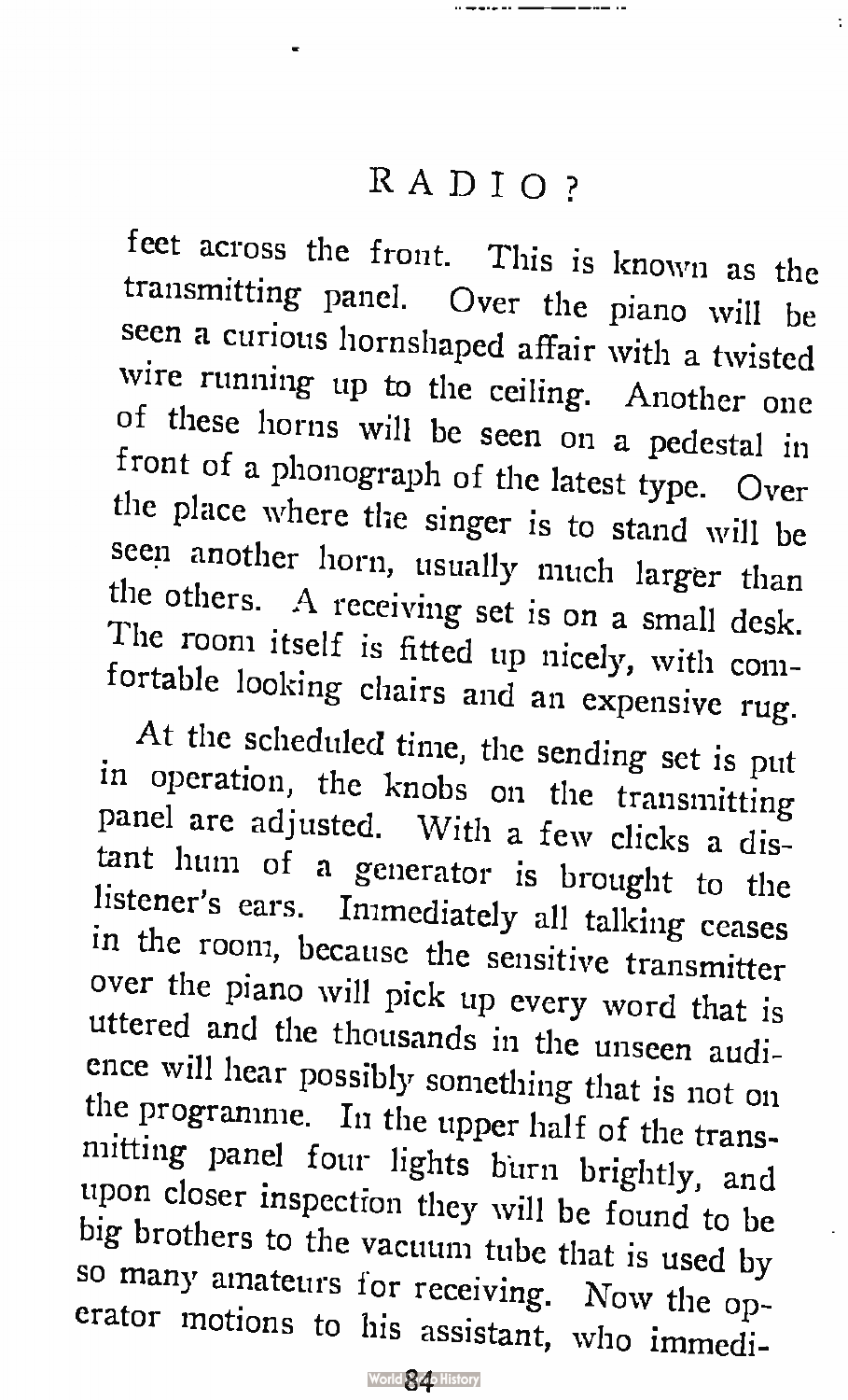جي

t

ately winds up the phonograph. A record is selected and the second operator holds it up to his chief. The chief now has what appears to be an ordinary desk telephone in his hands and he is seated comfortably before the desk. He speaks slowly and distinctly into this telephone transmitter and the announcements are sent out that are already so familiar.

Broadcasting of information wide in range and priceless in its educational value is given freely to the people of the United States—and even over the borders into Canada and Mexico.

The moment one or two large corporations interested in the manufacture of radio apparatus hit upon the plan of popularizing wireless communication by establishing broadcasting stations and sending news, market reports, sermons, bedtime stories and concerts through the ether, free to any and all who have an apparatus and care to listen in, the new industry, for such it is, jumped ahead in amazing fashion.

Government forces, led by Secretary Hoover, are following the rapid developments in radio without partiality, and with an eye to conserving the full benefits of the new art for the whole public. Mr. Hoover sees no future for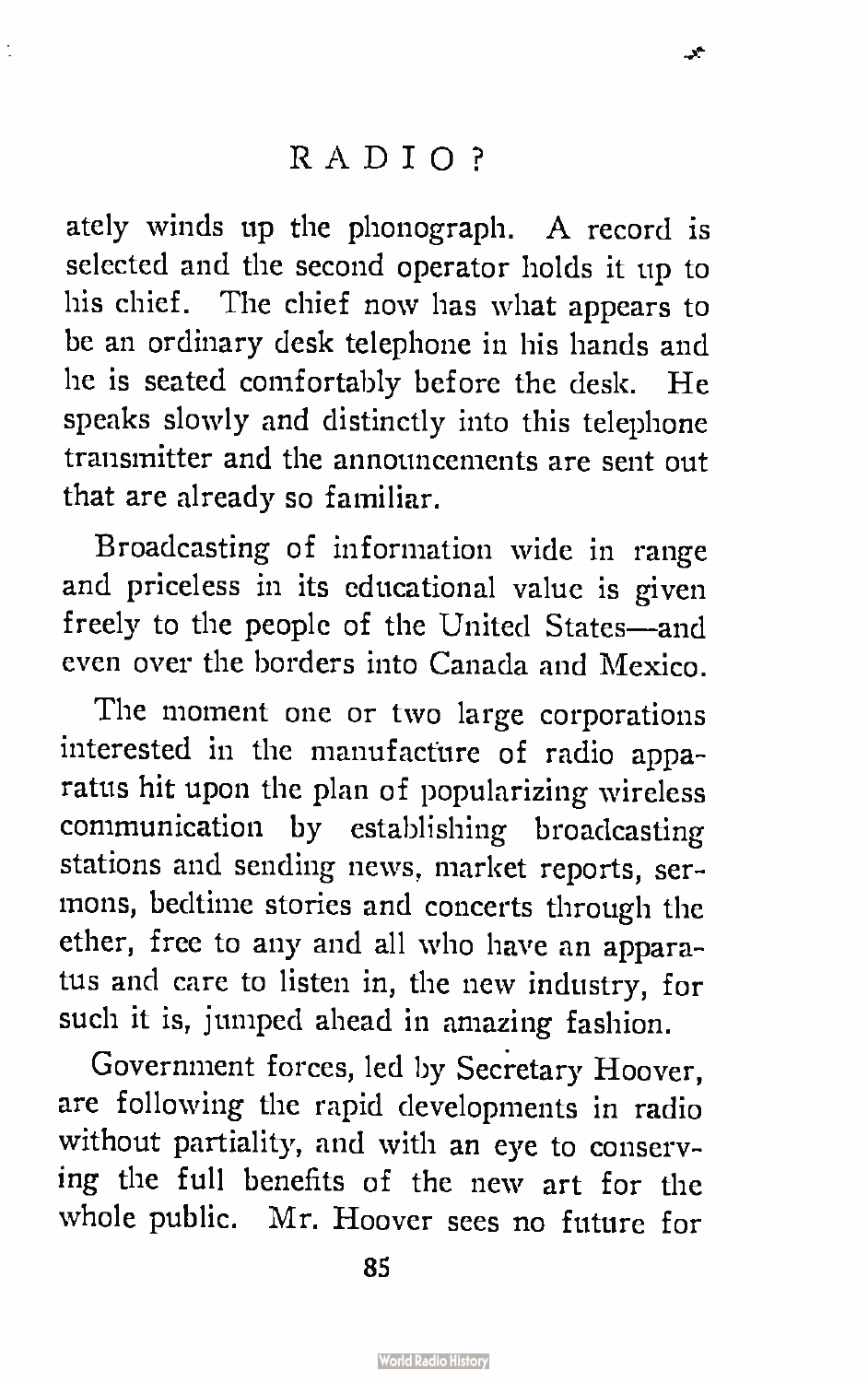radio if we attempt to use it for promiscuous intercommunication. It is his idea that the wireless telephone has one definite field, which is for the spread of certain predetermined material of public interest, from central stations. The matter sent out must consist almost entirely of features that are of importance to large groups at the same time. He. holds the opinion that the number of sending stations must be definitely limited, and that the big problem is to determine who will do the broadcasting and what will be his purpose.

Communication without wires has been quite highly perfected, but the future holds much in . store. We do not yet realize what the result of a discovery of the really basic cause of the manifestation of electric waves and an understanding of the medium through which they travel may mean. It may mean the changing of all existing theories of life and motion.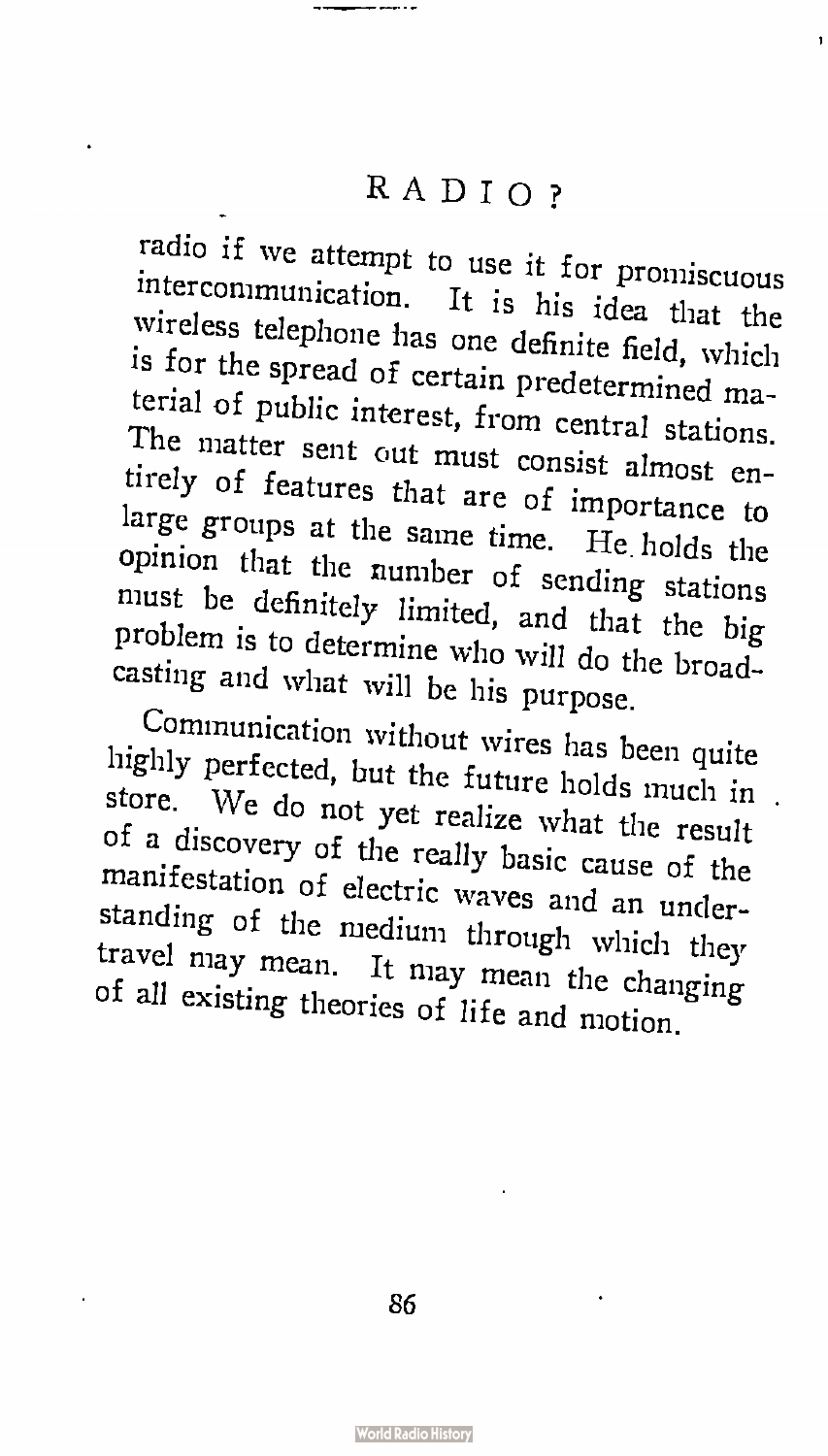# ACTIVE BROADCASTING STATIONS OF THE COUNTRY

| Where                      | Station    |
|----------------------------|------------|
| Located                    | State Call |
|                            |            |
|                            |            |
|                            |            |
|                            |            |
|                            |            |
|                            |            |
|                            |            |
|                            |            |
|                            |            |
|                            |            |
| Medford Hillside MassW G I |            |
|                            |            |
|                            |            |
|                            |            |
|                            |            |

87

 $\mathbf{z} = \mathbf{z} + \mathbf{z}$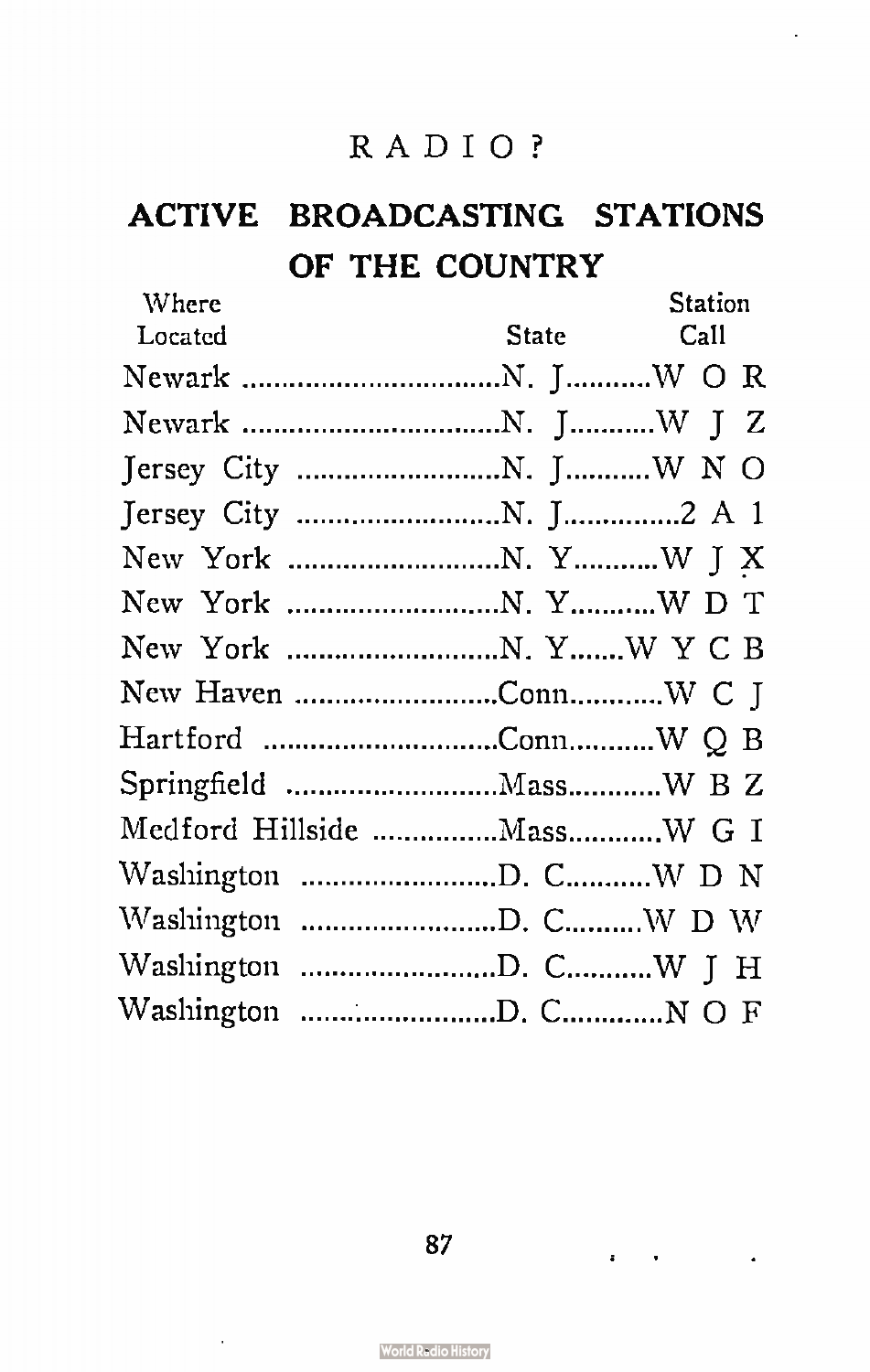# WESTERN STATIONS

ł.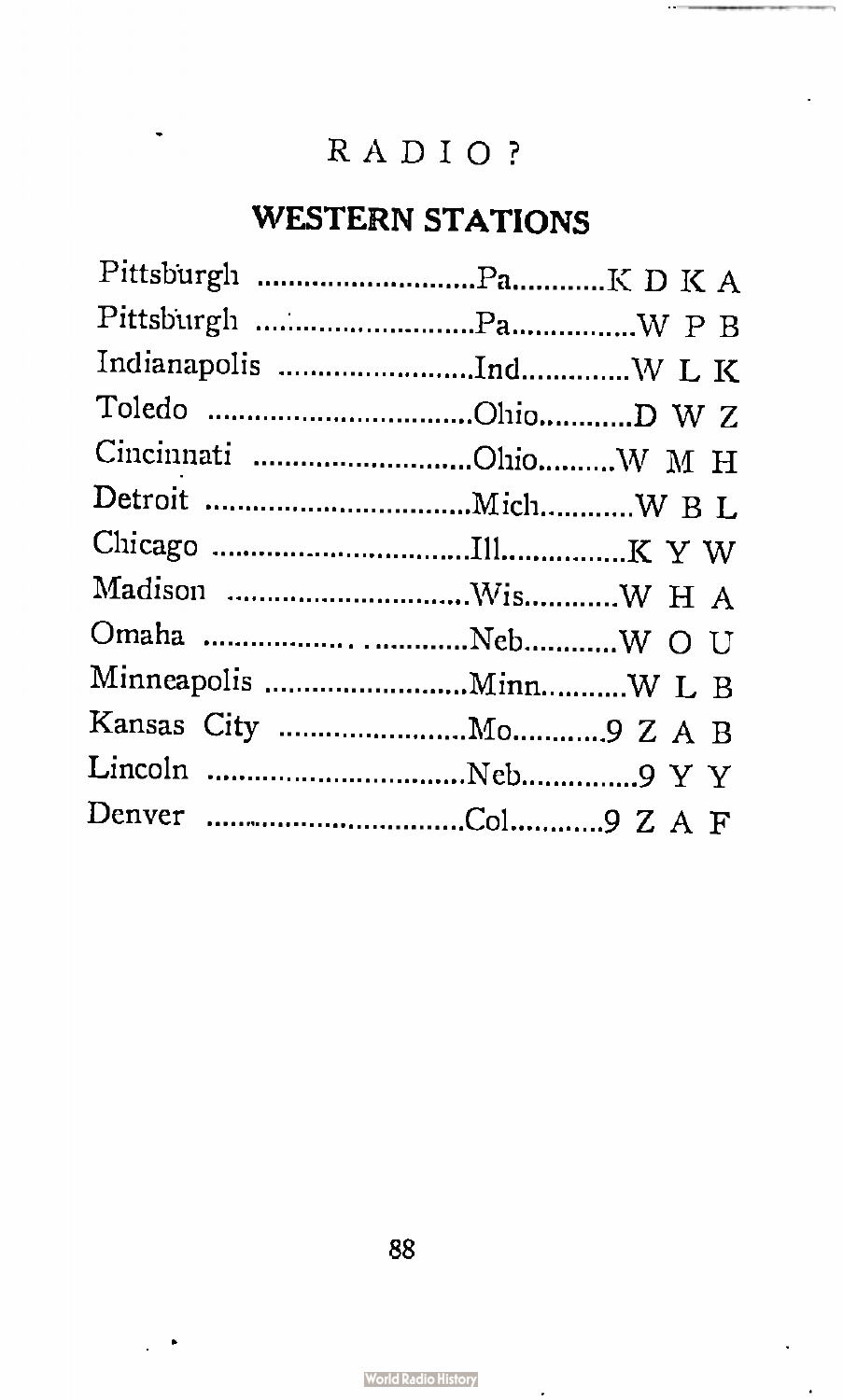J.

# PACIFIC COAST

Most of these operate on a 360 meter wave length.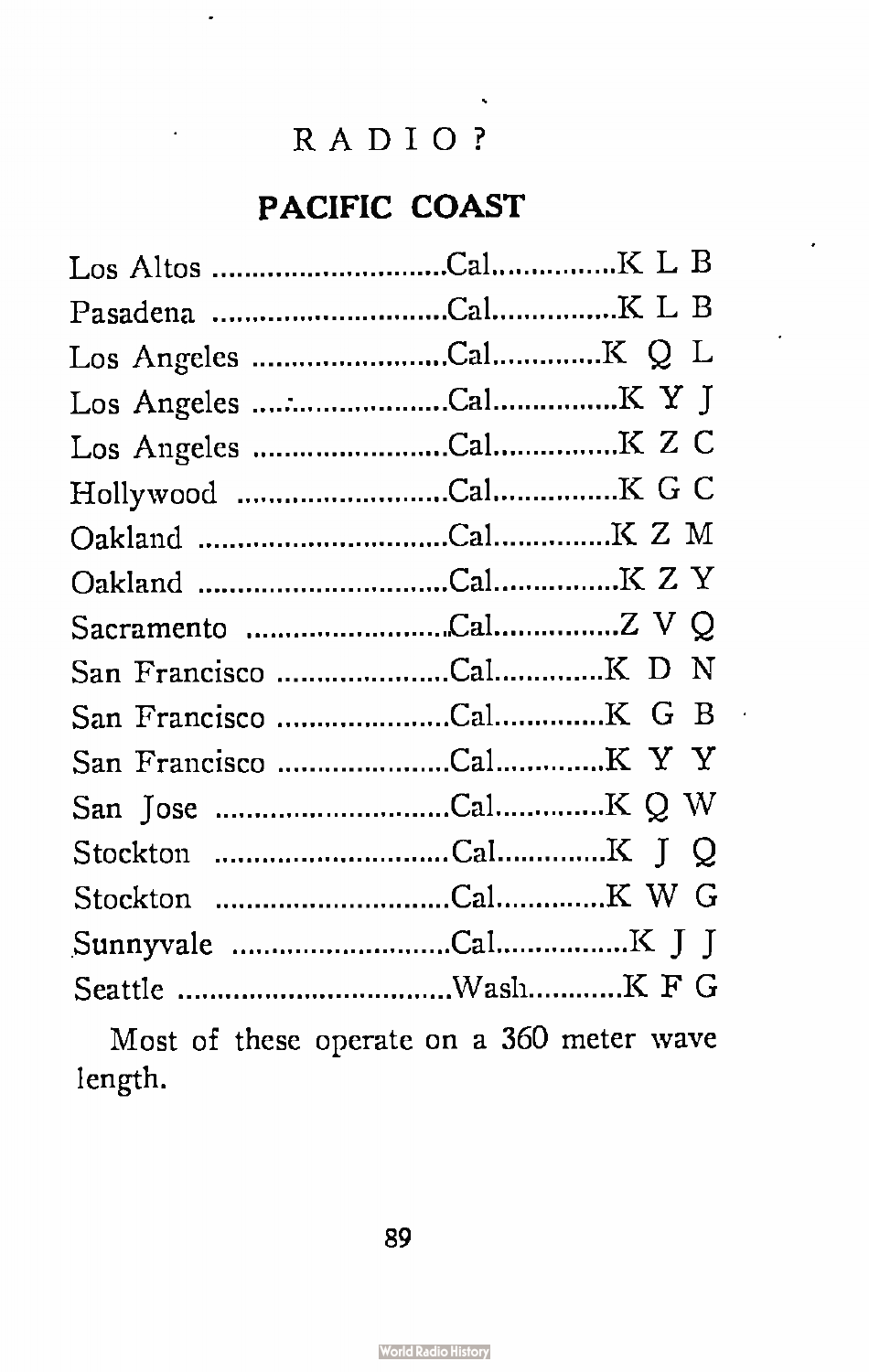## **GLOSSARY**

## Aerial, or Antennae:

The wire, or wires used to radiate energy into the ether, or to receive this radiated energy.

## Alternating Current:

A current which flows in one direction and then in the opposite. Similar to an ocean wave.

### Alternator:

An electrical machine used to generate alternating current.

#### Alternations:

This term is used to express the frequency of an Alternator.

#### Amplifier:

An instrument used to increase the volume of sound.

## Amplitude:

The distance from the center to the crest of a wave, or one-half the distance from the hollow to the crest of the wave.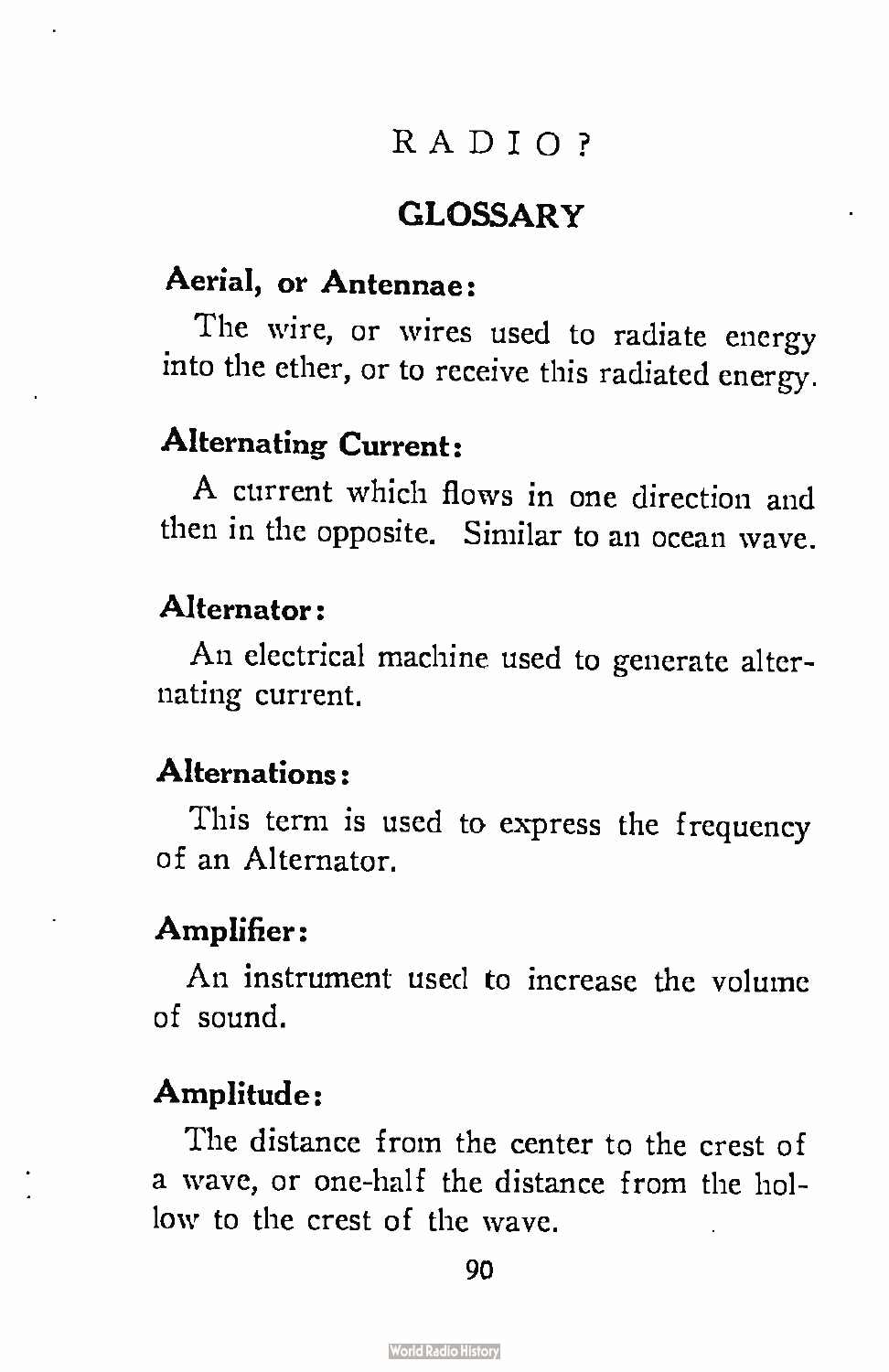#### Audio frequency:

Vibrations audible to the human ear.

## Audion:

A trade name for one form of vacuum tube.

#### Broadcasting:

Sending either telephone, or telegraph communications through the ether.

## Capacity:

An electrical term, relating chiefly to condensers, which are used to store up electricity.

# Choke-coil:

Coils used to impede alternating currents.

#### Circuit :

The continuous path of an electrical current.

#### Coherer:

A device for detecting the presence of electric waves, usually consisting of metallic filings, inclosed in a glass tube.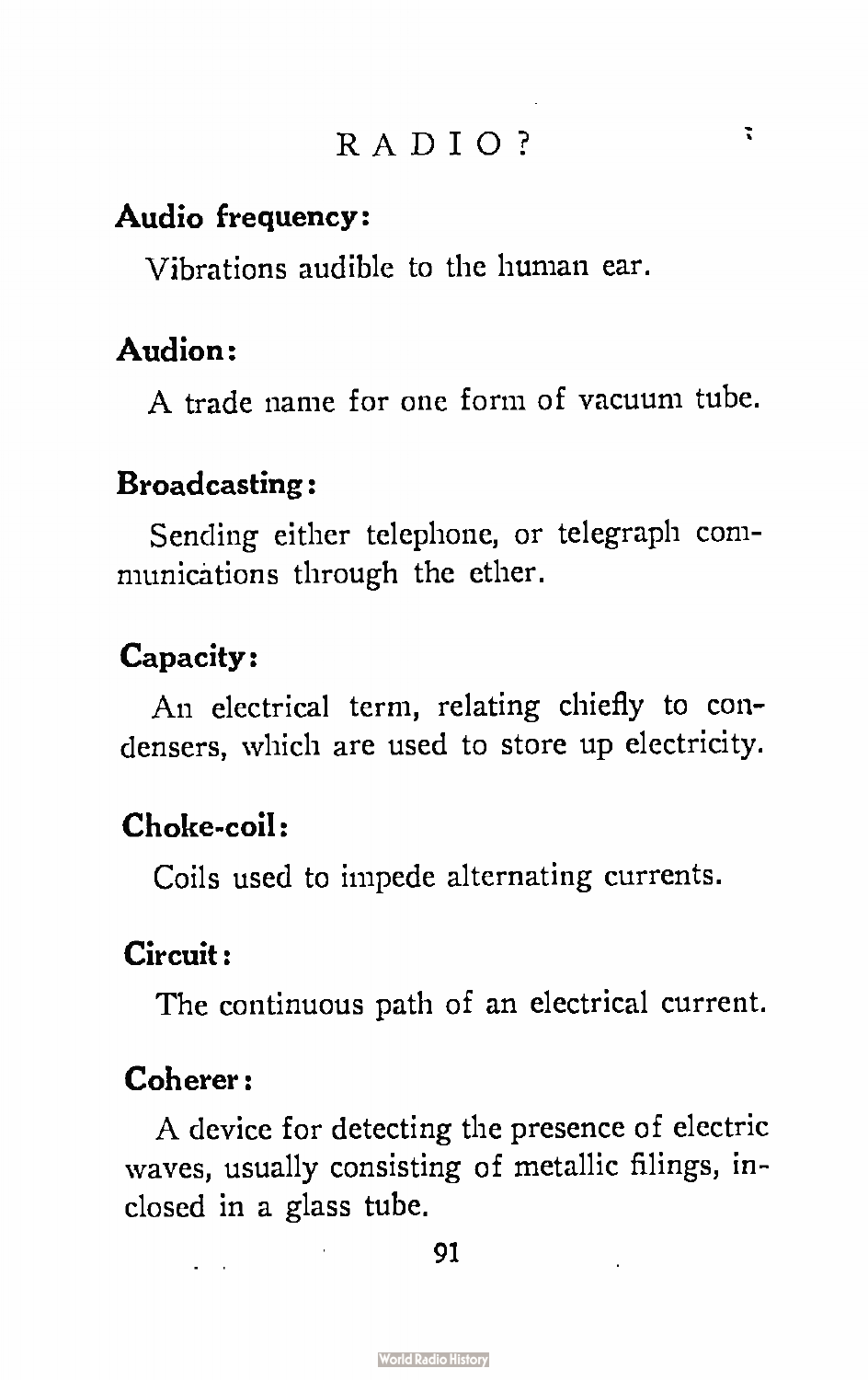#### Condenser:

l,

An instrument, consisting of alternate layers of a conductor and non-conductor used to collect electric energy.

## Continous wave:

A wave in the ether; similar to an ocean wave.

#### Damped waves:

Electric waves that die out quickly. The action is similar to waves breaking on a beach.

## Detector:

A device which changes the electrical vibrations received from the ether into audible vibrations.

### Direct Current:

An electric current, flowing constantly in one direction, like water in a pipe.

### Ether:

A medium which pervades all space.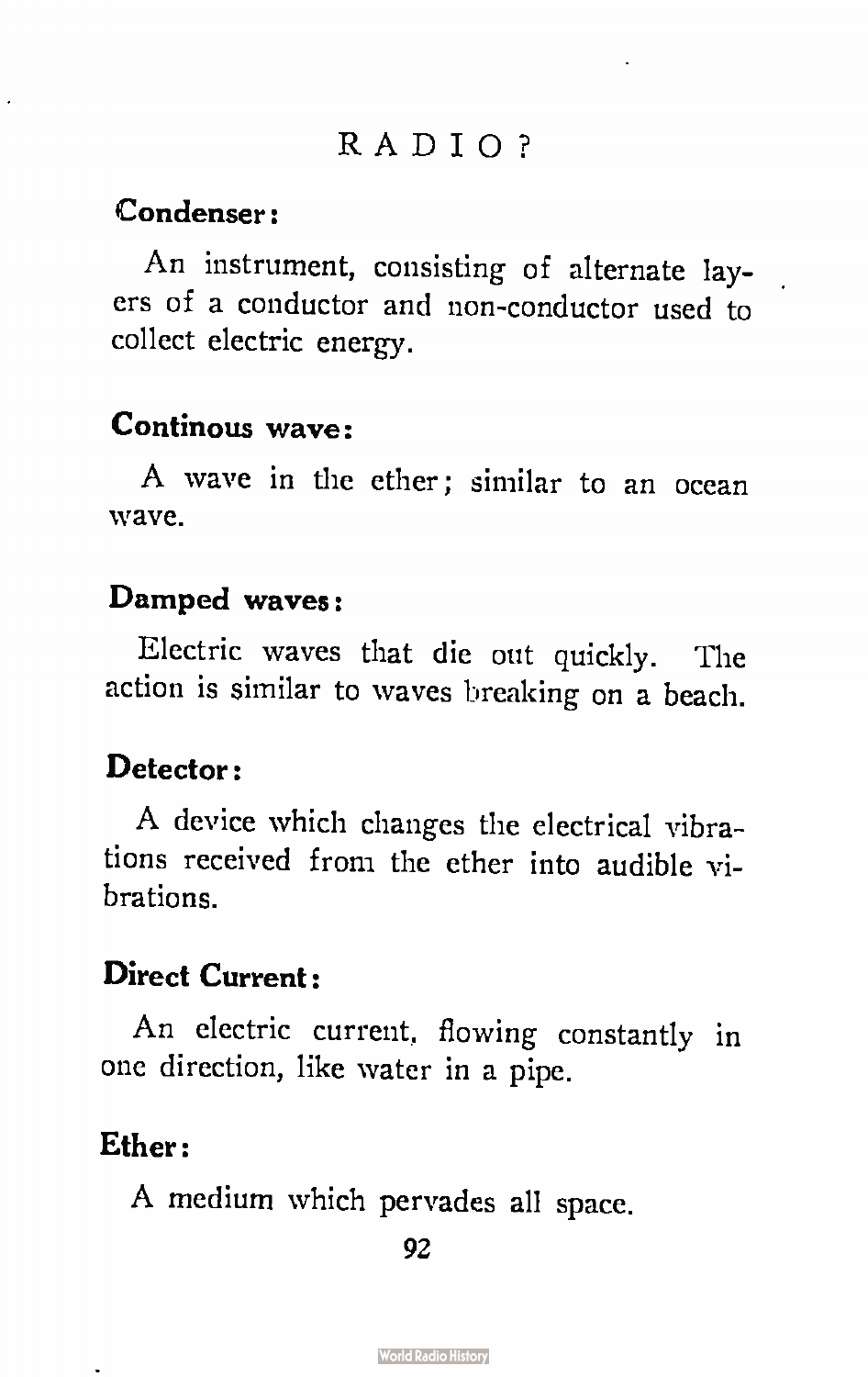## Frequency:

The number of complete vibrations per second.

## Ground:

A connection to earth, river or sea, is called a ground.

## Hertzian waves:

Electro-magnetic waves.

# Kilowatt:

1000 watts. An electrical term denoting the quantity.

## Loop antennae:

A form of aerial, consisting of wire wrapped around a sinall frame.

# **Oscillator**

An apparatus used to start electro-magnetic waves.

# Period:

The duration of one complete vibration.

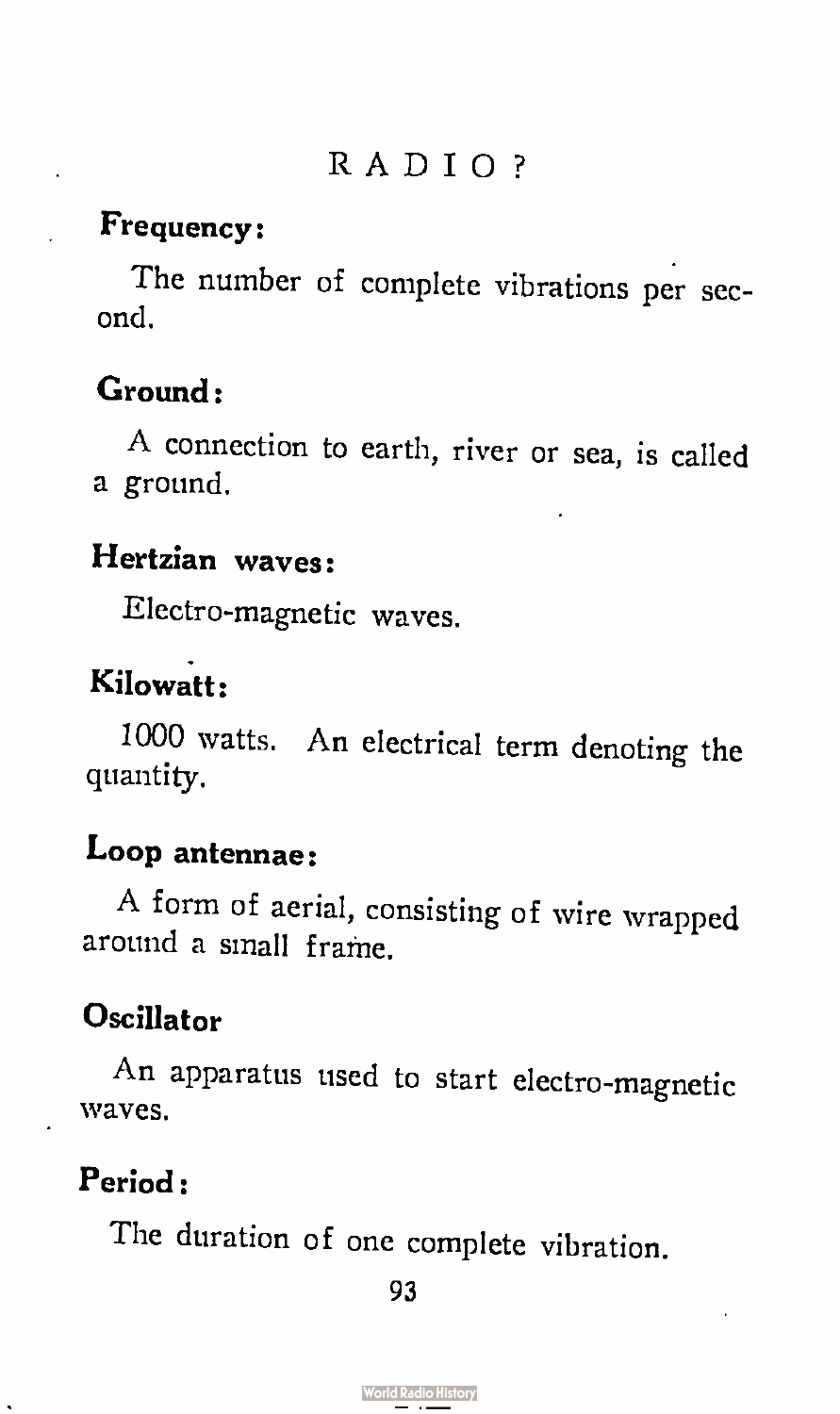#### Radio Frequency:

Frequencies above audibility.

### Rectifier:

A device which converts alternating to direct current.

#### Resonance:

When a receiving set is tuned to receive a transmitting set, it is in resonance.

### Selectivity:

To select any wave length to the exclusion of others.

## Static:

Uncontrolled electric discharges in the atmosphere.

#### Tuning:

To select wave lengths.

#### Undamped waves:

Continuous waves.